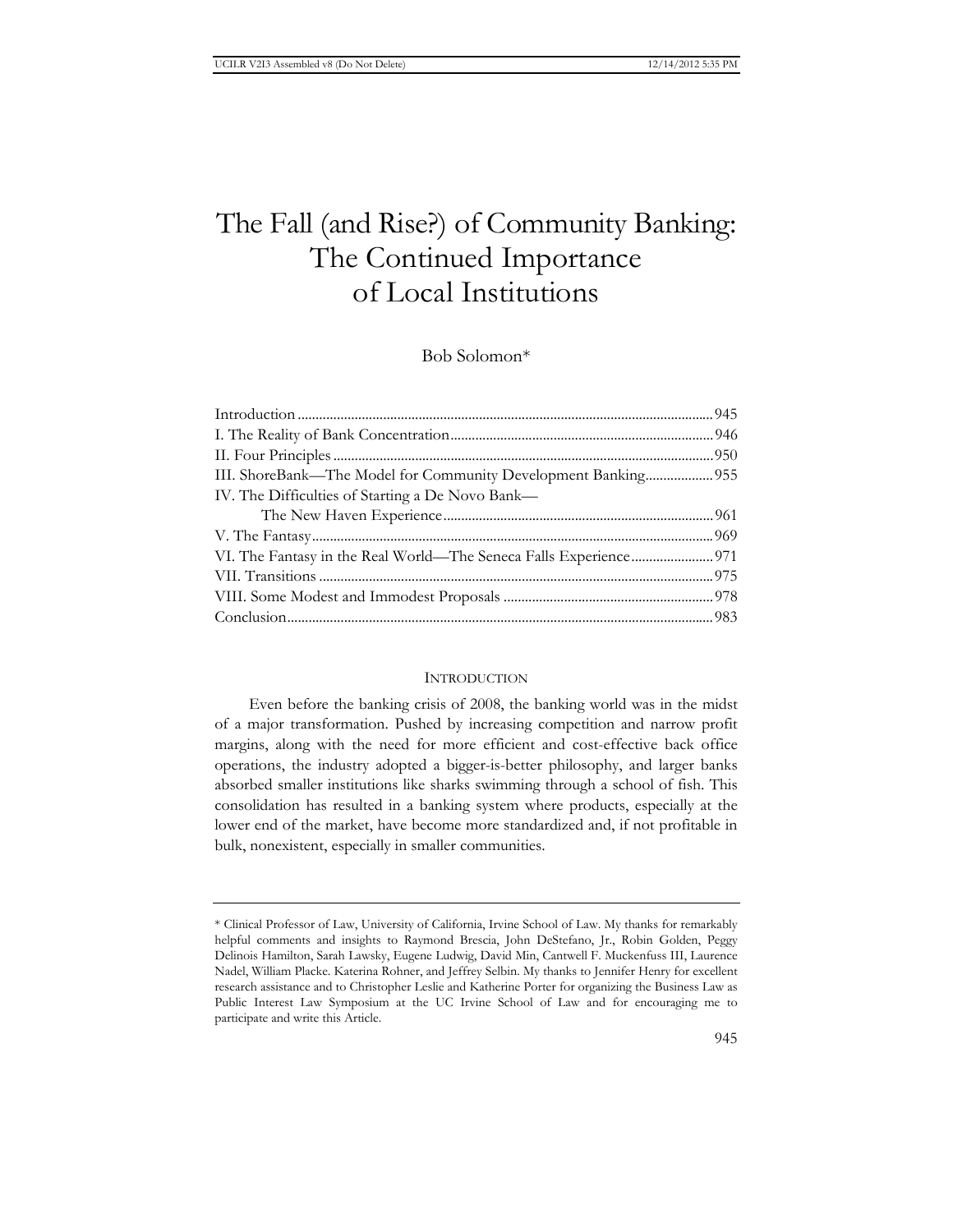The premise of this Article is that there is a critical role in the banking system for community banks, especially community development financial institutions (CDFIs). A CDFI is a legally existing organization with a primary mission of promoting community development and serving eligible target markets.1 A CDFI cannot be a governmental entity or be controlled by a governmental entity.2 CDFIs are certified by the Department of Treasury as set forth in the CDFI regulations.<sup>3</sup> In July 2012, there were 999 certified CDFIs.<sup>4</sup> The question with CDFIs, however, is whether their importance mandates subsidizing them and whether they should be regulated differently from other financial institutions.

In this Article, I argue that U.S. banking policy wrongly privileges larger banks over smaller community-based institutions, which results in both a quantitative and qualitative loss of services. I start with a review of recent banking concentration. I follow with four principles on which I base the analysis that follows. I then review four banking experiences: ShoreBank in Chicago, Illinois; Start Bank, a de novo bank in New Haven, Connecticut; the romanticized Bailey Banking & Loan from *It's a Wonderful Life*; and a long-standing community bank in Seneca Falls, New York. I conclude with proposals to turn the current privilege around, with suggestions of ways to preserve community banking. Specifically, I propose that the monolithic nature of bank charters disadvantages smaller institutions and that community-based institutions, in exchange for restricting their activities, should have the option of obtaining a special charter that is not subject to the same regulatory regime as larger banks.

## I. THE REALITY OF BANK CONCENTRATION

The United States once had over 25,000 banks, and as recently as 1987, it had 13,723 banks.<sup>5</sup> Many of those disappeared during the savings and loan crisis,<sup>6</sup> resulting in 8080 banks in December 2001.7 Ten years later, further bank reductions resulted in 6290 banks in December 2011.8 Since the Federal Deposit

<sup>1.</sup> Robert W. Shields, *Community Development Financial Institutions and the Community Development Financial Institutions Act of 1994: Good Ideas in Need of Some Attention*, 17 ANN. REV. BANKING L. 637, 641 (1988).

<sup>2. 12</sup> C.F.R. § 1805.201(b)(6) (2012).

<sup>3. 12</sup> C.F.R. § 1805.201.

<sup>4.</sup> *CDFI List—07-31-12*, CMTY. DEV. FIN. INST. FUND, http://www.cdfifund.gov/docs/ certification/cdfi/CDFI%20List%20-%2007-31-12.xls (last visited Nov. 8, 2012).

<sup>5.</sup> *Historical Statistics on Banking (HSOB)*, FED. DEPOSIT INS. CORP., http://www2.fdic.gov/ hsob (follow "Commercial Bank" hyperlink; then click "CB01: Number of Institutions, Branches and Total Offices") (last visited Nov. 8, 2012).

<sup>6.</sup> *See* John J. McDonald, Jr., *Similarities Between the Savings and Loans Crisis and Today's Current Financial Crisis: What the Past Can Tell Us About the Future*, 76 DEF. COUNSEL J. 470, 470–71 (2009).

<sup>7.</sup> *Statistics at a Glance: As of December 31, 2001*, FED. DEPOSIT INS. CORP. (Dec. 31, 2011), http://www.fdic.gov/bank/statistical/stats/2001dec/industry.pdf.

<sup>8.</sup> *Id.*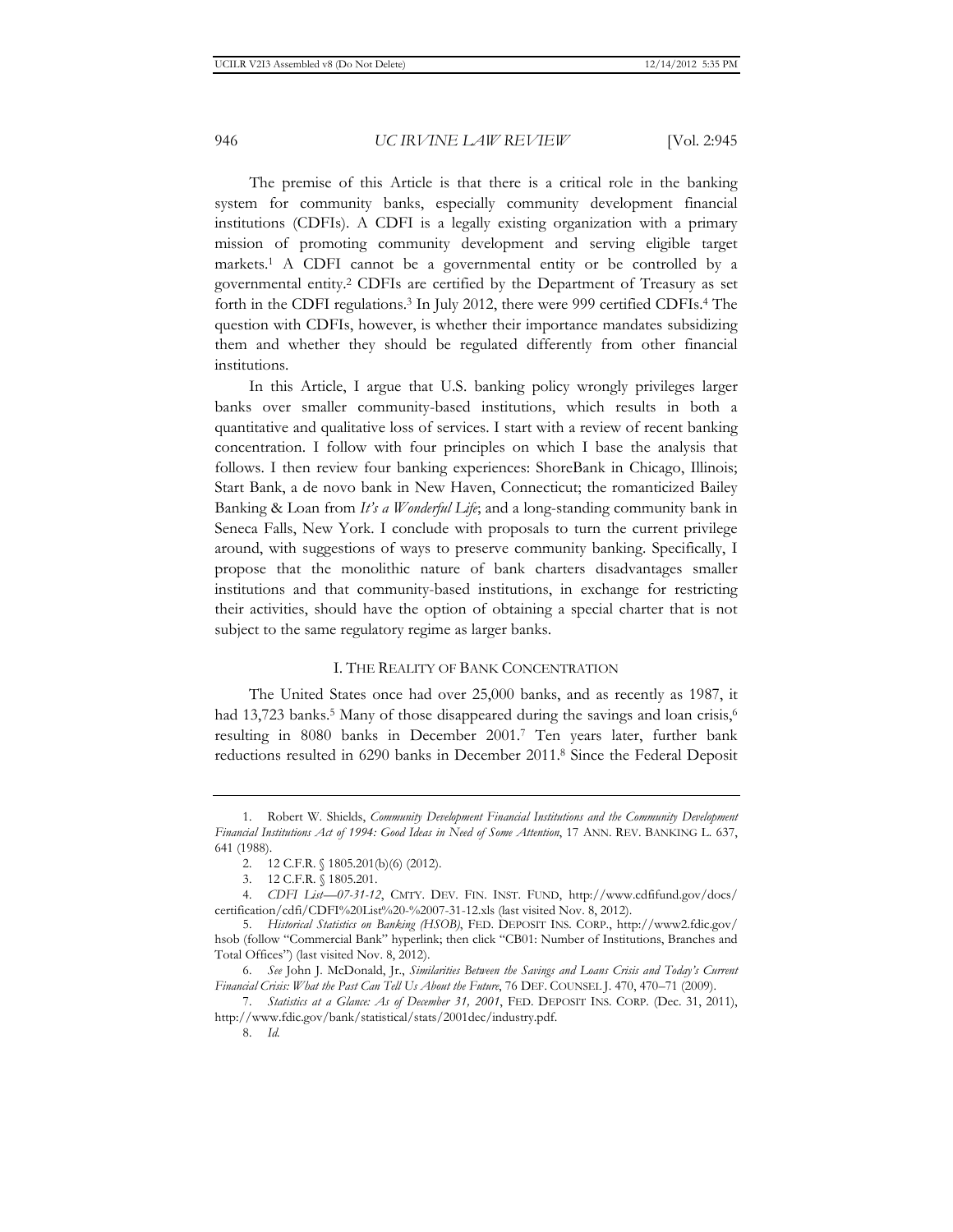Insurance Corporation (FDIC) reported ninety-two bank failures in 2011 and another thirty-three through July 21,  $2012$ , we can state with confidence that the number of banks will continue to go down. Inevitably, these numbers will be further reduced by the time this Article is printed. For the most current number, just go to the FDIC's website, where bank failures and mergers and acquisitions are listed prominently on the home page.10

A recent survey by Crowe Horwath LLP and *Bank Director* magazine shows that bank merger and acquisition activity has slowed significantly, as larger banks are leery about purchasing unhealthy banks. Those in trouble are still subject to assisted sales through the FDIC, and almost 20% of the survey respondents are still interested in purchasing healthy banks.11 There were "only" 167 mergers in 2011.12 Since 1990, we have seen 6.5 mergers for every bank failure, so the current 1.8-to-one ratio is an aberration and a sign that mergers are likely to increase as the economy improves.13

Not surprisingly, consolidation has a dramatic effect on the number of smaller banks. In 2009, a study by Celent, a research and consulting firm, reported that from 1992 to 2008, the number of U.S. commercial banks with assets under \$100 million went from over 8000 to under 3000.14 By 2010, the number of banks with assets under \$100 million dropped to 2625, a reduction of almost 75%.<sup>15</sup> At the 2012 FDIC Community Banking Conference, the FDIC Community Banking Research Project reported that the number of banks with assets less than \$100 million dropped from 13,631 in 1985 to 2625 in 2010.16 During the same period, the number of banks with assets greater than \$10 billion increased from thirty-six to 107.17

The concentration of capital is even starker. In 1995, the five largest banks had an 11% share of deposits.<sup>18</sup> By 2012, that share had increased to 35%.<sup>19</sup> The

14. Anita Campbell, *R.I.P.: The Death of the Small Community Bank*, SMALL BUS. TRENDS (Feb. 3, 2009), http://www.smallbiztrends.com/2009/02/death-small-community-bank.html.

15. Richard A. Brown, Chief Economist, FDIC, The FDIC Community Banking Research Project: Community Banking by the Numbers, Presentation at the FDIC Future of Community Banking Conference (Feb. 16, 2012), *available at* http://www.fdic.gov/news/conferences/community banking/community\_banking\_by\_the\_numbers\_clean.pdf.

16. *Id.* 17. *Id.*

<sup>9.</sup> *Historical Statistics on Banking*, *supra* note 5.

<sup>10.</sup> FED. DEPOSIT INS. CORP., http://www.fdic.gov (last visited Nov. 8, 2012).

<sup>11.</sup> *2012 Bank M&A Survey: Waiting for the Market to Improve*, CROWE HORWATH LLP, http://www.crowehorwath.com/folio-pdf/FS12020B\_2012\_MA\_Survey.pdf (last visited Nov. 8, 2012).

<sup>12.</sup> JP Nicols, *Is Bank Merger Mania Imminent?*, JP NICOLS BLOG (Mar. 26, 2012), http:// jpnicols.com/2012/03/26/bank-merger-mania-imminent.

<sup>13.</sup> *Id.*

<sup>18.</sup> Bart Narter & Stephen Greer, *It Takes More Than a Village Redux: The Decline of the Community Bank*, CELENT (Aug. 9, 2011), http://www.celent.com/reports/it-takes-more-villageredux-decline-community-bank.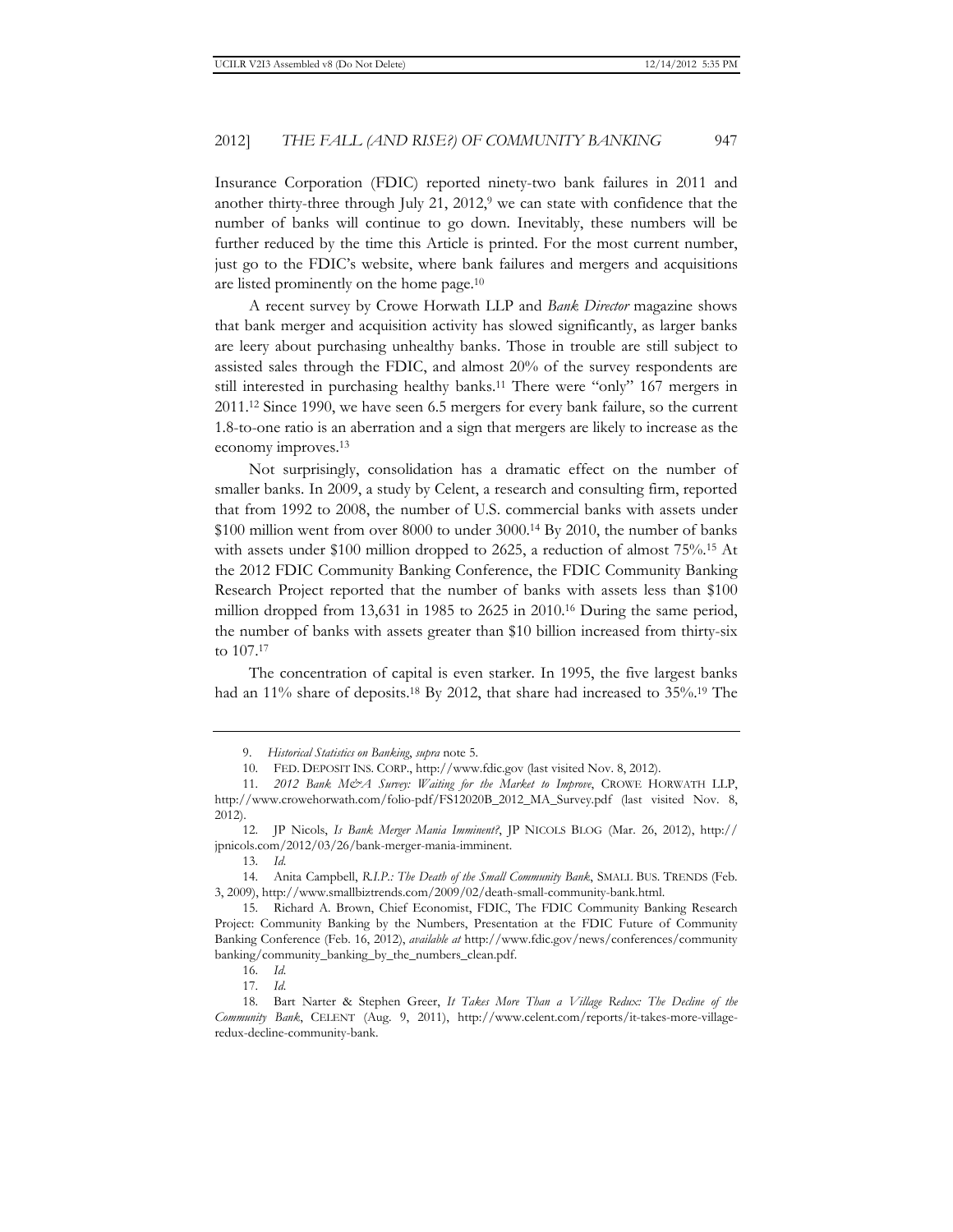Independent Community Bankers of America reports that 91% of U.S. banks have less than \$1 billion in assets, and 33% have assets less than \$100 million, but that belies the trend of disappearing small banks.20 Perhaps more telling, the Celent report finds that the difference in efficiency ratio (the cost required to generate a dollar of revenue) between small and large banks was less than 1% in 1992, but almost 25% in 2010.21 Banking has become more complex and smaller banks are at a disadvantage.<sup>22</sup> This fact alone provides bankers with a tremendous incentive to become larger in order to thrive.

Numbers are data, not policy conclusions, and there are different ways to interpret these numbers, both positive and negative. Those who support bank consolidation argue: (1) We have too many banks, and a reduction in the number of banks is good news; (2) The market is efficient, and if a bank cannot survive on its own, it should die. Mergers and acquisitions are an efficient way for the market to adjust; (3) Banks are answerable to their shareholders, and their purpose is to maximize profits; if they fail, they fail, just like any other business. Those who oppose consolidation interpret the same data to argue: (1) The reduction in the number of banks is disproportional, with small communities, small businesses, and marginal customers being affected more adversely than those who already have adequate access to capital; (2) The concentration of capital in so few banks increases risk and forces the government to intervene when it should not, as happened with Troubled Asset Relief Program (TARP);<sup>23</sup> (3) The market does not work, and banks benefit from government subsidies and support and need to be answerable to the community as well as their shareholders.

As Woody Allen once said, "It's better to be rich than poor if only for financial reasons."24 It may be obvious to say that markets serve the wealthy better than they serve the poor, but some markets are more flexible than others. Like banking, the housing market provides critical services, but offers a useful contrast to banking. While almost everyone participates in the market, some people live in castles, some live in slums, and most live somewhere in the middle. The difference between the top and the bottom is enormous, even scandalous, but housing is a commodity that adjusts itself so as to be generally available. The market works to the extent that most people in the United States are housed with basic amenities like electricity and running water. Like banking, the housing market is highly regulated. Habitability laws and code enforcement have become the norm,

<sup>19.</sup> *Id.*

<sup>20.</sup> *About ICBA*, INDEP. COMTY. BANKERS AM., http://www.icba.org/files/ICBASites/ PDFs/cbfacts.pdf (last visited Nov. 8, 2012).

<sup>21.</sup> Narter & Greer, *supra* note 18.

<sup>22.</sup> *See* Campbell, *supra* note 14.

<sup>23.</sup> *See* David T. Riley, *Roll Up the Constitution and Unfurl the TARP: How Spending Conditions in the Troubled Asset Relief Program Violate the Constitution*, 98 KY. L.J. 595, 620–21 (2009-2010).

<sup>24.</sup> QUOTE FACTORY, http://www.thequotefactory.com/quote-by/woody-allen/its-betterto-be-rich-than-poor/58979 (last visited Nov. 8, 2012).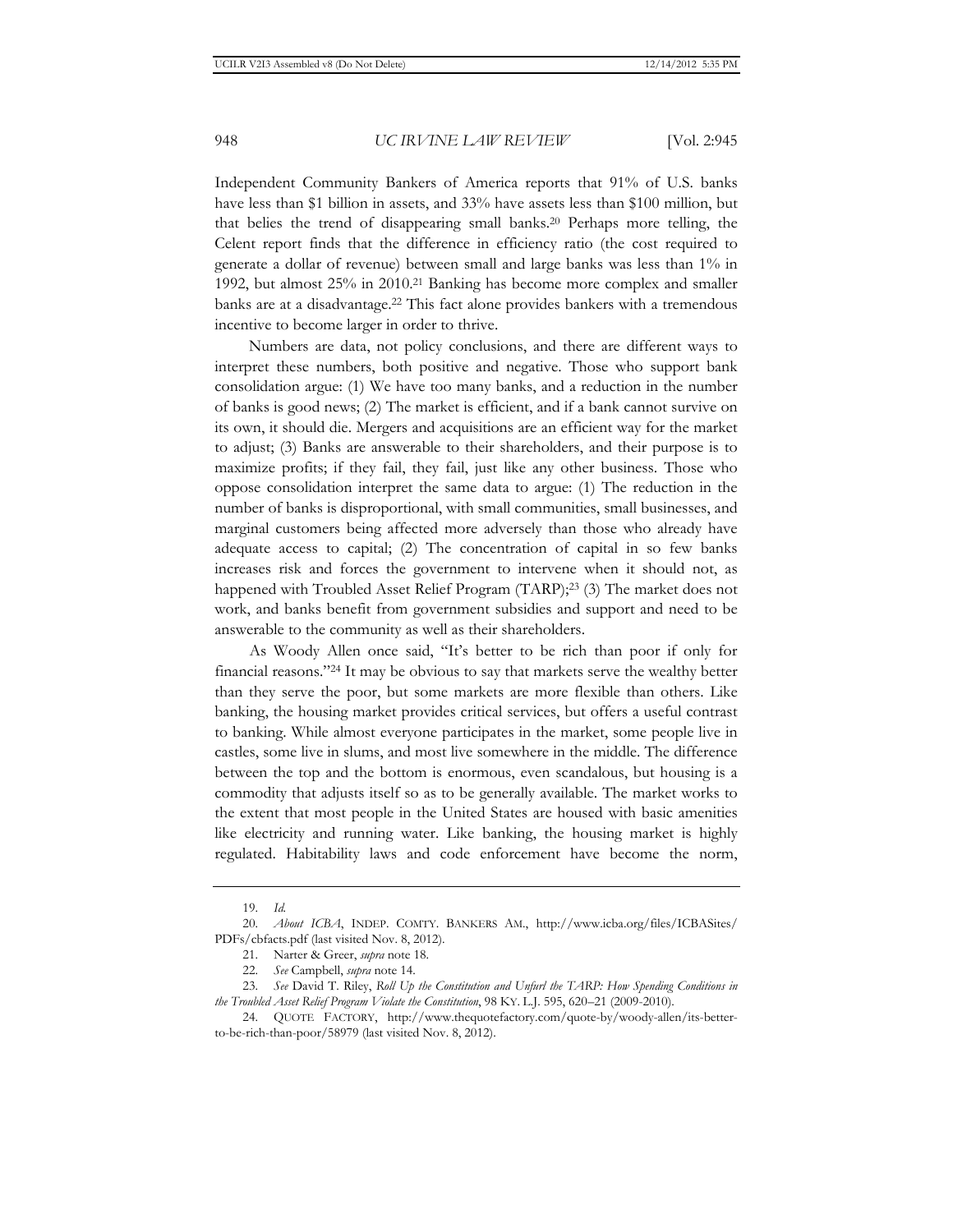landlords are required to provide essential services like electricity, heat, and hot water, and the federal government subsidizes four million public housing units and Section 8 subsidies. All of this serves to move more people within the spectrum of habitability.

Although banking is also a critical market, banking is different because a larger portion of the population does not participate. A 2011 FDIC study found that an estimated 8.2% of U.S. households—approximately ten million households—are unbanked, meaning that they do not have a checking or savings account.25 An additional 20.1% of U.S. households—approximately twenty-four million—are underbanked, meaning that although they have a checking or savings account, they also relied on alternative financial services, like check cashers, payday loans, rent-to-own agreements, pawn shops, or refund anticipation loans at least once in the past year.<sup>26</sup>

Certain minorities are much more likely to be unbanked or underbanked. An estimated 21.4% of black families, 20.1% of Hispanic families, 14.5% of American Indian/Alaskan families, 4.0% of white families, and 2.7% of Asian families are unbanked.27 The same is true for the underbanked, with an estimated 33.9% of black families, 28.6% of Hispanic families, 26.8% of American Indian/Alaskan families, 16.6% of Asian families, and 16.1% of white families meeting the definition.28

As a general principle, the for-profit banking system does not care about the unbanked. As many commentators have pointed out, the purpose of banks is to maximize profits, and the poor, with limited assets, do not cross that threshold limit that makes a bank account profitable or at least profitable enough. That is not to say there are no alternatives. The unbanked can operate within a cash economy or move to the alternative banking system of check cashers, payday lenders, and the use of credit cards as a floating loan, at least until the credit card gets maxed out. We could argue that this alternative banking system is simply the bottom of the market, just like blighted housing is the bottom of the housing market. The difference, however, is that the alternative market is extremely limited when it comes to providing access to capital, which means that for those participating in the alternative market, a major part of the banking package is missing.

<sup>25.</sup> FED. DEPOSIT INS. CORP., *2011 FDIC NATIONAL SURVEY OF UNBANKED AND UNDERBANKED HOUSEHOLDS* 4 (Sept. 2012), *available at* http://www.fdic.gov/householdsurvey/ 2012\_unbankedreport.pdf.

<sup>26.</sup> *Id.* at 4 n.2.

<sup>27.</sup> *Id.* at 14.

<sup>28.</sup> *Id.* at 17.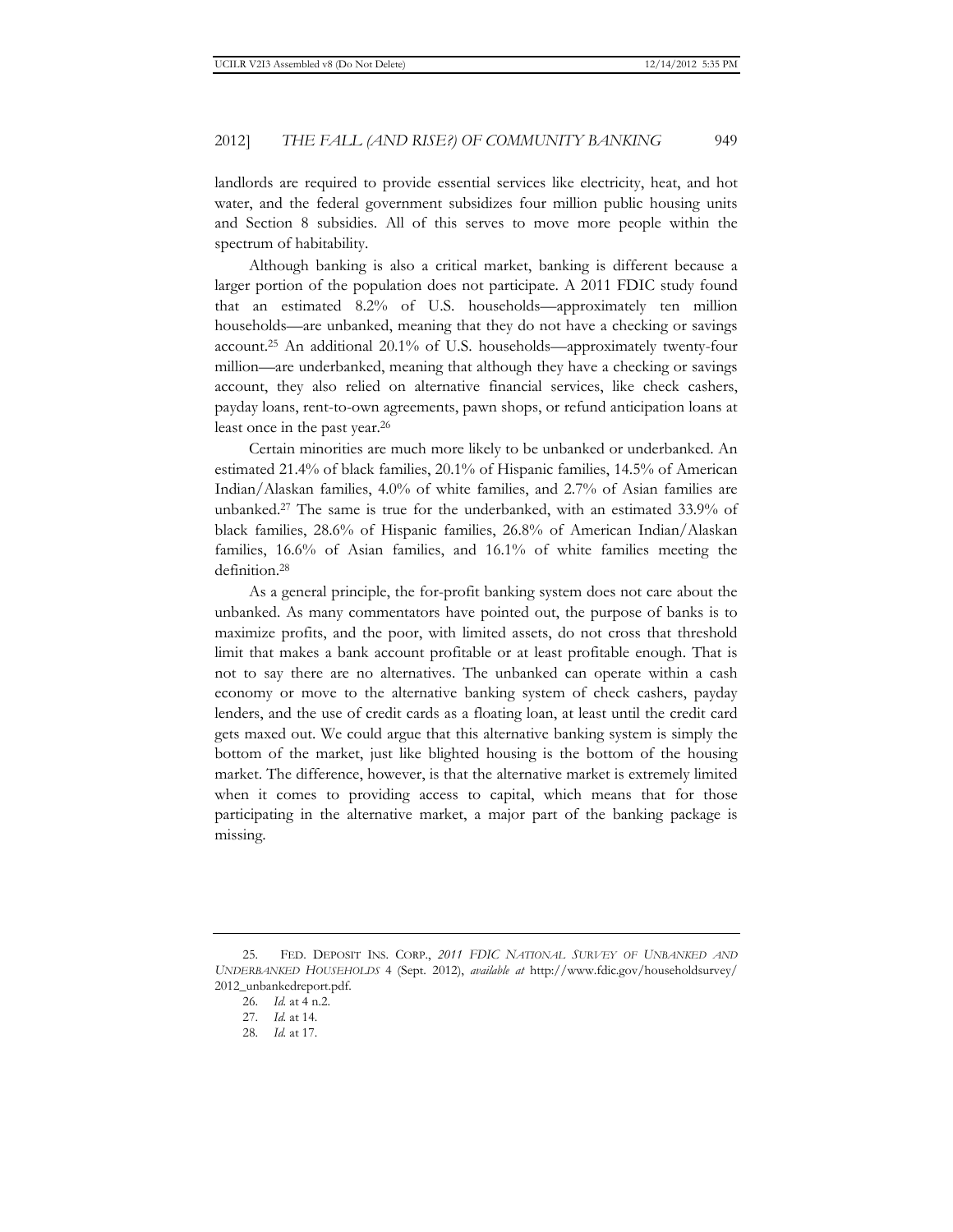#### II. FOUR PRINCIPLES

Before I discuss community banking, I want to make four broad generalizations: (1) the history of banking is a story of maximizing access to capital while limiting risk; (2) bankers do not like to be regulated (not that they are unique in this regard); (3) it is easier to prohibit bad behavior than to regulate good behavior; and (4) local institutions are important, and their disappearance has unintended consequences.

First, the history of banking is a straight line to finding ways to maximizing access to capital using other people's money while limiting risk and profiting from each transaction. The earliest Venetian banks were set up to facilitate trade,<sup>29</sup> much as the earliest corporations were set up to facilitate exploration and colonialism,30 and both were based on private investment, which required profits to succeed.

In 1600, the King of England granted the British East India Company a fifteen-year monopoly on East Indies trade, and by 1611, shareholders were earning a 150% annual return on investment.<sup>31</sup> This encouraged other investors to follow suit, including those who petitioned and received a charter for the Massachusetts Bay Company, and there is no question that John Winthrop felt an obligation to satisfy both the Crown and his investors.32

The Bank of England, considered to be the model of modern centralized banking, was also formed to meet the needs of the Crown. After the Revolution of 1688 brought William and Mary to the throne, William III was unable to borrow funds.33 William Paterson conceived of a banking corporation in which the bank would loan the Crown 1.2 million pounds in exchange for an exclusive charter to the Governor and Company of the Bank of England, with exclusive possession of government finances and the exclusive right to issue bank notes. William granted the charter in 1694.34 Although this seemed like a risky idea, the subscription was raised and, as with corporations, the investors made money.<sup>35</sup>

As bankers used to say in the old days, the secret to success is 3-6-3 banking: borrow at 3%, lend at 6%, and go play golf at three in the afternoon. If a banker

<sup>29.</sup> *See, e.g.*, George T. Anagnost & Richard C. Jensen, *Looking Back in Time: Sixteenth Century Wherefores and Therefores as Part of the Continuum of Western Legal Thought*, 18 SEATTLE U. L. REV. 1, 4–5 (1994).

<sup>30.</sup> *See, e.g.*, Clive M. Schmitthoff, *The Origin of the Joint-Stock Company*, 3 U. TORONTO L.J. 74, 74 (1939).

<sup>31.</sup> JOHN KEAY, THE HONOURABLE COMPANY: A HISTORY OF THE EAST INDIA COMPANY 9, 113 (1991).

<sup>32.</sup> For a wonderful description of the need to satisfy investors, the Crown, and the colonists, see SARAH VOWELL, THE WORDY SHIPMATES (2008).

<sup>33.</sup> *See* Paul F. Figley & Jay Tidmarsh, *The Appropriations Power and Sovereign Immunity*, 107 MICH. L. REV. 1207, 1227–30 (2009).

<sup>34.</sup> *See Major Developments*, BANK OF ENG., http://www.bankofengland.co.uk/about/Pages/ history/major\_developments.aspx (last visited Nov. 8, 2012).

<sup>35.</sup> *Id.*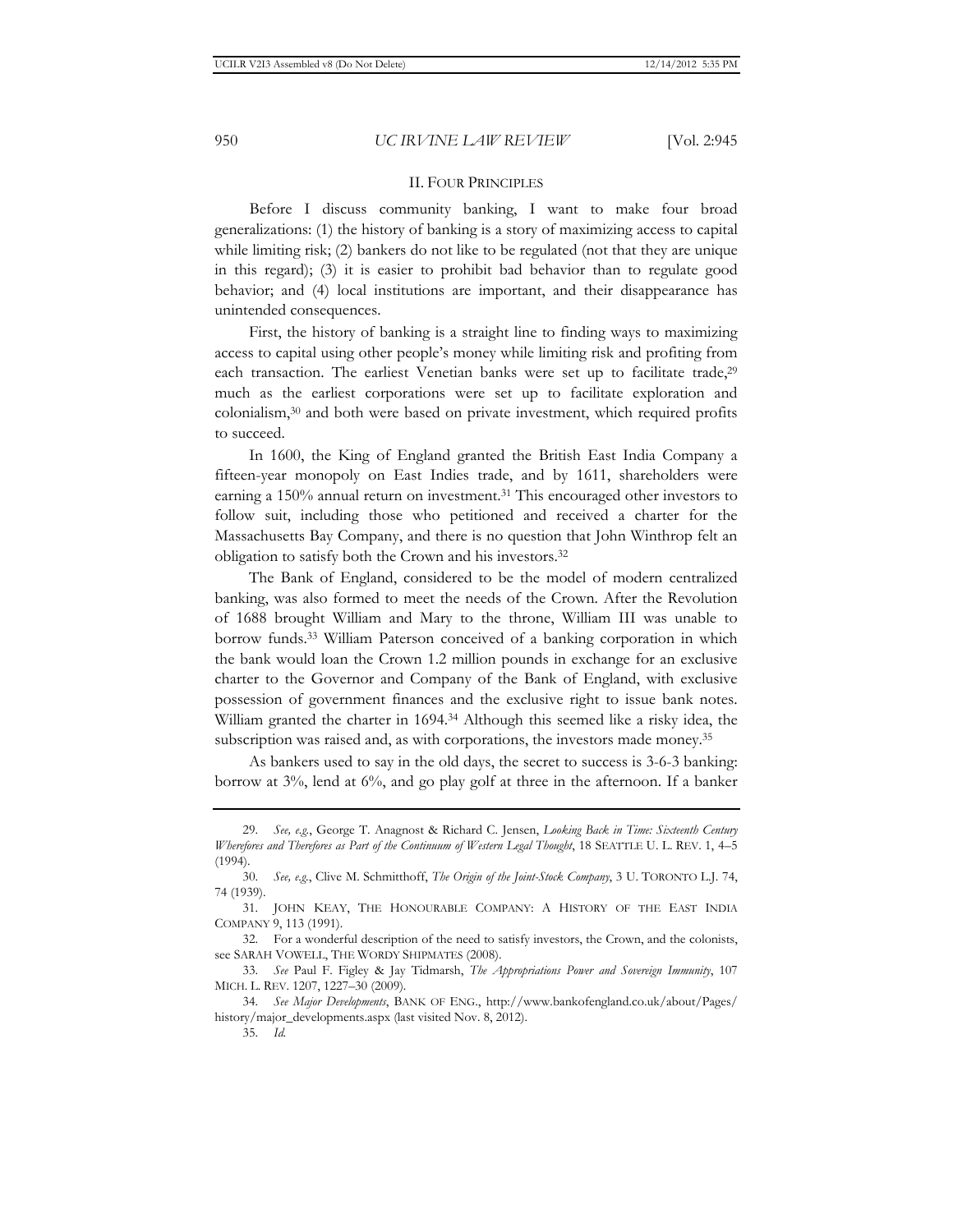went to a local school to explain bank accounts (and they did), it was not part of a charitable financial literacy program. It was a way to get customers. As many studies have shown, people do not like to change banks, and bank loyalty was even greater when customers were less mobile. If you could get a second-grader to open a bank account with a one dollar deposit, there was a good chance that those deposits would increase with summer jobs, and in ten years you would be lending him money to buy a car, and a few years after that, writing a mortgage. The key was getting the customers, and the rest would take care of itself. That is not the modern banking system.

It is almost a decade since *The New York Times* reported that

[a]t least 1,000 banks are encouraging customers with low balances to overdraw their checking accounts, allowing the banks to skirt credit laws and collect billions of dollars in new fees .... Now, with banks increasingly dependent on fees from consumers, overdrafts have become a source of profit.36

Today, banks are even more dependent on fees.37 While Bank of America withdrew its proposed \$5.00 monthly fee for debit card use, its fee schedule includes a charge to make a deposit at a teller as opposed to an ATM, not to mention a monthly maintenance fee for checking *and* savings accounts, waived if you maintain minimum levels.38 Bank of America, like other banks, charges \$5.00 to \$12.00 per month to maintain a savings account. Since the interest on these accounts is currently less than 2%, unless you have over \$3000 in a regular account or \$7200 in a money market account, you are losing money each year.39 You are better off keeping the money in a checking account, where you will pay for one account instead of two.

Since a deposit is a loan to the bank, many depositors are paying for the privilege of lending money to the bank. This is bizarre in the abstract, but what the bank is really saying is that it may claim it wants more customers but only those who are middle class or above and will rarely, if ever, use a teller. Bank of America, Citibank, Chase, and Wells Fargo—combined—have more than 45,000 ATMs,<sup>40</sup> and, along with electronic banking and direct deposit, they hope to never see a customer for a transaction that can be handled electronically. The nature of the relationship has changed, and the depositor's loan to the bank has become an

<sup>36.</sup> Alex Berenson, *Banks Encourage Overdrafts, Reaping Profit*, N.Y. TIMES, Jan. 22, 2003, at A1.

<sup>37.</sup> *See, e.g.*, Christopher Elliott, *Airlines, Banks, and Credit Cards: The ABCs of Hidden Fees*, MINTLIFE (May 10, 2012), http://www.mint.com/blog/consumer-iq/the-abcs-of-hidden-fees-052012. The Center for Responsible Lending has several reports on the predatory practices of large banks. These can be found at http://www.responsiblelending.org.

<sup>38.</sup> For detailed information on Bank of America's fees, see *Fees at a Glance*, BANK AM., https://www.bankofamerica.com/deposits/index.action?body=feehub (last visited Nov. 8, 2012).

<sup>39.</sup> *Id.*

<sup>40.</sup> *Compare Banks*, FINDTHEBEST, http://consumer-banking.findthebest.com (last visited Nov. 8, 2012).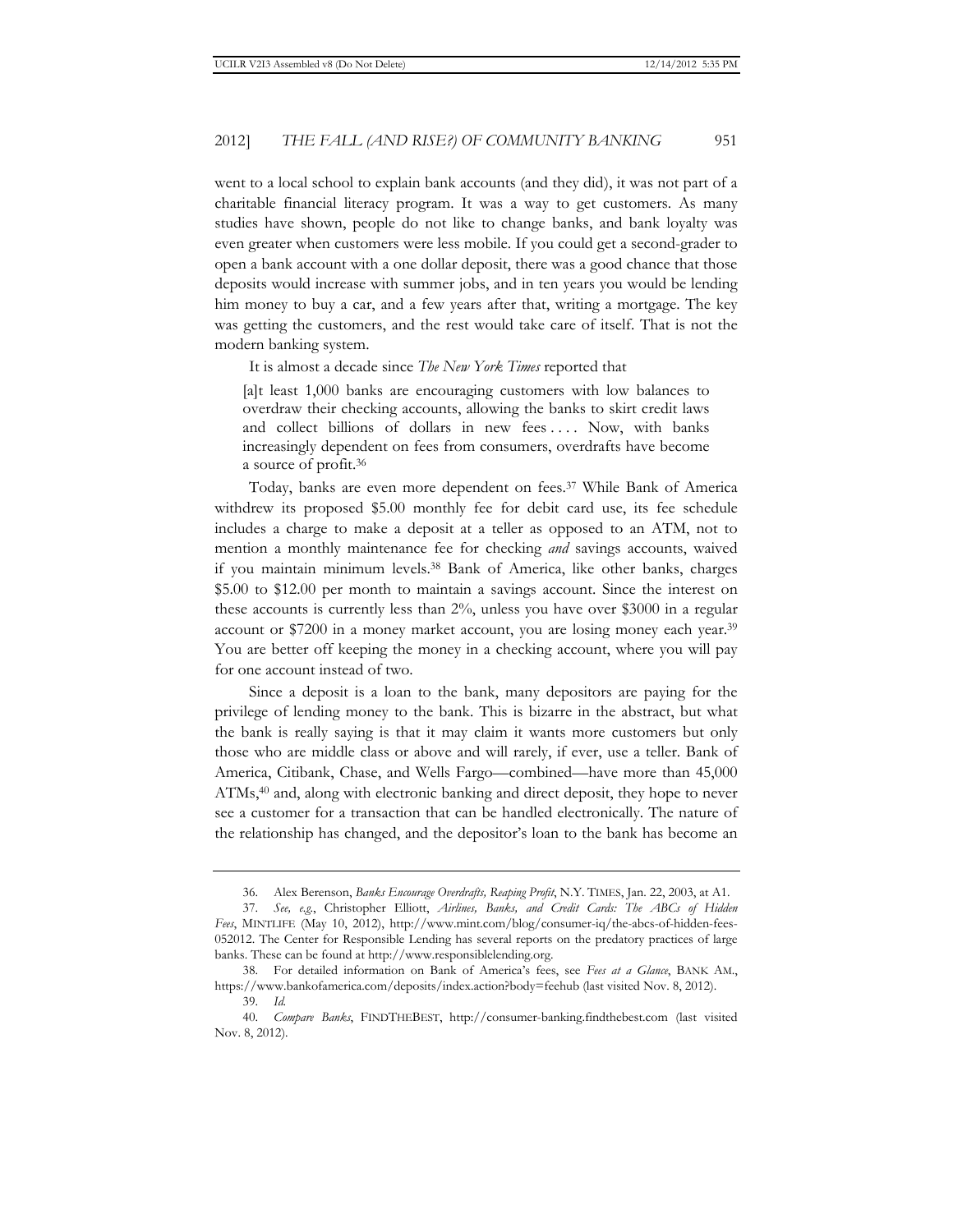agreement whereby the depositor pays for services while the bank has free use of the money.

As a second proposition, bankers do not like to be regulated. Even in the post-banking crisis era, bankers from large banks believe that financial innovation drives prosperity, innovation is important to determine new ways to maximize the availability of capital, and eliminating risk will eliminate innovation. This view is best exemplified by J.P. Morgan CEO Jamie Dimon's comments after J.P. Morgan lost \$5.8 billion in May 2012, which can be summarized as: "We screwed up. We were stupid. We will deal with this internally. Don't forget that we still made money this year."41 On the other side of the banking spectrum, bankers from small banks believe that many regulations should apply only to large banks.

The degree to which the banking industry actually drives economic growth is a critical question, and one whose answer is not self-evident. As Eduardo Porter wrote in *The New York Times*,

The economics suggest that big banks are less efficient at credit creation than smaller ones. And there is no evidence that the simpler financial system we had from the 1940s through the 1970s restrained growth. In fact, for all its innovation, the financial industry of today is less efficient than it was in the age of the railway, according to research by Thomas Philippon at New York University. That is, it charges the rest of society more for financial intermediation than it did 130 years ago.<sup>42</sup>

Banks have benefitted from governmental support and subsidies, and bank performance during the depression, the savings and loan crisis, and the 2008 crisis, is evidence for the proposition that the economy drives the banks, not the other way around. This is not to suggest that the economy is not dependent on banks. It is precisely that dependence that leaves government little choice but to intervene to prevent failure.

Jonathan Macey points out that few people oppose all banking regulation,<sup>43</sup> and even Milton Friedman believed that regulation in the nature of government guarantees is necessary to avoid bank failure.44 People may have opposed the bailout (though not many bankers did), but FDIC deposit insurance is widely considered to have been a success for almost eighty years, and those commentators who suggest its elimination would replace FDIC insurance with a generally more market-based substitute. As John Allison, former CEO of BB&T Bank, suggested in December 2009, "I'd vote to get rid of FDIC insurance, not

<sup>41.</sup> For a summary of Dimon's statements, see, for example, Richard Adams, *JP Morgan Boss Jamie Dimon Faces Down Senate Critics—As It Happened*, GUARDIAN (U.K.) (June 13, 2012), http:// www.guardian.co.uk/business/blog/2012/jun/13/jp-morgan-jamie-dimon-senate-live.

<sup>42.</sup> Eduardo Porter, *The Modest Worth of Big Banks*, N.Y. TIMES, May 23, 2012, at B1.

<sup>43.</sup> *See* Jonathan R. Macey, *The False Promise of De-Regulation in Banking*, YALE L. SCH. LEGAL SCHOLARSHIP REPOSITORY 2 (2005), http://digitalcommons.law.yale.edu/fss\_papers/2.

<sup>44.</sup> Jonathan R. Macey, *Commercial Banking and Democracy: The Illusive Quest for Deregulation,* 23 YALE J. ON REG. 1, 6 (2006).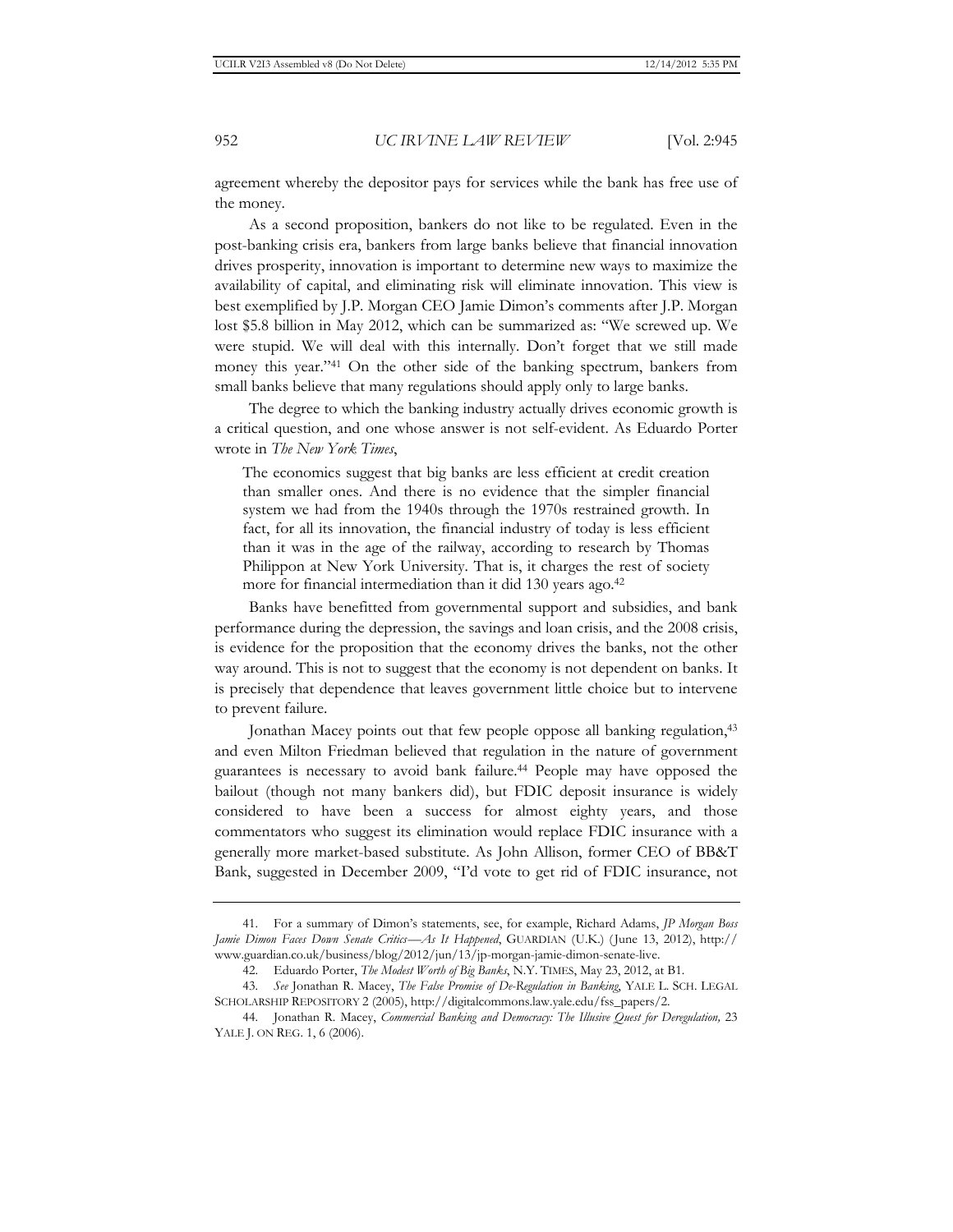that we don't need it, we need some kind of insurance, but I think it ought to be an industry-based, industry-controlled pool where we would have a huge motivation to discipline all the participants in the pool."45

Allison's opposition to the FDIC is based on his disapproval of its regulatory performance, which goes well beyond its pure insurance function. Not surprisingly, the notion of an industry-controlled regulatory scheme is not popular.46 More recently, Peter Atwater, who helped build J.P. Morgan's securitization business, wrote in favor of eliminating the FDIC:

[A]s a consequence [of the insurance], depositor due diligence is nonexistent. . . . [H]undreds of now-failed banks took excessive risk in their traditional banking business and their insured depositors neither cared nor were adversely impacted. . . . If we're truly going to eliminate "moral hazard"/"too big to fail" we must eliminate deposit insurance in the process.47

Atwater's comment reminds me of an old joke about a corrupt town. The Mayor's son runs a red light and hits a pedestrian in the crosswalk, knocking him fifty feet down the road. Instead of the Mayor's son getting charged with a crime, the pedestrian is charged with leaving the scene of an accident. Similarly, Mr. Atwater wants to blame the pedestrian for not checking the Mayor's son's driving record before crossing the street.

The notion that depositors, most of whom are unsophisticated, should use due diligence to determine a bank's financial status and investment policies before making a deposit, is an odd use of the moral hazard argument. Mr. Atwater's byline notes that he "helps his clients better understand the issues affecting the financial services industry,"48 which may include where to bank, but the rest of us will be rolling the dice. I guess you could always ask the tellers.<sup>49</sup> I have watched Mr. Atwater talk about banking issues, and he is a smart guy, but smart is not everything, and blaming depositors for their lack of financial acumen does not make much sense. It does, however, imply a banking system geared toward the financially sophisticated, in which the depositor is treated like an investor.

That brings me to my third proposition. It is easier to prohibit bad behavior than to require good behavior, and regulations that require good behavior do not

<sup>45.</sup> John Allison, *Transcript*, BIGTHINK (Dec. 16, 2009), http://bigthink.com/ideas/17850.

<sup>46.</sup> *See* Eugene N. White, *The Legacy of Deposit Insurance: The Growth, Spread, and Cost of Insuring Financial Intermediaries*, *in* THE DEFINING MOMENT: THE GREAT DEPRESSION AND THE AMERICAN ECONOMY IN THE TWENTIETH CENTURY 87–122 (Michael D. Bordo et al. eds., 1998), *available at*  http://www.nber.org/chapters/c6889.pdf.

<sup>47.</sup> Peter Atwater, *Five Suggestions for Banking Reform*, YAHOO! FIN. (Mar. 26, 2010), http:// finance.yahoo.com/news/pf\_article\_109184.html

<sup>48.</sup> *Our Professors: Peter Atwater*, MINYANVILLE, http://www.minyanville.com/gazette/bios .htm?bio=106 (last visited Nov. 8, 2012).

<sup>49.</sup> Credit for this suggestion goes to Katie Rohner. Since it made me laugh out loud, I could not resist including it.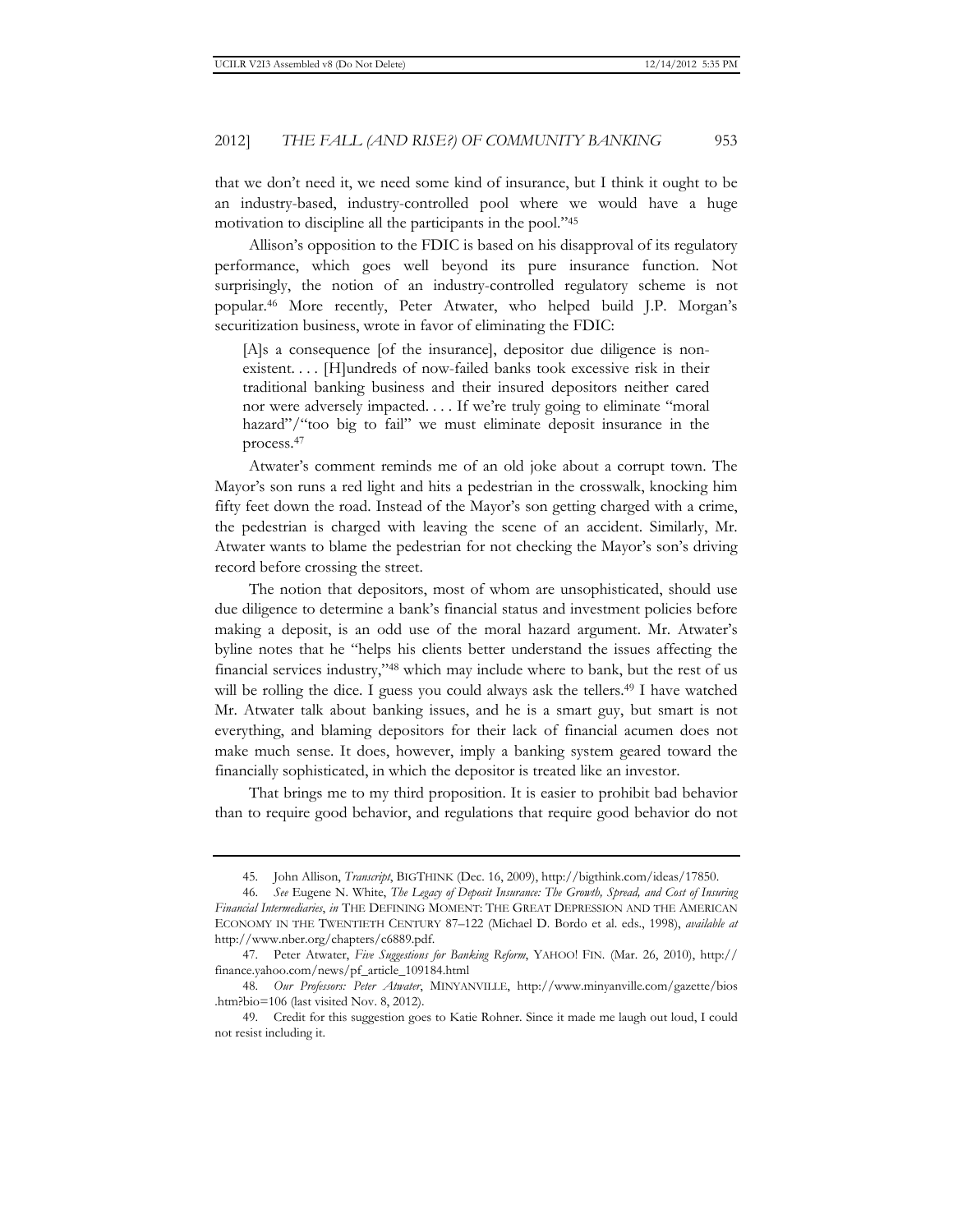generally work. By regulation, I do not mean regulations pursuant to tax expenditures, like the Low-Income Housing Tax Credit (LIHTC). The LIHTC is not a regulatory regime. It is a governmental request for proposals, with substantial financial rewards. By regulation, I am referring to the Dodd-Frank Wall Street Reform and Consumer Protection Act, the Patriot Act, and the myriad regulations that help define banking as a heavily regulated industry.

Lest you think I am not sympathetic to the claim of over-regulation, I was a bank director for a short period of time, and I am quite sympathetic. I accept that bankers do their best to comply with these regulations, which are largely prohibitory and require a great deal of reporting. If you engage in a transaction that implicates the Bank Secrecy Act or the Patriot Act, you can bet that your bank has a policy covering the transaction and what must be reported, and that failing to report a reportable transaction will be treated seriously. Through this legislation, Congress has identified bad behavior and has placed the onus on banks to participate in enforcement. Bankers grit their teeth but comply.

Regulations are less effective when they require the performance of a "good act." Faith-based institutions are successful in soliciting voluntary contributions; government is not. We could identify the unbanked as a social problem worth addressing and regulate to require banks to reach out to distressed communities and report their activities. If we enacted such a regulation, we could safely assume that the government would accumulate a lot of reports.

Those banks that do not wish to do the work will minimize the effort and maximize the report. While many financial institutions are philanthropic, I do not think that we can successfully regulate philanthropy. My position is based on efficiency, not a belief that banks—which are heavily subsidized—do not have a social obligation. We are more likely to accomplish a social purpose, i.e. the "good act," if banks outsource these activities to institutions that have a mission to provide banking services to otherwise-excluded communities.

My fourth and final proposition is that local institutions are important, and their disappearance has unintended consequences. Large, monolithic organizations and government look for cookie-cutter solutions, and local interests get lost in the execution. The question is whether institutions are important enough to subsidize. We have chosen to subsidize home ownership, affordable housing, the film industry, farming, corn, open space, defense contractors, large banks, water, professional sports, and a host of other things. We have let the market take care of local banks, and the result has been their absorption into larger banks, which in turn have themselves been absorbed. Before we allow more local banks to disappear, we need to understand the effect on the local economy. The greater the effect, the more reason to find ways to sustain local banking services.

In examining the roles of CDFIs and community banks, I start with a discussion of the collapse of ShoreBank, the grandfather of CDFIs and the model of community banking over the last forty years. Then, to review the difficulties of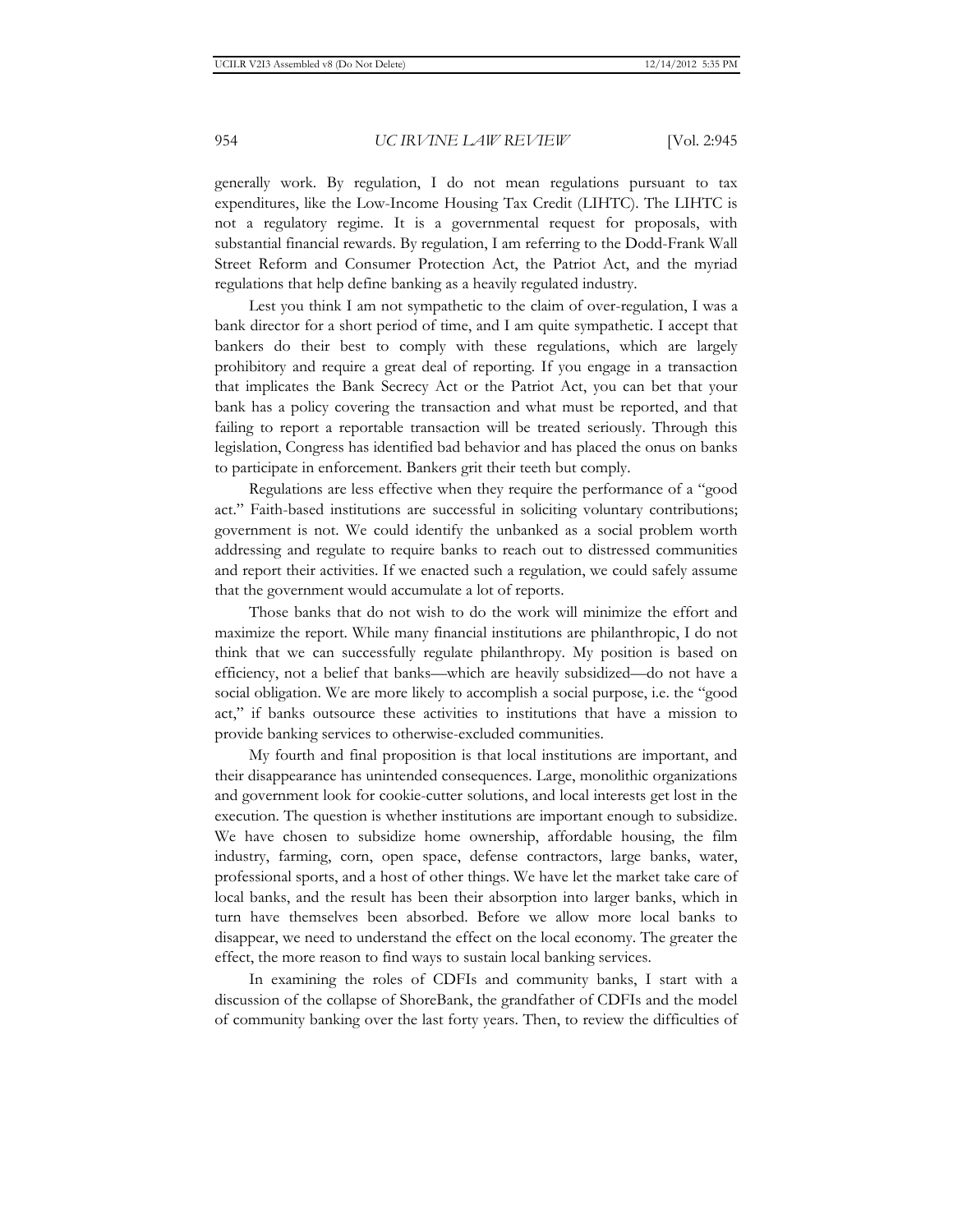starting a de novo community bank, I turn to a discussion of events in New Haven, Connecticut, where I was part of an effort to resist the demutualization of a mutual savings bank, which led in turn to the development of a smaller community bank, with the goal of that bank qualifying as a CDFI. At that point I proceed to discuss the romanticized version of *It's a Wonderful Life*, and how that scenario played out in a small upstate New York town. Finally, I end with some thoughts about different ways to look at local financial institutions, with suggestions for bolstering the remaining community banking sector.

#### III. SHOREBANK—THE MODEL FOR COMMUNITY DEVELOPMENT BANKING

ShoreBank was the model for community banking in the modern era. In 1973, its founders paid \$3.2 million to acquire the unsuccessful \$40 million South Shore National Bank, serving eighty thousand people on the south side of Chicago, and built it into a \$2.6 billion multi-faceted banking organization.50 Its accomplishments were prodigious, including redeveloping the South Shore neighborhood, creating a nonprofit organization to focus on job training and placement, forming a loan fund for minority entrepreneurs, and creating a real estate development company to develop properties in the blighted South Shore neighborhood.51

While most banks look at a single bottom line of maximizing shareholder profits, and CDFIs look to a double bottom line of profits and social return, ShoreBank took pride in its triple bottom line: profitability, community development impact, and an environmental return.52 ShoreBank's annual reports reviewed its performance in development investment and conservation loans.53

Outside of Chicago, its influence was even greater. ShoreBank founded the National Community Investment Fund (which became the largest investor in CDFIs in the United States), the Center for Financial Services Innovation (an authority and advocate for the unbanked and underbanked), and invested in banks in the developing world, becoming a major force in international development.54

When Muhammad Yunus sought a consultant before starting Grameen Bank, he turned to ShoreBank, as did everyone else who wanted to start a CDFI.55 The people at ShoreBank were remarkably generous with their time. During my work with the Yale Law School Community and Economic Development Clinic representing the City of New Haven in its development of Start Bank, students

<sup>50.</sup> David Oser, *Why ShoreBank Succeeded . . . and Why It Failed*, OSER VIEW (Sept. 7, 2010), http://shorebank.typepad.com/the\_oser\_view/2010/09/index.html.

<sup>51.</sup> *Id.*

<sup>52.</sup> WatchDog, *ShoreBank and the Triple Bottom Line: Too Important to Fail?*, CENT. ILL. 9/12 PROJECT (Aug. 12, 2010), http://www.centralillinois912project.com/?p=6343.

<sup>53.</sup> *Id.* 

<sup>54.</sup> *Id.*

<sup>55.</sup> *Id.*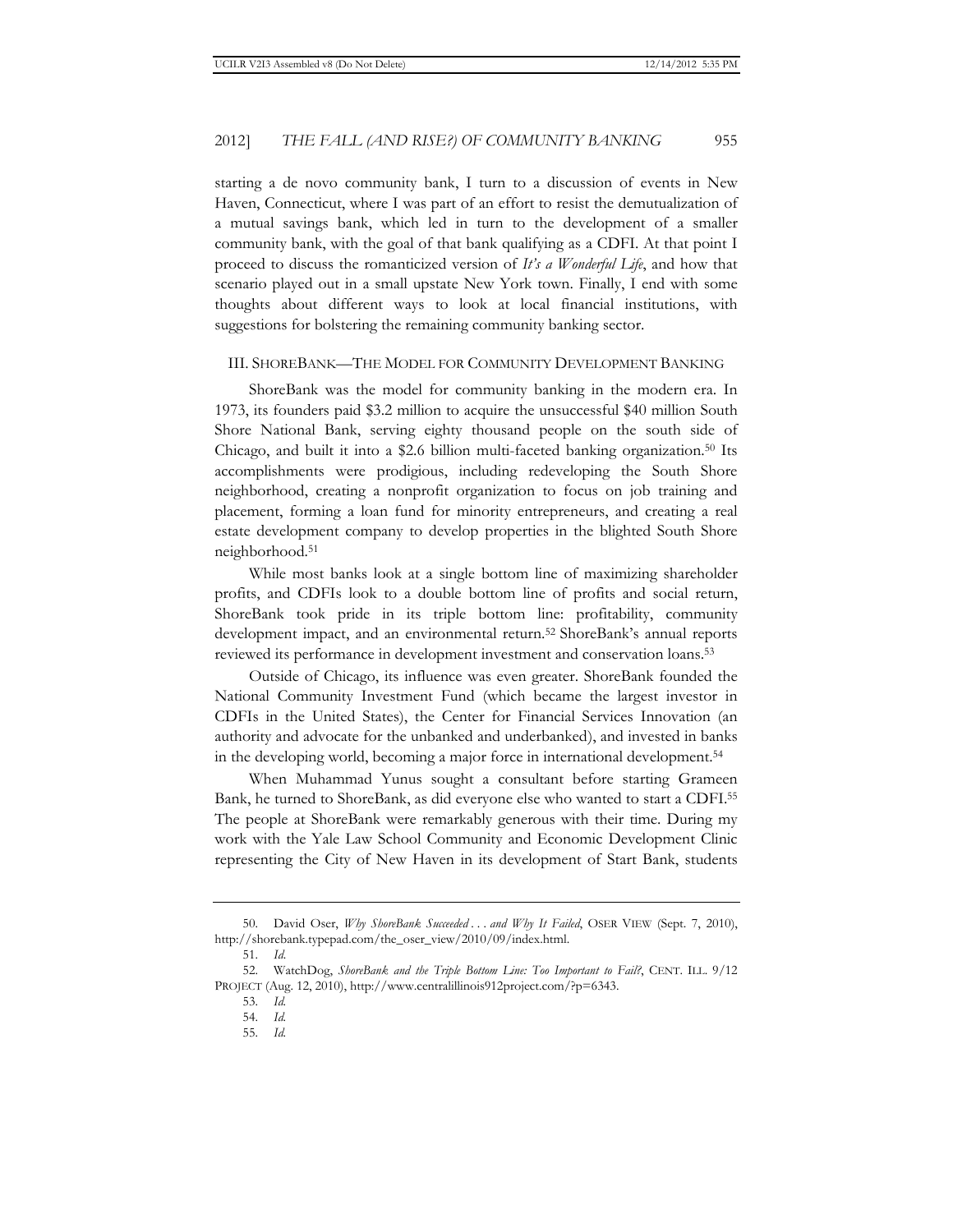traveled to ShoreBank for a day's tutorial. Ron Gryzwinski and George Surgeon, ShoreBank's CEO and CFO, came to New Haven more than once.56 By the end of 2009, ShoreBank was the largest CDFI in the United States, its holding company had made \$4.1 billion in mission-driven loans, it provided consulting services in sixty countries, and it trained almost 4,000 bankers.<sup>57</sup>

When the economic crisis hit in 2008, Chicago's South Shore was economically devastated. Unemployment exceeded 30% and may have been as high as  $40\%$ <sup>58</sup> A 2009 analysis of census data reported that the South Side had an unemployment rate of at least 23.2% (and probably higher), second only to neighborhoods in Detroit.59 ShoreBank had expanded into Arkansas in 1987 and later into Cleveland and Detroit, as well as the West Side of Chicago, all of which proved to be difficult markets.<sup>60</sup>

Although ShoreBank did not make subprime loans, by the spring of 2010, ShoreBank was insolvent.<sup>61</sup> Ron Gryswinski and Mary Houghton, two of ShoreBank's founders, tried to raise \$50 million in new capital to stabilize ShoreBank,<sup>62</sup> but the financial situation worsened until the estimate of needed capital rose to approximately \$220 million in federal and private funds to avoid an FDIC takeover.<sup>63</sup>

Remarkably, ShoreBank—largely through the efforts of former Comptroller of the Currency and Chief Executive of Promontory Financial Group Eugene Ludwig—raised almost \$150 million from banks, private equity, and philanthropic sources.64 ShoreBank applied for \$70 million of support from the Troubled Asset Relief Program (TARP).<sup>65</sup> On August 10, 2010, in a story titled "Small Enough to

<sup>56.</sup> The author was present at these events.

<sup>57.</sup> James E. Post & Fiona S. Wilson, *Too Good to Fail*, STAN. SOC. INNOVATION REV. 66, 68 (Fall 2011), http://www.ssireview.org/images/articles/Fall\_2011\_Case\_Study\_Too\_Good\_to\_Fail.pdf. 58. Oser, *supra* note 50.

<sup>59.</sup> Steve Rhodes, *South Side Neighborhoods Own Second Worst Jobless Rate in US*, NBC CHI. (Nov. 25, 2009, 12:04 PM), http://www.nbcchicago.com/news/politics/South-Side-Depression-72523967.html; *Unemployment on Chicago's South Side Trails Only Detroit Nationally*, HUFFINGTON POST (Mar. 18, 2010), http://www.huffingtonpost.com/2009/11/19/unemployment-on-chicagos\_n\_364636 .html.

<sup>60.</sup> *See* Post & Wilson, *supra* note 57, at 68.

<sup>61.</sup> Curtis Black, *The Myths of ShoreBank's Failure*, COMTY. MEDIA WORKSHOP (Dec. 15, 2010), http://communitymediaworkshop.org/2010/12/newstips-the-myths-of-shorebank%E2%80%99sfailure; Tim Fernholz, *Too Small to Save*, AM. PROSPECT, Jan./Feb. 2011, at 19, *available at* http:// prospect.org/article/too-small-save-0.

<sup>62.</sup> David Greising, *Recession Played a Part, but ShoreBank Wounded Itself, Too*, N.Y. TIMES, May 22, 2010, at A25A.

<sup>63.</sup> Becky Yerak, *ShoreBank's Financial Hole Deepens*, CHI. BREAKING BUS. (Aug. 2, 2010, 9:34 AM), http://archive.chicagobreakingbusiness.com/2010/08/shorebanks-financial-hole-deepens.html.

<sup>64.</sup> Jeremy Hobson, *Big Banks to ShoreBank's Rescue*, AM. PUB. MEDIA (May 18, 2010), http://www.marketplace.org/topics/world/big-banks-shorebanks-rescue; Becky Yerak, *Chicago's ShoreBank Fails, Is Bought by Investors*, CHI. TRIB., Aug. 20, 2010, § 1, at 25.

<sup>65.</sup> *Small Enough to Fail: The Sorry End to a Bold Banking Experiment*, ECONOMIST, Aug. 28, 2010, at 62 [hereinafter *Small Enough to Fail*].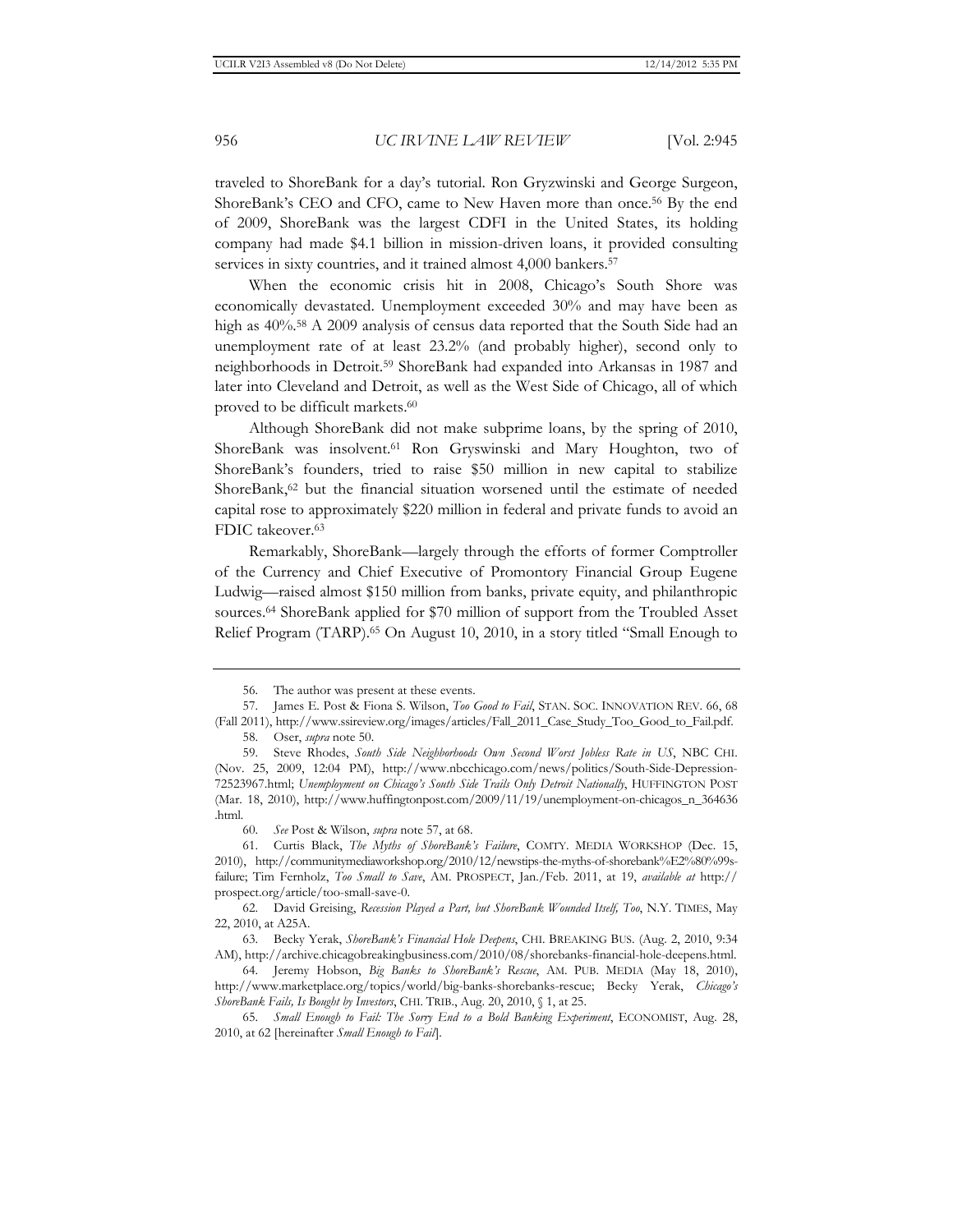Fail: The Sorry End of a Bold Banking Experiment," *The Economist* reported that, according to a source close to the process, the government had indicated that if ShoreBank could raise \$125 million in private capital, it would receive \$75 million in TARP funds, but that "criticism from some Republican politicians and likeminded media pundits seems to have 'made the Obama administration afraid that it would be accused of favouring a Chicago institution; had it been from New York or Houston, it would have been saved."<sup>66</sup> As Mr. Ludwig described the rescue,

[t]his is an institution that's recognized by world figures all over the world, and for it to have failed would have been, I think, a blow not just to the Midwest, and not just to the people at ShoreBank, but to U.S. prestige and its leadership in this important area of global development.67

Perhaps this could have been a time for a thoughtful discussion of the role of small banks in the too-big-to-fail world, but instead we had Glenn Beck using a blackboard to connect ShoreBank to President Obama, the Service Employees International Union, Tony Rezko, the Community Reinvestment Act, Tim Geithner, Hillary Clinton's college roommate, the Ford Foundation, Bill Ayres, Van Jones, green energy, Fannie Mae, and the ability of the federal government to lock everyone's electrical outlets from outside their homes.<sup>68</sup>

For years, ShoreBank had advertised in *The New Yorker* and elsewhere, offering competitive rates to depositors seeking a socially responsible investment. Depositors across the country opened accounts, for no reason greater than their desire to lend to a socially responsible institution as opposed to another bank. This was not quite the stuff of a Dan Brown thriller. Beck, however, emphasized that environmental advocate and civil rights activist Van Jones had an account at ShoreBank even though he did not live in Chicago, which, to Beck, was evidence of a great conspiracy.69

On the same day as the Beck report, Rep. Judy Biggert (R-Ill.) demanded information on White House efforts to save ShoreBank.70 Within twenty-four hours, Media Matters reported that "Glenn Beck repeated discredited falsehoods about the Community Reinvestment Act and President Obama's Chicago house, while baselessly suggesting that the Obama administration is aiding a troubled

<sup>66.</sup> *Id.*

<sup>67.</sup> Hobson, *supra* note 64.

<sup>68.</sup> Glenn Beck, *Shorebank's Tangled Web*, FOX NEWS (May 20, 2010), http://www.foxnews .com/story/0,2933,593343,00.html.

<sup>69.</sup> *Id.*

<sup>70.</sup> Lynn Sweet, *ShoreBank Deserves a Fair Chance at Survival: What Do Regulators Want?*, CHI. SUN-TIMES (June 25, 2010, 5:41 AM), http://blogs.suntimes.com/sweet/2010/06/shorebank \_deserves\_a\_fair\_shot.html ("Rep. Judy Biggert (R-Ill.) on May 19 wrote the White House asking about 'perceived involvement' of high-ranking Obama administration members intervening on ShoreBank's behalf.").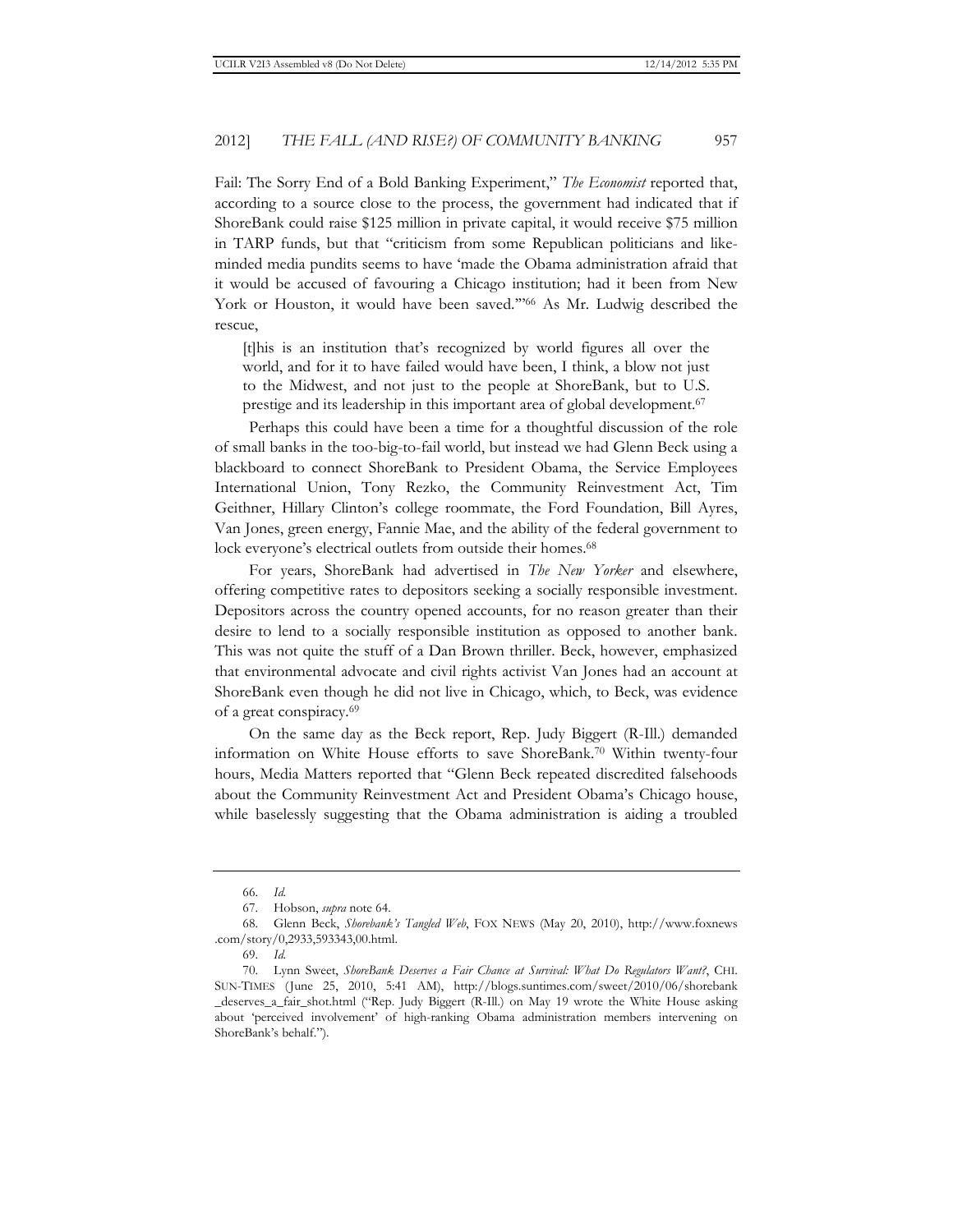'politically-connected Chicago bank.'"71 The political football, however, was in the air. A month later, Biggert asked, "At a time when hundreds of other banks are failing, including dozens here in Illinois, why was this bank singled out?"72

Instead of answering her question on the merits, the blogosphere took over, and we could read such thoughtful statements as, "Most peculiar is how ShoreBank's logo and motto resemble Obama's colors in his logos and his preelection mantra. Their motto, 'Let's Change the World.' Creepy, and telling."73 Well, it is creepy and telling, but not about ShoreBank.

As *The New York Times* reported, the recession was not the only problem. ShoreBank's expansion at the height of the housing bubble was a risky strategy, especially since ShoreBank was slow to foreclose on loans. ShoreBank was proud that its "triple bottom line," making a profit while creating jobs and improving the environment, set a high standard for socially responsible lending, but some of its lending decisions made traditional bankers nervous.<sup>74</sup>

Critics argued that the commitment to the social purpose at the expense of the financial bottom line caused the failure. Richard Taub, a University of Chicago professor specializing in community building and community development who had consulted with ShoreBank for thirty years, blamed the desire to expand too fast and an overcommitment to the social mission.75 Still, as late as 2006, ShoreBank—with \$2 billion in assets—had only \$22 million in loans in nonaccrual status (ninety days with no interest payments). By May 2010, that number reached \$250.7 million. The bank did not move quickly on these loans, and held only \$2.5 million in real estate, showing little action on the foreclosure front.76

In ShoreBank's defense, the collapse of the real estate market in the South Side may have made foreclosure counterproductive, since it would have resulted in the bank owning property it could not sell. Holding mortgages without value is a lot better than paying insurance, taxes, utilities, and management fees on property for which there is no market.

In the early 1980s in New Haven, Connecticut, I represented a small contractor who bought dilapidated three-to-six family houses, fixed them up, and rented out the units. He was quite successful and highly regarded in the neighborhoods in which he worked. When the economy took a serious downturn,

<sup>71.</sup> Terry Krepel, *Beck Rehashes False Claims in Baselessly Suggesting Obama Acting on Behalf of Bank*, MEDIA MATTERS (May 21, 2010, 12:17 AM), http://www.mediamatters.org/research/2010/05/21/ beck-rehashes-false-claims-in-baselessly-sugges/165081.

<sup>72.</sup> Press Release, U.S. Rep. Judy Biggert, Biggert Amendment Opens Investigation into ShoreBank Bailout (June 24, 2010), *available at* http://www.biggert.house.gov/press-releases/biggertamendment-opens-investigation-into-shorebank-bailout.

<sup>73.</sup> Bridgette, *Tidal Wave Set to Hit Shorebank and Its Cronies Updated!*, WE THE PEOPLE (May 22, 2010), http://wtpotus.wordpress.com/2010/05/22/tital-wave-set-to-hit-shorebank-and-its-cronies.

<sup>74.</sup> Greising, *supra* note 62; WatchDog, *supra* note 52.

<sup>75.</sup> *Id.*

<sup>76.</sup> *Id.*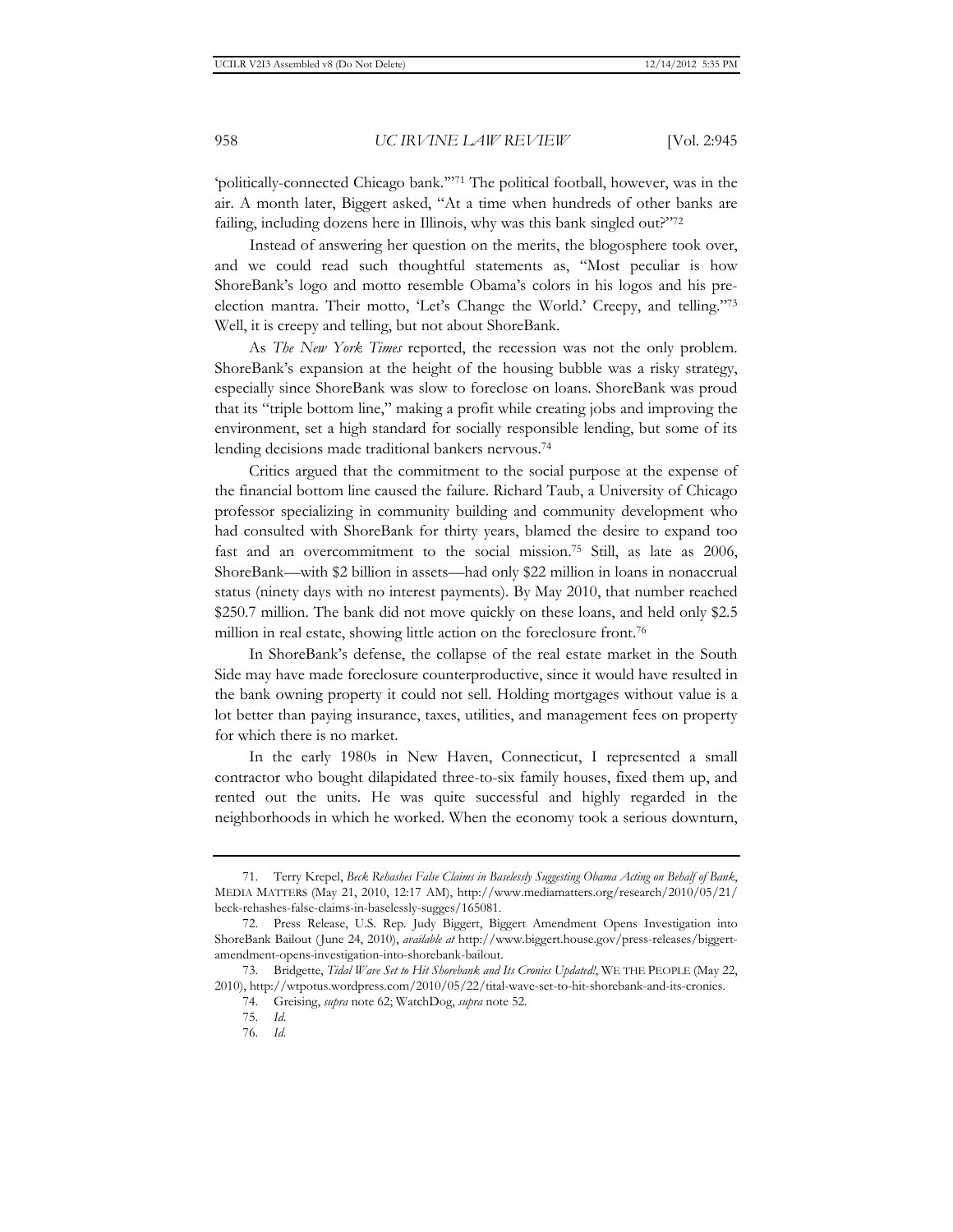rent collections suffered and he was unable to pay his various mortgages. National unemployment was 9.7% in 1982 and 9.6% in 1983, and unemployment was much higher in New Haven's low-income neighborhoods.<sup>77</sup> My client planned to file for bankruptcy when the wave of foreclosures started. He waited eighteen months before walking away. The banks had determined that the property had a negative value and would not foreclose until the market improved.

*The Economist* noted that while ShoreBank could be criticized for "straying too far into riskier parts of the property business," including lending too much to developers, its failure was the result of sticking to its original mission, and that for ShoreBank's South Chicago market, "it was a one-in-500 year flood."78 To survive, ShoreBank needed greater reserves, greater geographical diversification, and more small business lending.<sup>79</sup>

That was not ShoreBank's model, and it is fair to ask whether we need to rethink the model. As bank consultant Bert Ely said, "The question comes up, was this bank managed as well as it could have been? Or were they too much into the social-welfare thing?"80 Mr. Taub, a long-time ShoreBank advisor, felt that ShoreBank was overly zealous in its commitment to its original mission, and that the board did not exercise adequate scrutiny of bank operations.<sup>81</sup>

After the collapse of its TARP funding, the private investment went toward reorganization, and ShoreBank was reorganized as Urban Partnership Bank.82 While the private investment remained the same, the absence of \$70 million of TARP funds meant that the FDIC deposit insurance absorbed a \$367.7 million loss.83 Urban Partnership, funded by American Express, Bank of America, Citicorp, Ford Foundation, JPMorgan Chase, Goldman Sachs, Wells Fargo, and others, was the sole bidder for ShoreBank, purchasing \$1.54 billion in deposits, \$2.16 billion in assets, and assuming 20% of the losses, with the FDIC assuming the other 80%.84

Under the heading, "ShoreBank, R.I.P.," Felix Salmon wrote that

it's interesting to me that the government, given the choice between losing \$368 million of the Deposit Insurance Fund or investing an extra \$75 million in bailout funds, chose the former option. The deposit insurance fund, I guess, isn't really considered taxpayer money, and will

81. *Id.*

<sup>77.</sup> *Historical Labor Force/Unemployment Data for United States*, N. IND. DATAPLUS, http://www .nidataplus.com/lfeus1.htm (last visited Nov. 8, 2012).

<sup>78.</sup> *Small Enough to Fail*, *supra* note 65.

<sup>79.</sup> *Id.*

<sup>80.</sup> Greising, *supra* note 62 (internal quotation marks omitted).

<sup>82.</sup> Yerak, *supra* note 64. For a description and history of Urban Partnership Bank, see *About Us*, URB. PARTNERSHIP BANK, https://www.upbnk.com/about-us (last visited Nov. 8, 2012).

<sup>83.</sup> Yerak, *supra* note 64.

<sup>84.</sup> *Id.*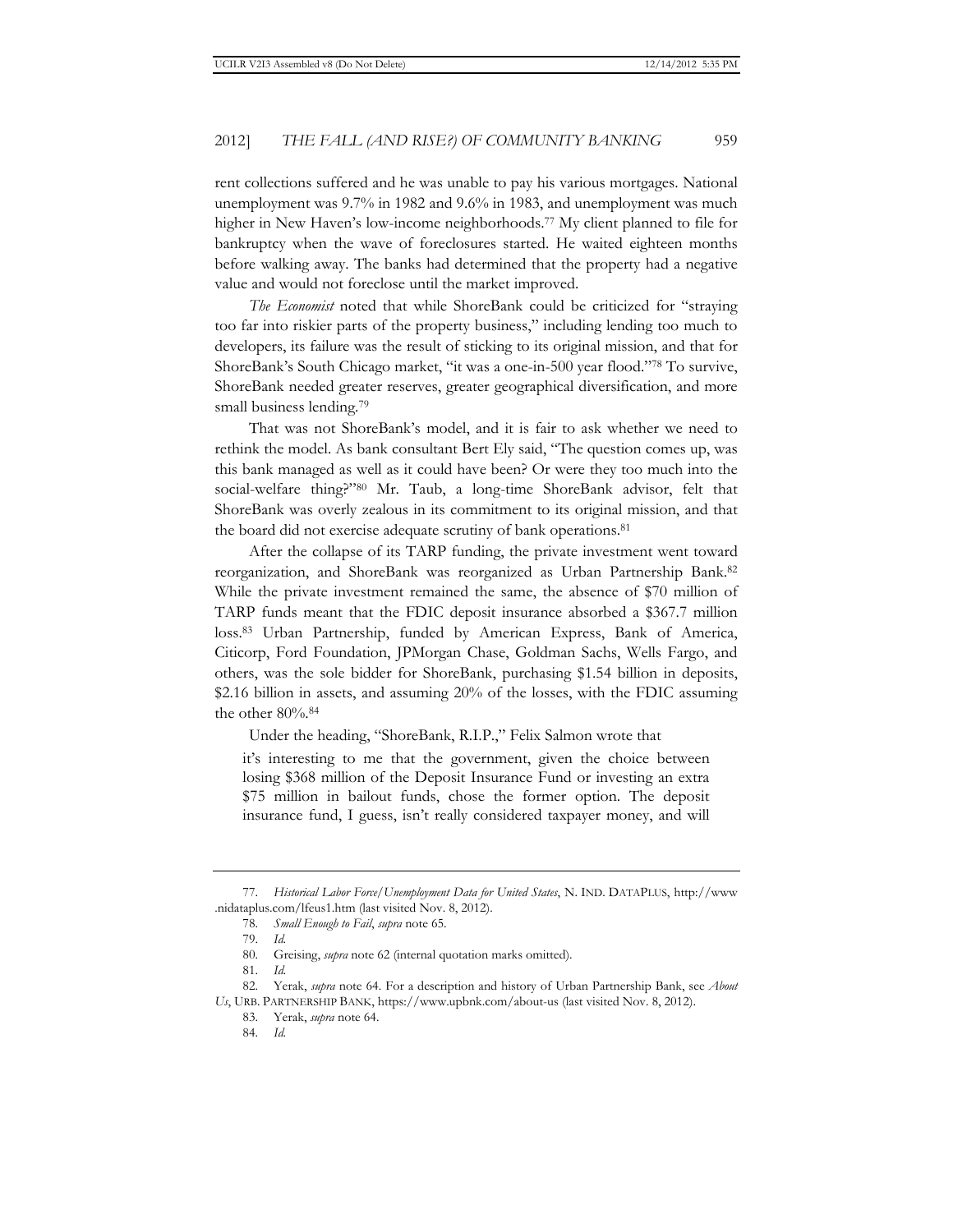ultimately (eventually, hopefully) be repaid with future insurance premiums.85

Salmon added that ShoreBank seemed to have failed not because of its community lending, but more because of its overexposure to speculative commercial real estate ventures, ending with another thought: "Urban Partnership Bank, I trust, will stick to its core competency, and do well for all concerned by doing so."86

In the banking community, many people felt that the ShoreBank business model was a thing of the past and, at a minimum, Urban Partnership would have to tighten its lending practices and diversify its loans geographically. Multifamily rehabilitation loans were seen as a particular vulnerability. Urban Partnership, however, indicated that it remained committed to a focus of serving poor neighborhoods in Chicago, Detroit, and Cleveland.87

Eugene Ludwig stated that these efforts "provide continuity for the working people in Chicago's South and West sides and in Cleveland and Detroit, where community development financial institutions have long exerted a transformative influence."88

Mr. Ludwig's comments undoubtedly reassured the CDFI community that the ShoreBank collapse and sale might be something less than a complete collapse of the CDFI movement, but people working in the field had to wonder whether they were engaging in a fruitless enterprise. CDFIs are mission-driven financial institutions providing services to otherwise underserved communities, operating with a double bottom line (forget ShoreBank's triple bottom line!<sup>89</sup>) of financial responsibility and socially responsible investment. What exactly did geographic diversification and tightened lending practices mean? Given the small margins of successful CDFIs, a loosening of geographic boundaries and a tightening of lending practices would leave little room for the mission-oriented loans for which the CDFI was founded.

What lesson should we take from the banking crisis of 2008? If the lesson is that we will use taxpayer funds as a last resort for necessary interventions for those banks whose failure places an untenable risk on the financial system, i.e. those too big to fail, then we are privileging those institutions at the expense of smaller banks. Once we accept that, we can take for granted that small banks are inefficient, have no special purpose, and will inevitably be absorbed into larger, more efficient banks.

<sup>85.</sup> Felix Salmon, *ShoreBank, RIP*, REUTERS (Aug. 20, 2010), http://blogs.reuters.com/felixsalmon/2010/08/20/shorebank-rip.

<sup>86.</sup> *Id.*

<sup>87.</sup> Yerak, *supra* note 64.

<sup>88.</sup> *Id.* (internal quotation marks omitted).

<sup>89.</sup> *See supra* note 52 and accompanying text.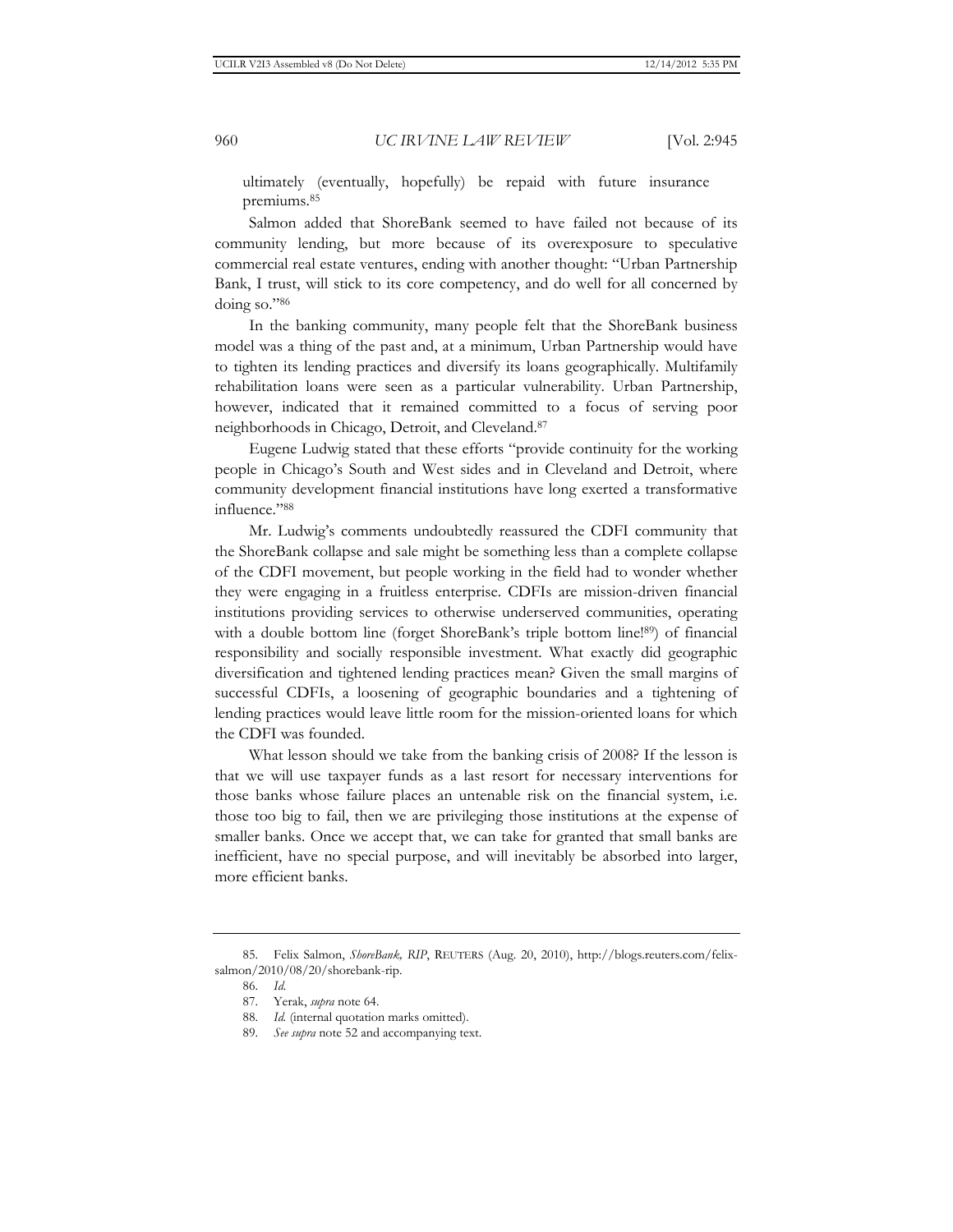There is a different interpretation of these events. David Roeder wrote recently that "[t]he takeover essentially relaunched Urban Partnership as an outsourced social conscience for major banks that put up the equity, including Goldman Sachs Group, Wells Fargo & Co. and J.P. Morgan Chase. All receive credit under the Community Reinvestment Act for supporting Urban Partnership."90

Roeder noted that Urban Partnership was closing some branches but planned to reopen new, smaller branches.91 It will take some time before we know whether this is a move away from ShoreBank's mission or a reinforcement of its model in a changed environment. To understand the difficulty of maintaining a mission-driven bank, we should also look at New Haven, Connecticut, where a new community bank was opening as ShoreBank was closing.

# IV. THE DIFFICULTIES OF STARTING A DE NOVO BANK— THE NEW HAVEN EXPERIENCE

In 1838, the Connecticut state legislature granted a bank charter to some of New Haven's most prominent citizens to form a mutual savings bank under the name New Haven Savings Bank (NHSB).<sup>92</sup> This was an effort by the legislature to make capital more accessible to New Haven residents, and, by all accounts, it was successful. By 2003, NHSB was the largest state-chartered bank in New England and the eighth largest bank in Connecticut. It had assets of \$2.4 billion, \$1.8 billion in deposits, an outstanding Community Reinvestment Act rating, and it did the large majority of its lending in greater New Haven.93 NHSB had the largest market share of all banks in greater New Haven, and by all accounts was positioned to continue its history as a successful local bank.94

In April 2003, the Greater New Haven Chamber of Commerce announced that NHSB was the recipient of its annual award to an institution that served New Haven for more than a century. Chamber officials said that "[w]ith 165 years of uninterrupted service and its commitment to helping build and maintain the

<sup>90.</sup> David Roeder, *Urban Partnership Bank Pledges to Pick Up ShoreBank's Local Mission*, CHI. SUN-TIMES (Aug. 4, 2011, 4:20 PM), http://www.suntimes.com/business/3603025-420/shorebankvitale-bank-partnership-urban.html.

<sup>91.</sup> *Id.*

<sup>92.</sup> *FDIC Institution Directory*, FDIC, http://www2.fdic.gov/idasp/index.asp (follow "Bank Find" hyperlink; then search "Name" for "New Haven Savings Bank" and search "State" for "Connecticut"; then follow "Find" hyperlink; then follow "Historical Profile" hyperlink) (last visited Nov. 8, 2012).

<sup>93.</sup> *Summary*, A MERGER PROPOSAL, ALLIANCE BANCORP OF NEW ENGLAND, *available at* http:// secfilings.nyse.com/filing.php?ipage=2486910&DSEQ=&SEQ=12&SQDESC=SECTION\_PAGE (last visited Nov. 8, 2012).

<sup>94.</sup> *See* Paul Johnson, Editorial, *FORUM: New Haven Savings Bank Turns Its Back on 166 Years of History*, NEW HAVEN REG., Aug. 3, 2003, at B3.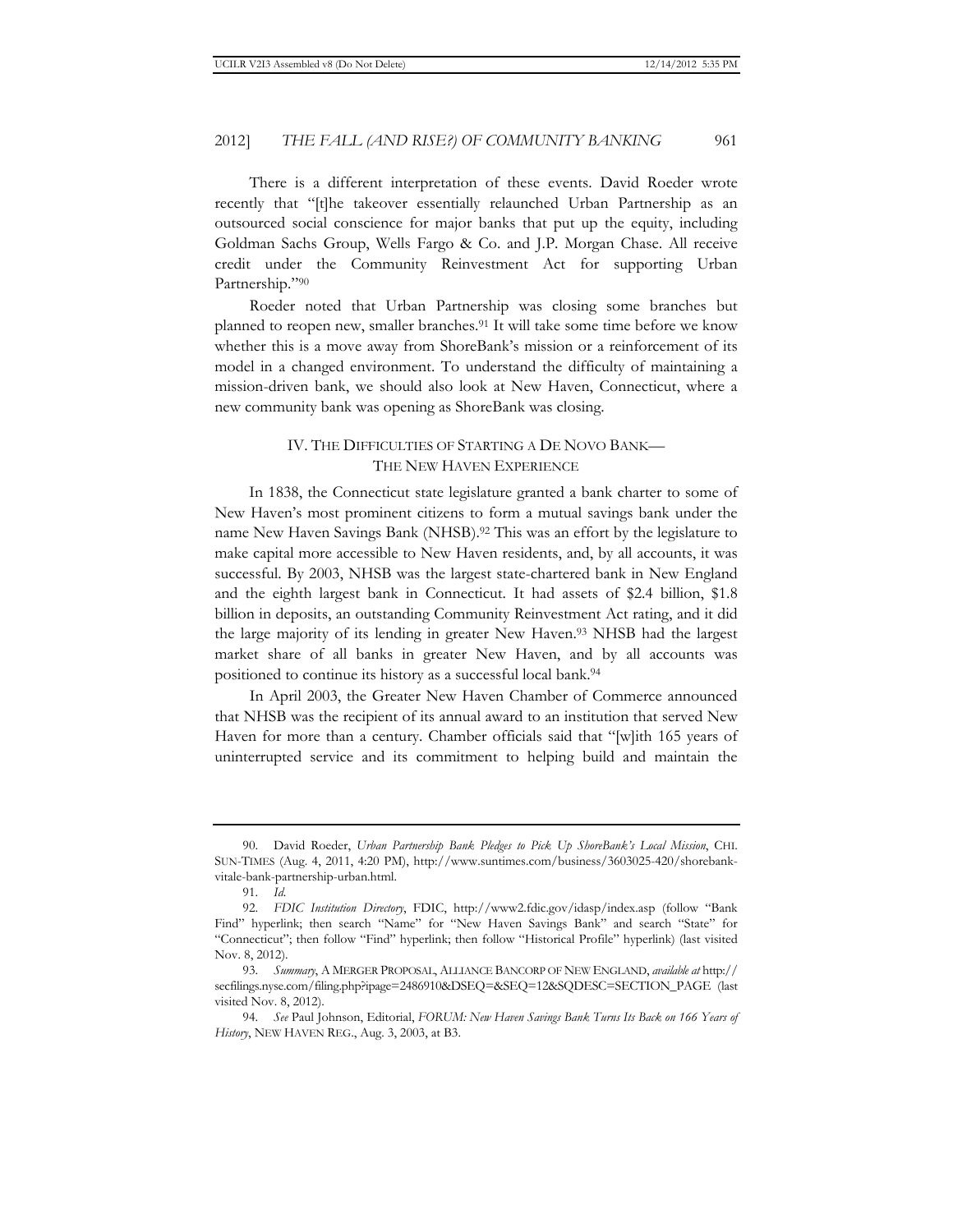economic and social vitality of south-central Connecticut, New Haven Savings Bank has been a pillar of excellence in the financial and corporate world."95

The award came amid rumors that NHSB's commitment to New Haven and its local market was about to change. Charles Terrell, the long-time president of NHSB, was a New Haven supporter who resisted demutualization. Terrell died in late 2000, and Peyton Patterson, the new CEO, was thought by many to favor demutualization, a public stock offering, and expansion.<sup>96</sup> By June 2003, the rumors were strong enough that New Haven Mayor John DeStefano wrote Patterson, urging against demutualization:

Ultimately, the bank's self-interest will no longer be primarily tied to the economic well-being of our community. . . . The bank will increasingly be pushed to send local capital to far off locations in search of the highest return for anonymous shareholders . . . . My hope is that you will resist the urge to march the bank into a marketplace that has spent the last few years creating startling spectacles of greed gone awry.<sup>97</sup>

Patterson replied that the bank remained committed to New Haven, but by July she was hedging, stating that "[w]e are very excited about expanding our market presence across Connecticut. . . . While our headquarters will remain in New Haven, we look forward to being a significant new banking partner in Hartford, Tolland and Windham counties."98

Patterson called the possible merger a "once in a corporate lifetime opportunity,"99 but the question remained whether the opportunity was for the community or the directors, each of whom stood to receive a financial windfall for serving on a board that had always been seen as serving community, not private interests. Their votes for merger were viewed by many as posing direct conflicts of interest, and many people felt that the NHSB board had placed their personal financial interests over the mission of NHSB.100 To those opposing the merger, the directors' actions were particularly galling given that the board had done little or nothing to generate NHSB's assets.101

101. *Id.*

<sup>95.</sup> *In Other Business*, NEW HAVEN REG., April 16, 2003, at E1.

<sup>96.</sup> John R. Engen, *A Town Divided*, AM. BANKER (June 1, 2004, 2:00 AM), http://www .americanbanker.com/magazine/114\_6/-223036-1.html; *The 'Very Nice Bank' Gets a Very New Boss*, BUS. NEW HAVEN (Feb. 4, 2002), http://www.conntact.com/archive\_index/archive\_pages/242 \_Business\_New\_Haven.html.

<sup>97.</sup> Steve Higgins, *DeStefano Confronts Local Bank*, NEW HAVEN REG., July 4, 2003, at B12 (internal quotation marks omitted).

<sup>98.</sup> Press Release, New Haven Sav. Bank, New Haven Savings Bank to Acquire Connecticut Bancshares Inc. and Alliance Bancorp of New England; Conversion from Mutual to Public Ownership to Occur Simultaneously (July 16, 2003), *available at* http://www.businesswire.com/news/home/2003 0716005330/en/Haven-Savings-Bank-Acquire-Connecticut-Bancshares-Alliance (internal quotation marks omitted).

<sup>99.</sup> *Id.*

<sup>100.</sup> Johnson, *supra* note 94.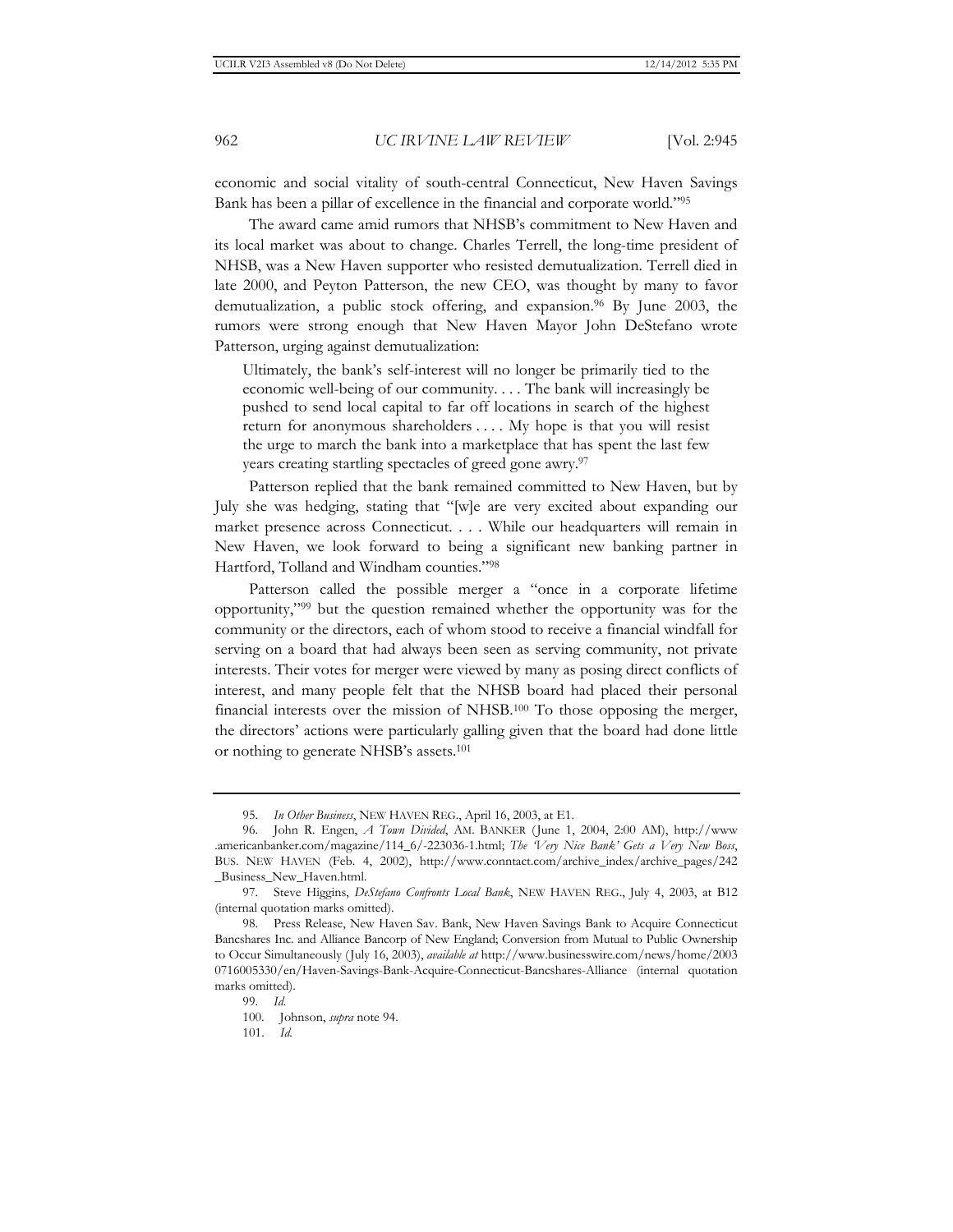Paul H. Johnson, the former CEO of Connecticut Savings Bank (CSB) and one of many local bankers who opposed the demutualization, published an op-ed raising these issues:

For the organizers of New Haven Savings Bank there was no personal reward for their efforts, other than the satisfaction of creating a community bank that benefited the individuals that could not be served by the then existing banking system . . . . The bank would be owned by the depositors, not the board of directors or shareholders . . . . New Haven Savings Bank will become owned by the shareholders, not depositors.

 Predictably, after the five-year "wait-period" the bank will be purchased by one of the megabanks of the world. . . . [T]he regional bank will then be run by a "regional manager" who will operate the bank for the benefit of shareholders and give lip service to the needs of the community until he or she is promoted to take on a larger region within the megabank. The New Haven region will lose a bank that is dedicated to the New Haven region, and has no good business reason to change except to form a lucrative gift for the present management. . . .

 Soon after the conversion comes the stock options, stock grants, incentive compensation in the form of stock and all the other forms of enrichment that the public has witnessed in daily examples that they have come to view as corporate greed. . . . Is larger better? Will the services be more extensive or less expensive? Is New Haven Savings Bank short of capital or hampered in their efforts to expand their base or products in their region? The reality is that New Haven Savings Bank is one of the most highly capitalized banks in the United States.102

There was an irony to Johnson's comments. CSB had failed during his tenure. He acknowledged both the failure and his resistance to selling stock in CSB, but he still maintained that going public would not have changed the result.103

DeStefano was even stronger, holding a press conference in front of NHSB headquarters and announcing, "I'm here to report on a bank theft. My bank is being stolen, and I know who is doing it," and then reading the names of the thirty-one "corporators" of NHSB.104 The City of New Haven proceeded to fight the demutualization and merger before the Connecticut Department of Banking, FDIC, and Federal Reserve Board. The Yale Law School Community and Economic Development Clinic represented the City in those efforts.105

<sup>102.</sup> *Id.*

<sup>103.</sup> *Id.*

<sup>104.</sup> Steve Higgins, *DeStefano Takes Aim at Bank's Directors*, NEW HAVEN REG., Sept. 6, 2003, at A1 (internal quotation marks omitted).

<sup>105.</sup> The author was counsel on behalf of the City of New Haven in this effort.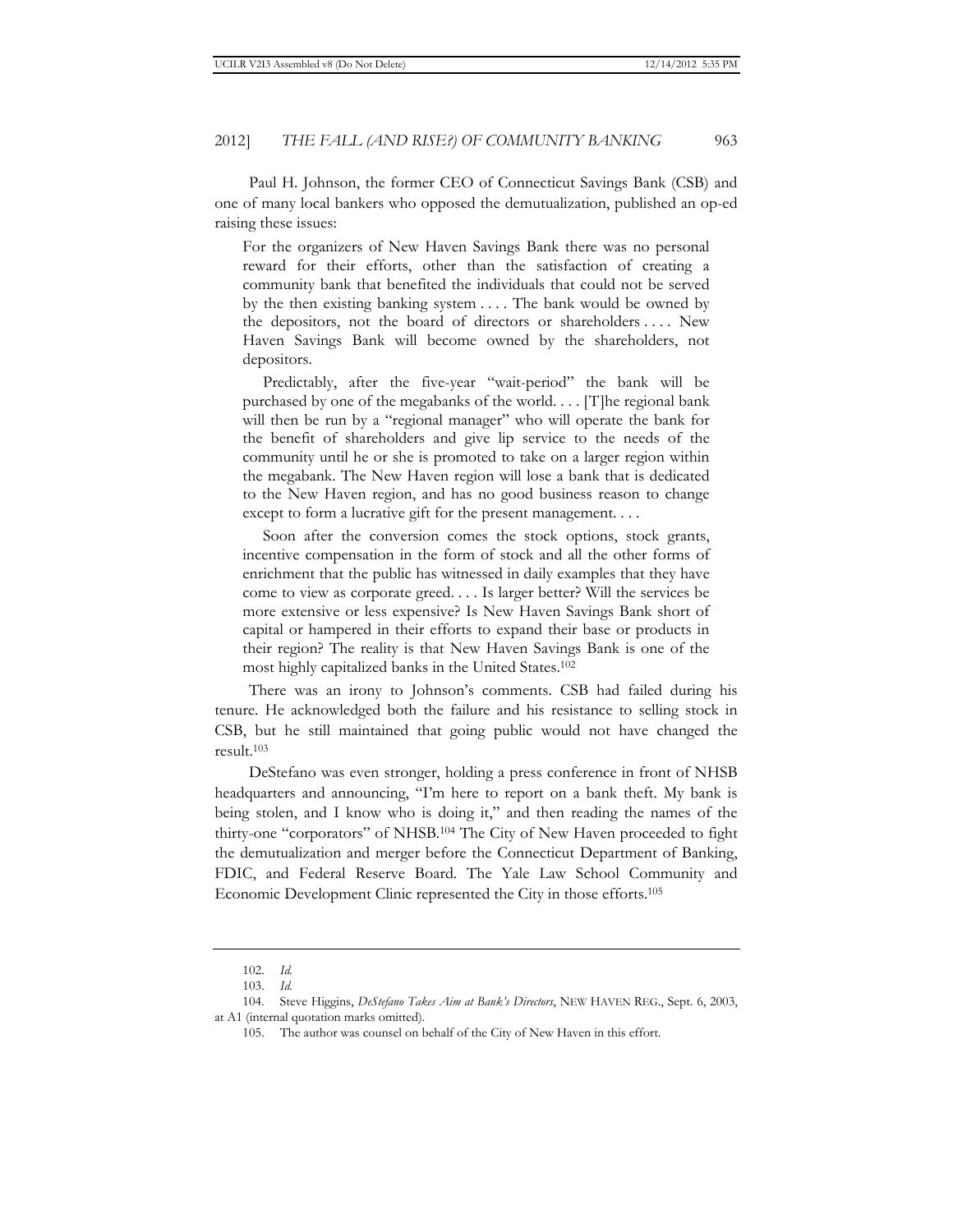In proceedings before the FDIC, the City contested the demutualization and acquisition of two smaller Connecticut banks, but the parties ultimately negotiated a settlement whereby on completion of the merger, the new entity—NewAlliance Bank—would pay \$25 million to a nonprofit entity.106 My colleague Peggy Hamilton, who had been general counsel for City First Bank in Washington, D.C., suggested that the City consider using the funds to form a new community development bank. Mayor DeStefano was enthused about the idea but concerned about the capitalization costs, as conventional bankers suggested the need for \$50 million in capital to start. Hamilton felt this was too high for a community bank and suggested a budget of \$17 million—\$10 million in start-up capital, \$2 million for start-up costs, and \$5 million for collateral community development activities outside the banking realm. Based on these numbers, \$25 million was more than adequate, especially when augmented by a \$2 million Yale University grant to the bank, when and if it was formed.107

The sticking point in the settlement negotiations was a time frame for starting a new bank. NewAlliance, the successor to NHSB, was about to embark on a \$1.2 billion IPO, yet raised concerns that a new \$10 million community development bank would present too much competition. NewAlliance was willing to settle for a five-year waiting period before its funds would be used to capitalize a new bank. The City of New Haven opposed any waiting period. The parties compromised at three years.108 In 2004, NewAlliance went public, with its \$1.2 billion IPO oversubscribed.<sup>109</sup> Shares rose 50% on the first day of the offering.<sup>110</sup> The irony was that it took seven years for the new bank to get Federal Reserve Board and FDIC approval.111

By that time, events had confirmed Mayor DeStefano and Paul Johnson's predictions about the future of NewAlliance. NewAlliance sold itself to First Niagara Bank, a bank headquartered in Upstate New York, to the great benefit of its officers and directors. Peyton Patterson, who had remained CEO of NewAlliance, departed with the First Niagara deal.112 Various reports calculated

<sup>106.</sup> Angela Carter, *Bank Aiming to Serve Poor Advances*, NEW HAVEN REG., June 24, 2009, at D1.

<sup>107.</sup> The author was involved in these discussions.

<sup>108.</sup> Agreement between City of New Haven and NewAlliance Bank (Jan. 26, 2004) (on file with author).

<sup>109.</sup> The demand led to federal charges of fraudulent purchases. *SEC Charges Individuals with Fraudulent Scheme to Obtain Stock in NewAlliance Bankshares IPO*, SEC (June 28, 2005), http://www.sec .gov/news/press/2005-93.htm.

<sup>110.</sup> Steve Gelsi, *NewAlliance Bancshares up 50%*, MARKETWATCH (Apr. 2, 2004, 4:11 PM), http://www.marketwatch.com/story/newalliance-bancshares-rings-up-50-percent-gain.

<sup>111.</sup> Start Bank received its charter in December, 2010. *History: The Short Story of a Big Idea*, START COMMUNITY BANK, https://www.startbank.com/history.html (last visited Nov. 8, 2012).

<sup>112.</sup> *See* Cara Baruzzi, *Sign of the Times—First Niagara Buys Norwalk Brokerage Firm*, NEW HAVEN REG., Apr. 15, 2011, at D1; Cara Baruzzi, *'There's No Benefit to (New Haven)*,*'* NEW HAVEN REG., Dec. 8, 2010, at A1, A4.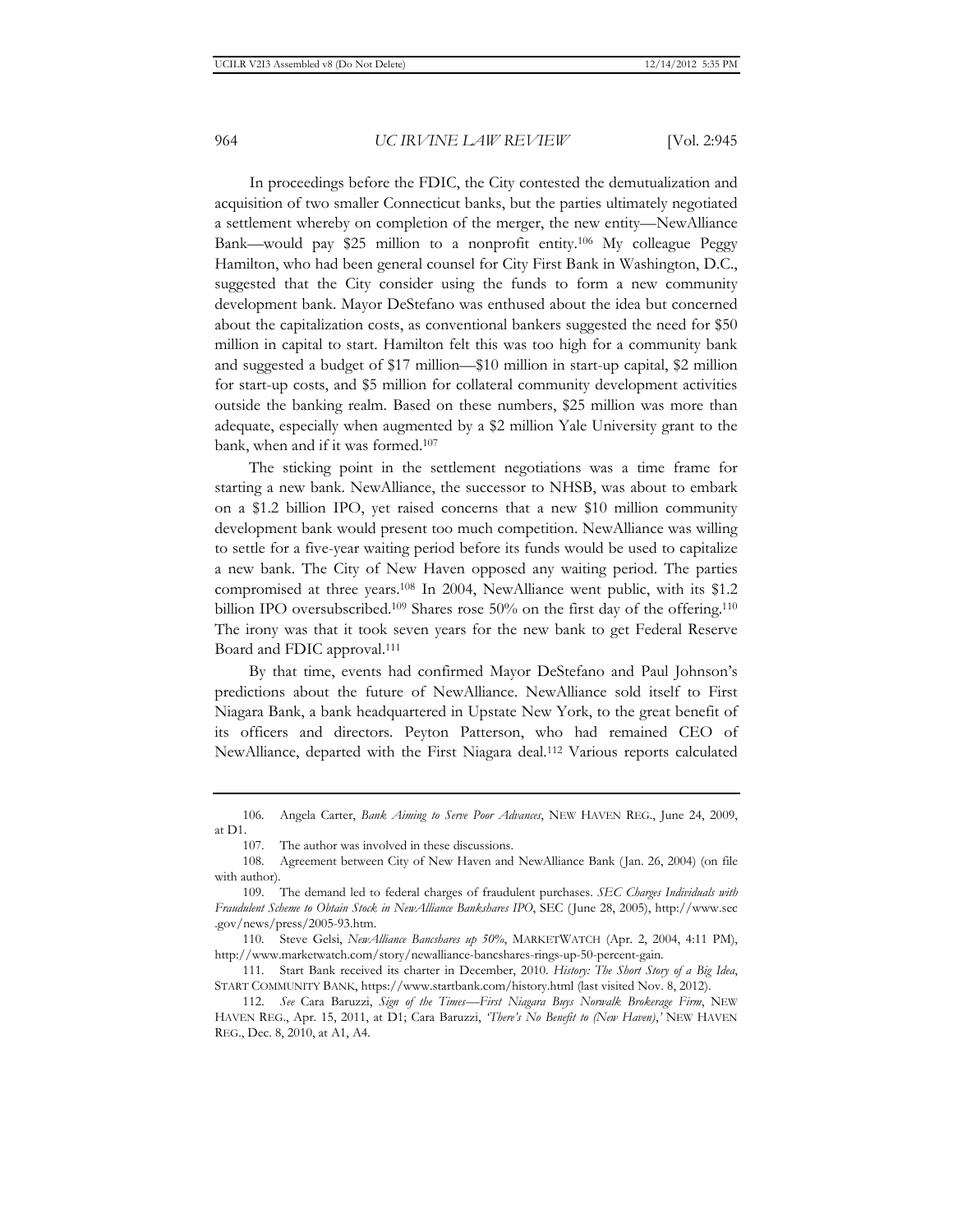her payout to range from \$16 to \$23 million, but that did not include all the components of her compensation.113 Forbes reported her annual compensation as \$3,777,389 for 2009.114 *The New York Times*, comparing the merger to comparable bank deals, reported that Patterson's payout was disproportionate to both the size of the bank and the size of the merger.115

In an editorial titled "New Haven Bank Sale: Take the Money and Run," *The New Haven Register* wrote that "NewAlliance insiders will richly profit, while leadership grows more distant. Count New Haven as a brief and very profitable stop in Peyton Patterson's career as a banker."116 NewAlliance justified the sale to First Niagara as necessary to allow growth and to compete in the new banking world. It was déjà vu all over again. The bank that had been formed in 1838 to make capital available to residents of New Haven was now a part of First Niagara, a bank with an impressive record of expansion, headquartered in Buffalo, New York, with branches as far west as Pittsburgh, Pennsylvania, as far east as eastern Massachusetts, as far north as Buffalo, and as far south as New Haven, with 430 branches in between.117

The agreement between the City of New Haven and NewAlliance required that NewAlliance pay \$25 million to an IRS-approved tax-exempt entity. Represented by the Yale Law School clinic, the City and other interests named in the agreement formed a foundation to receive the funds. Pursuant to  $\sqrt{509(a)(3)}$ of the Internal Revenue Code, First City Fund Corporation (FCFC) was organized as a supporting organization of the City of New Haven's community development activities. As the IRS points out on its website, supporting organization classification is important as a way to avoid private foundation status, which is "a status that is subject to a much more restrictive regulatory regime. The key feature of a supporting organization is a strong relationship with an organization it supports. The strong relationship enables the supported organization to oversee the operations of the supporting organization."118

The FCFC application was unusual in that the bulk of the foundation funds would be invested in a largely nonperforming asset. Because of this unusual circumstance, the FCFC application for a tax-exemption was quite explicit concerning the use of the funds as an investment in a community development bank along with substantial detail concerning the bank and its operations. The

<sup>113.</sup> *See* Editorial, *Bank Sale: Take the Money and Run*, NEW HAVEN REG., Aug. 29, 2010, at B3; Eric Dash, *23 Million Possible Reasons for Chief to Leave Her Bank*, N.Y. TIMES, Aug. 21, 2010, at B6.

<sup>114.</sup> *Peyton Patterson*, FORBES, http://www.forbes.com/profile/peyton-patterson (last visited Nov. 8, 2012).

<sup>115.</sup> Dash, *supra* note 113, at B6.

<sup>116.</sup> *Bank Sale: Take the Money and Run*, *supra* note 113.

<sup>117.</sup> *Corporate Summary: 2012 First Quarter Facts, Figures and Community Impact*, FIRST NIAGARA 10 (Apr. 30, 2012), https://www.firstniagara.com/pdf/factsheet*.*

<sup>118.</sup> *Section 509(a)(3) Supporting Organizations*, IRS (Nov. 8, 2012), http://www.irs.gov/ Charities-&-Non-Profits/Section-509(a)(3)-Supporting-Organizations.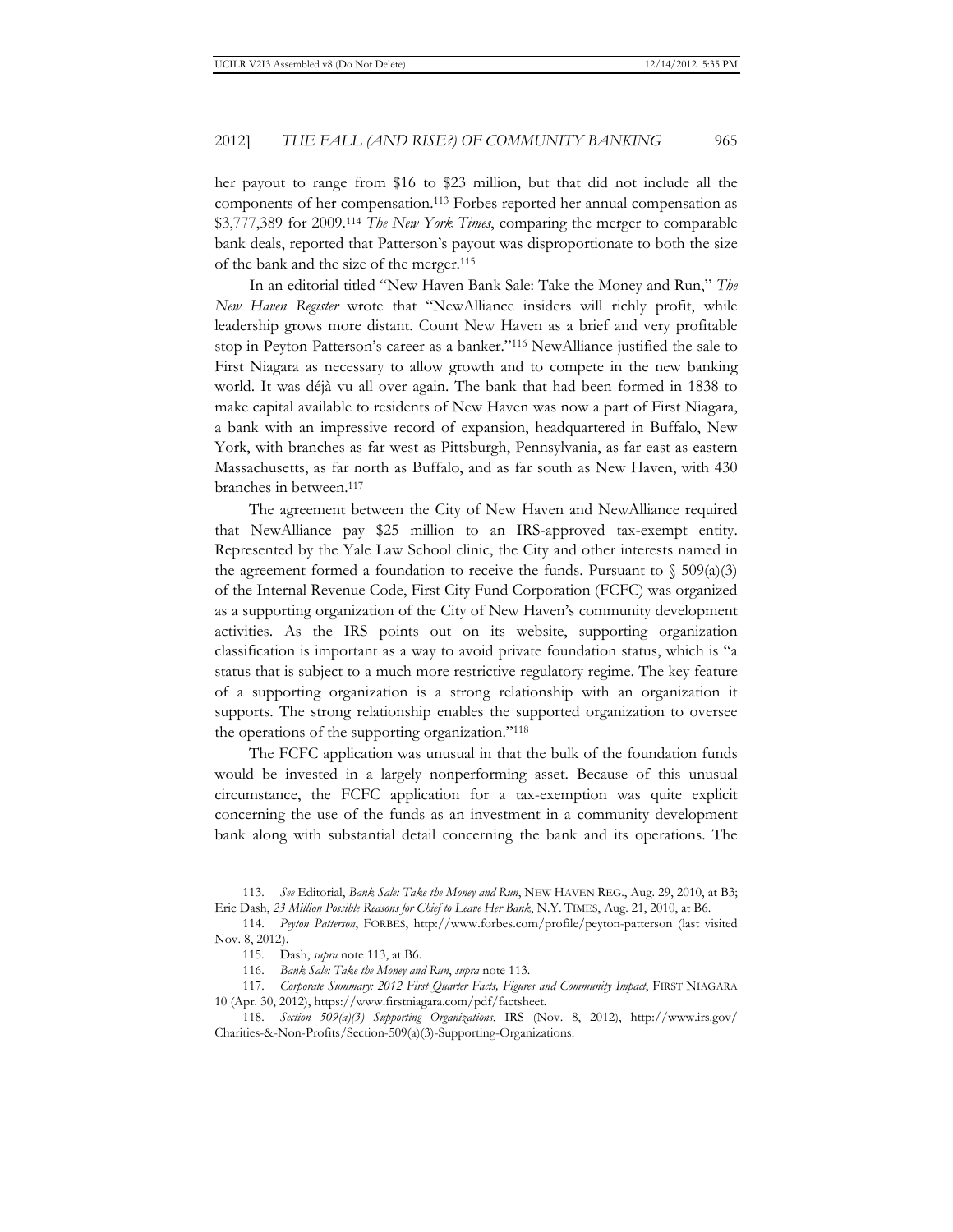bank, under the name Start Bank, filed for and received a Connecticut charter. A state charter permits a bank to operate within the state, but the bank still needed federal regulatory approval in order to qualify for FDIC insurance, and without FDIC insurance, there would be no bank.

As it happens, the Federal Reserve Board and the FDIC had many questions and a few objections to the relationship between the City of New Haven, FCFC, and Start Bank. Basically, the regulators kept returning to the same issue, which was their discomfort with the interrelation between the bank and a governmental entity. The regulators were concerned with the organizational form of a bank and bank holding company that were controlled by a  $\int$  509(a)(3) supporting organization, even though this precise form had been approved by the IRS. As this process dragged on for eighteen months, with the same questions being asked, answered, and re-asked, it was evident that the IRS, FRB, and FDIC were disconnected, with no sense that they might be working toward a common goal.

Whether or not form was the real issue, there is no question that the FDIC had put the brakes on approvals for de novo, or new, banks, as opposed to mergers and acquisitions. In the post-collapse regime, the corollary to "too big to fail" was "too small to open." The federal government was looking for big solutions and trying to avoid big failures. Finding small solutions for local problems was not on the radar.

In August 2009, the banking blog *Bankerstuff*, under the heading "FDIC Making It Harder for De Novo Banks," reported that the FDIC's release of *Financial Institutions Letter 50-2009* evidenced tightening regulations on de novo banks, based on a pattern among failed or troubled de novo banks of rapid growth, deviations from business plans, weak risk managements policies, involvement with third-party relationships without adequate oversight, and other factors.119 While the blog referred to this as "a classic case of slamming the barn door after the horses are loose," *Bankerstuff* had a more ominous note for those still hoping to start a small bank:

The fact that the FDIC is not granting many, if any, new FDIC insurance applications for a de novo institution, (notwithstanding the FDIC's denial of the existence of an informal new charter "moratorium") makes the new policy of more immediate interest to people other than those cockeyed optimists who still hope to start a brand new community bank from scratch in these most difficult of times. . . . There's absolutely no doubt that starting a new bank has gone from very difficult to extremely difficult.120

One year later, *The New York Times* reported that federal regulators had approved Lakeside Bank and its CEO, Hartie Spence, as the first new federally

120. *Id.*

<sup>119.</sup> *FDIC Making It Even Harder for De Novo Banks,* BANKERSTUFF (Aug. 30, 2009), http:// www.banklawyersblog.com/3\_bank\_lawyers/2009/08/fdic-making-it-even-harder-for-de-novo-banks.html.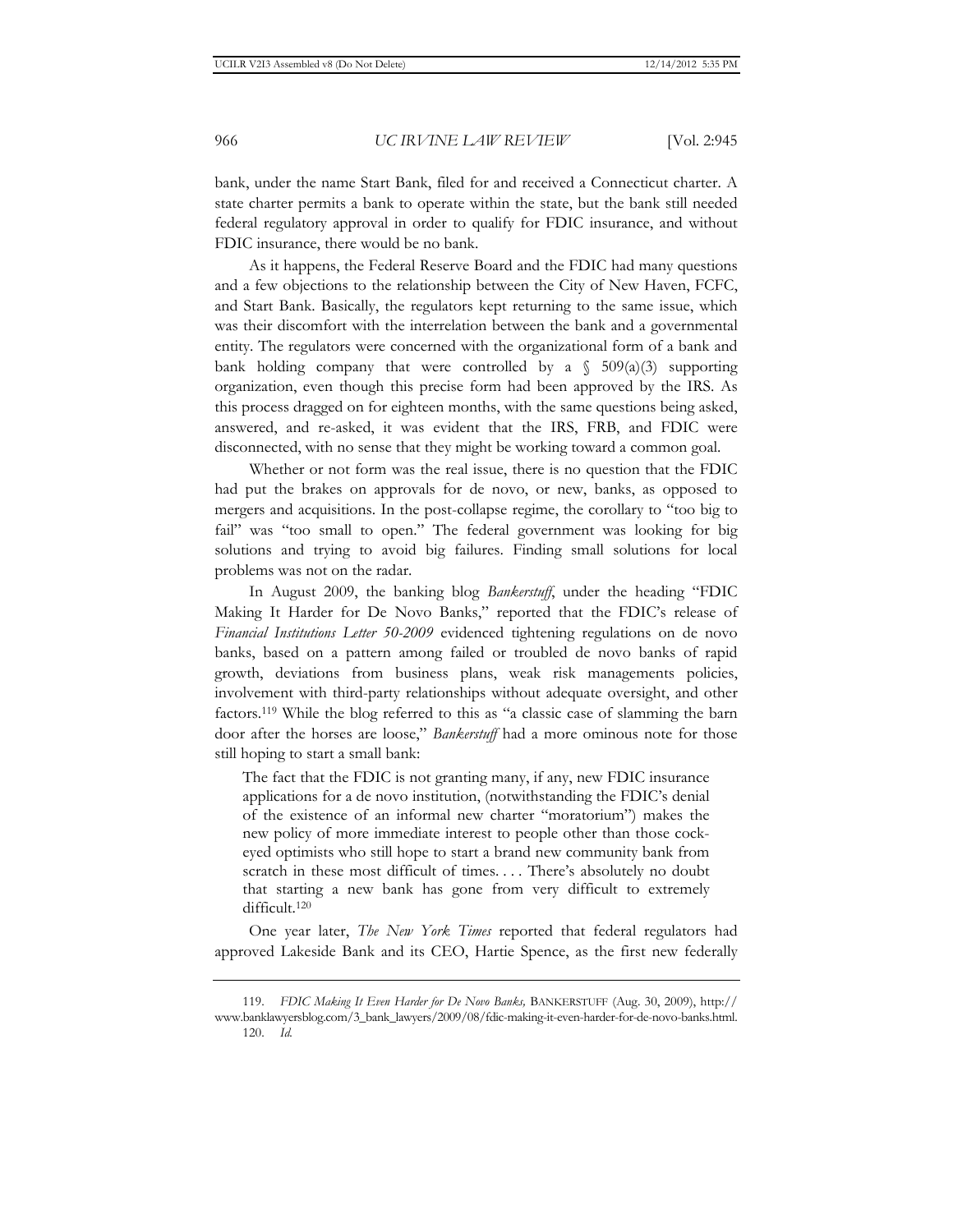approved bank in 2010, as opposed to 151 new banks approvals in 2006:

The only new start-up bank to open in the United States this year operates out of a secondhand double-wide trailer, on a bare lot, in front of the cavernous Trinity Baptist Church [in Lake Charles, LA] . . . . Asked how his bank in this steaming town of oil refineries and oversized casinos managed to win over federal regulators, Mr. Spence, 70, said, "I'm still thinking it's my looks that did it."121

The new bank, named Lakeside Bank, had raised \$13 million in capital. *The New York Times* reported that regulators were being "particularly stingy" in approving new banks. Ralph MacDonald III, a bank lawyer from Atlanta, Georgia, was quoted as stating that the FDIC had imposed an "unofficial moratorium" on new charters.122 The FDIC denied the charge.123 In pure numbers, the previous low for new charters in any single year was fifteen in 1942.124

In December 2010, just before Christmas, New Haven's Start Bank was awarded the second and final FDIC de novo approval of the year. Two days later, Reuters columnist Rob Cox wrote that, just as families are sitting down to watch *It's a Wonderful Life* starring Jimmy Stewart as George Bailey, the most-beloved small town banker in the history of the United States,

[M]ost Americans probably don't realize he's the most endangered species in finance. Hundreds of community banks, a fixture of smalltown America, have failed or sold out to bigger rivals in the past year. But many more of the country's 7,700-odd smaller banks will disappear in the next few years—a consequence, unintended or otherwise, of government and regulatory decisions codifying the biggest banks as infallible.125

Start Bank opened in the middle of Connecticut's winter of record snowfall. Prior to 2011, the record for January was forty-five inches in 1945.126 The record was broken in January 2011 with over fifty-nine inches.127 Streets were clogged, bus routes altered, and many cars remained in plowed-in parking spaces for weeks. Start Bank had virtually no walk-in traffic.128 According to William Placke, Start's president and CEO, that was not the only problem:

We were visited by the Federal Reserve, FDIC, and the State Department

128. Telephone Interview by Jennifer Henry with William Placke, President and CEO, Start Bank (Feb. 9, 2012); e-mail from William Placke, President and CEO, Start Bank, to Robert Solomon, Clinical Professor of Law, Univ. of Cal., Irvine Sch. of Law (June 29, 2012) (on file with author).

<sup>121.</sup> Andrew Martin, *In Hard Times, One New Bank (Double-Wide)*, N.Y. TIMES, Aug. 29, 2010, at A1.

<sup>122.</sup> *Id.*

<sup>123.</sup> *Id.*

<sup>124.</sup> *Id.*

<sup>125.</sup> Rob Cox, *Endangered Financial Species: U.S. Community Banks*, REUTERS (Dec. 22, 2010), http://blogs.reuters.com/breakingviews/2010/12/22/endangered-financial-species-u-s-community-banks.

<sup>126.</sup> LeAnne Gendreau, *Record Snowfall—4 Feet, 11 Inches*, NBC CONN. (Jan. 27, 2011, 7:02 PM), http://www.nbcconnecticut.com/weather/stories/Connecticut-Digs-Out-Again--114706889.html. 127. *Id.*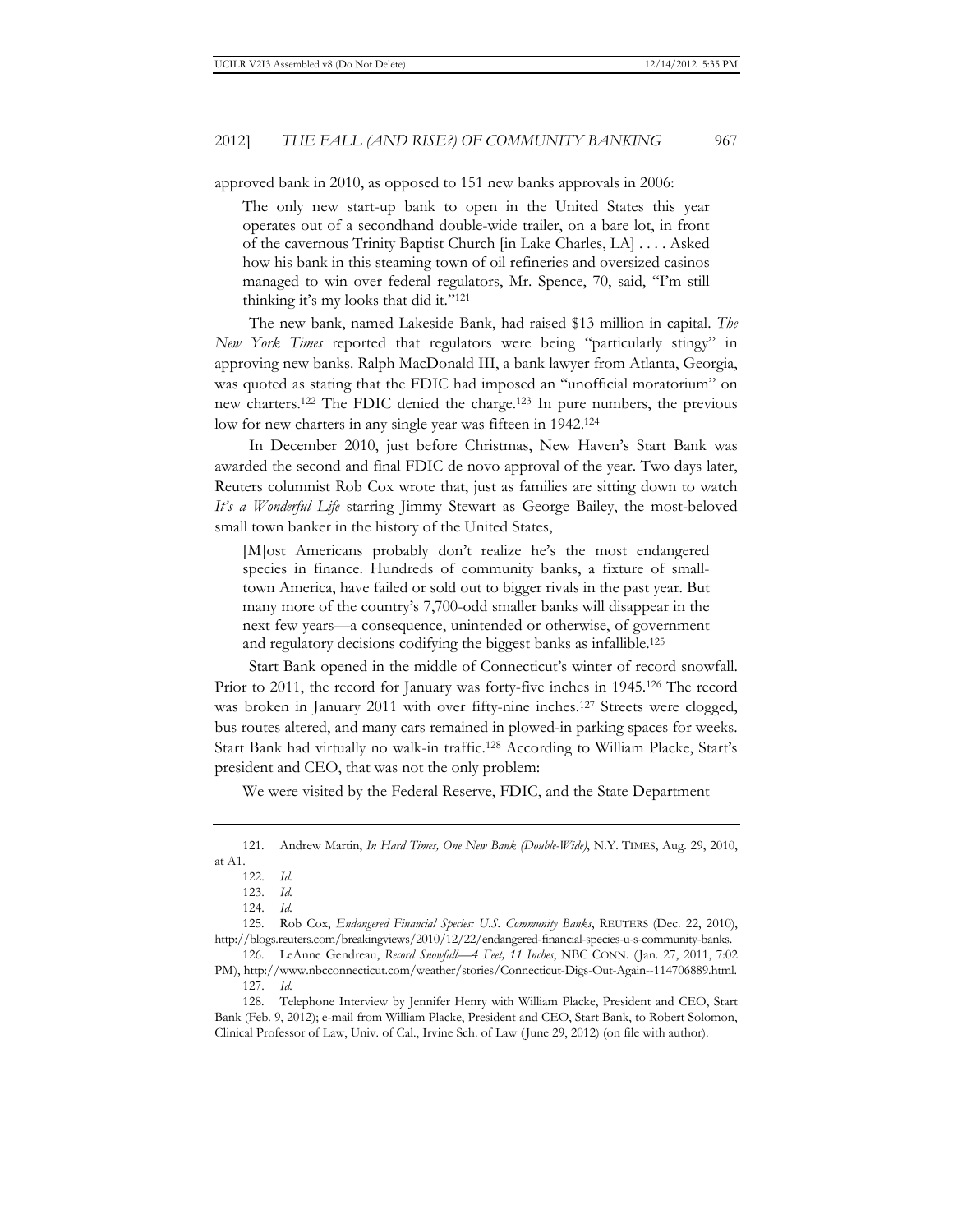of Banking three months after we started. Two of the months had to do with us getting to work through blizzards. We had no business. They were looking at our compliance and discovered that not every "t" was crossed, not every "i" was dotted. . . . We had no mortgage loans at that time.

 Three months after we started, during which time it was very difficult to attract business because of the weather, we were visited by the Federal Reserve Bank, the FDIC and the State of Connecticut Department of Banking. While it is customary for regulators to do an early "look see" of a de novo bank from an operational standpoint, we had very few account relationships on which to make an assessment. Nevertheless, the regulators found fault with a number of processes which had very little relevance to the scope of our business base.

 The irony is that the small banks that exist are the heart and soul of the financial system, and we are painted with the same broad brush that should be used on the giant multinational banks that helped exacerbate the financial crisis in the first place. There are hundreds of regulators on site full time at Citicorp. They still don't seem to be able to identify looming issues in advance of their becoming real problems. Regulations and regulators should identify risks in advance. They are supposed to be preventative, but it never seems to turn out that way.

 Federal regulations appear to attack issues with a sledgehammer instead of a scalpel. Oftentimes, they apply the same broad brush to a small bank as they do to Bank of America. It turns out to be immensely time consuming for a small staff and leaves the impression of overkill. This is an issue not just for regulatory agencies but for Congress itself.<sup>129</sup>

Start Bank has innovative programs to reach out to the underserved community. It instituted a "Loot Camp" for participants in New Haven's "Youth@Work" program to provide direct deposit bank accounts and literacy training, with a lottery for an iPad for those who open accounts, and reached out to Connecticut's nonprofit world to establish a statewide pilot program on financial literacy and the importance of bank accounts.130 These are important programs and should help to build the depositor base, but it remains to be seen whether Start Bank can become a catalyst for community development. No matter how strong its mission, its first priority must be to become profitable within the time limits set forth in its business plan or face action by its regulators. As a small bank, it faces the efficiency problem of all small banks. Since the transaction costs are identical or similar for each transaction, regardless of size, those banks with small loans face the additional impediment of higher transaction costs per loan. To reduce this burden, Start Bank will need to increase its capacity to make larger

<sup>129.</sup> *Id.*

<sup>130.</sup> START BANK NEWSLETTER (Start Bank, New Haven, Conn.), Aug. 2012 (on file with author).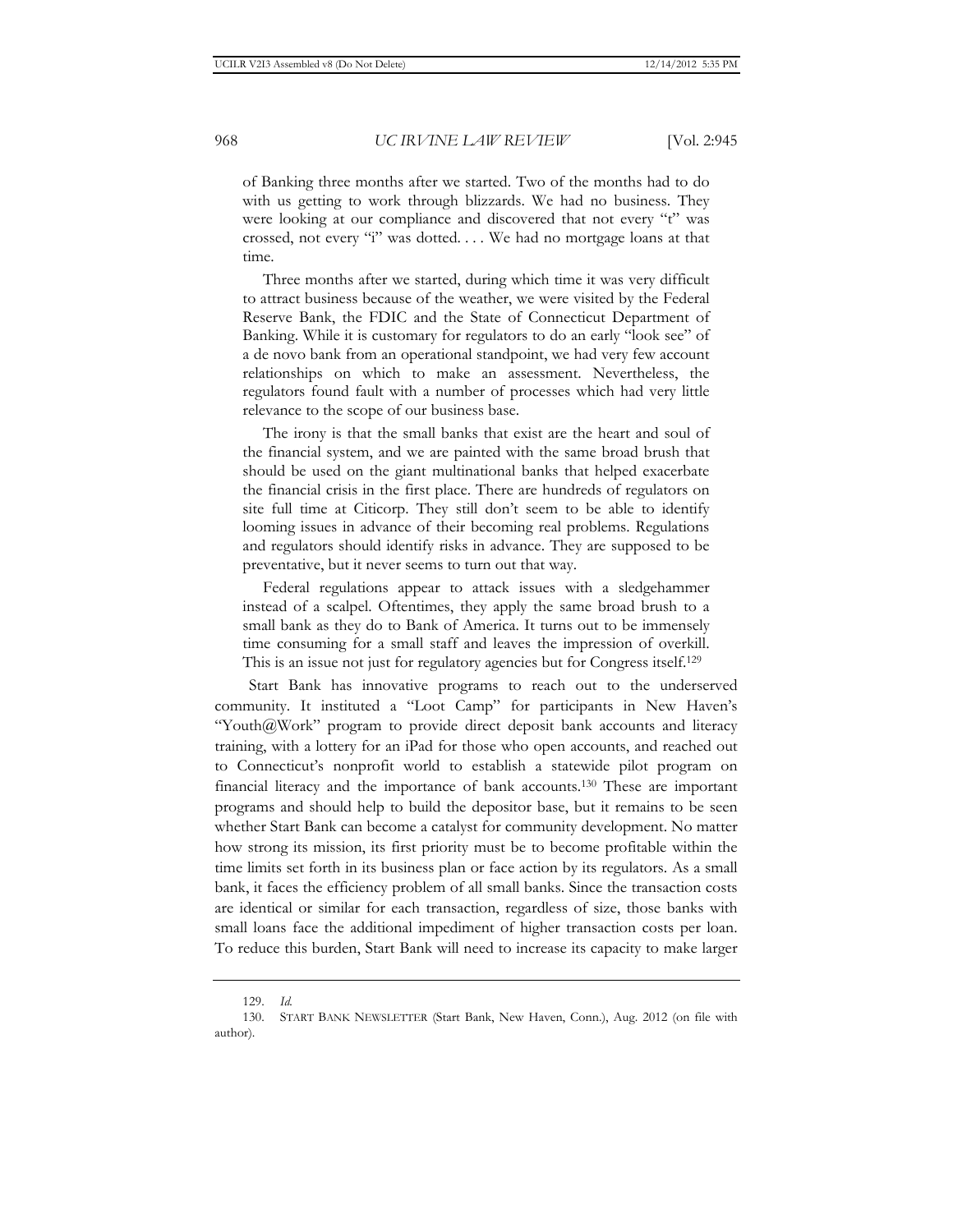loans, even as it attempts to foster the small business, faith-based, and consumer loans necessary to build a community development presence. It is a daunting task and will take years before we can even begin to appraise Start's success.

#### V. THE FANTASY

As NHSB was about to disappear, the New Haven community romanticized its history into something it had never been. For most of its history, NHSB met the banking norm by lending to New Haven's white male homeowners and businesses. From 1960 to 1970, New Haven lost 25% of its population, with a large portion of the Italian-American population moving to the north and east and the Jewish population moving to the west, populating the rapidly expanding suburbs of greater New Haven.131 As was common across the country, NHSB followed the customers. Minority lending had never been a large part of the portfolio, and by the time of the merger, NHSB originated only 17% of its loans within the City of New Haven.<sup>132</sup> In other words, it had been decades since NHSB was similar to Bailey Building & Loan Association from *It's a Wonderful Life,*133 and New Haven was not quite Bedford Falls.

In the movie, George Bailey provided affordable mortgages and consumer loans to the working people of Bedford Falls, including the original Bert and Ernie. Bailey sacrificed his dreams and financial success to meet the needs of his family and community. Facing financial ruin and unfair criminal charges, George also faced spiritual crisis, until Clarence the Angel came to earth to show him how rich he was, with family and friends who loved him with a depth he could not have imagined without Clarence's help.

*It's a Wonderful Life* is, of course, a fantasy, since it requires a huge leap of our sense of reality. I am not referring to Clarence. I take no position on the existence of angels. I am referring instead to a banker who, at his wife's urging, uses their honeymoon money and life savings to stop a run on the bank, who stays in a community he desperately wants to leave in order to save his bank and to prevent an evil banker, Potter, from taking over the savings and loan, and who gives up the opportunity to sell his interest to Potter for a substantial profit, thus risking financial ruin. George Bailey may be America's favorite banker, but it is his wife Mary who understands that Bedford Falls will not be the same without George

<sup>131.</sup> *See* Anthony V. Riccio, THE ITALIAN AMERICAN EXPERIENCE IN NEW HAVEN 435 (2006).

<sup>132.</sup> *See* Patrick Woodall et al., *A Very Red Line: New Haven Savings Bank Fails to Serve Connecticut's Low- and Moderate-Income Families and Communities of Color*, CONN. CENTER FOR NEW ECON. (Sept. 2003), http://www.ctneweconomy.org/wp-content/uploads/nhsb.pdf.

<sup>133.</sup> *See* IT'S A WONDERFUL LIFE (Liberty Films 1946); *It's a Wonderful Life (1946)*, ROTTEN TOMATOES, http://www.rottentomatoes.com/m/1010792-its\_a\_wonderful\_life (last visited Nov. 8, 2012) (noting that the film starred Jimmy Stewart and Donna Reed, was directed by Frank Capra, and is considered an American classic). The film debuted in 1946, and is widely viewed each Christmas season. With almost 200,000 user ratings, Rotten Tomatoes reports a "like" rate of 94%. *Id.*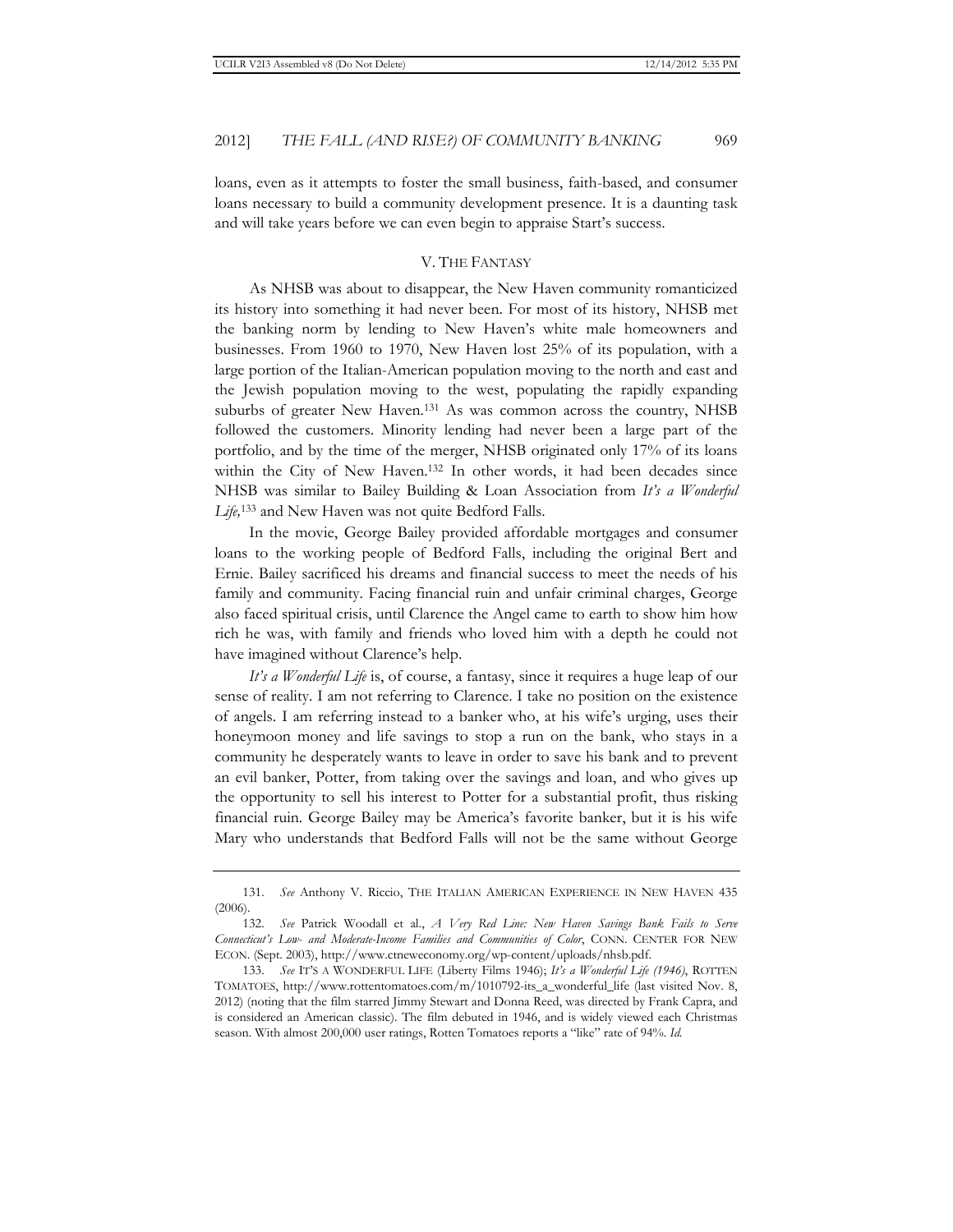and the bank, and she is not willing to give up either. Mary Bailey believes in community and the role of local institutions, and her spontaneous act in offering her honeymoon funds to save the bank is a remarkable act in support of that belief.

The FBI considered *It's a Wonderful Life* to be subversive. On May 26, 1947, in an internal memo, the FBI stated that the film

represented rather obvious attempts to discredit bankers by casting Lionel Barrymore [Potter] as a "scrooge-type" so that he would be the most hated man in the picture. [Some sources say this] is a common trick used by Communists [. . . and] that the scene wouldn't have "suffered at all" [had Potter been portrayed] as a man who was protecting funds put in his care by private individuals and adhering to the rules governing the loan of that money rather than portraying the part as it was shown.<sup>134</sup>

The FBI did not mention George Bailey, but apparently his saintly portrayal did not justify the communist-inspired propaganda of portraying Potter as the Darth Vader of banking. It is, however, George Bailey who lives on.

Things worked out differently for the real George Baileys of the world. George would most likely have gone on his honeymoon, traveled with Mary, and never returned to Bedford Falls, other than on a nostalgic trip to show their children where their parents grew up. Potter would have purchased the Building & Loan for peanuts, but it may have failed anyway, and its depositors' savings and homes would be lost. Their loss, part of a nationwide banking disaster, led to our modern banking system. When the Eisenhower administration built the interstate highway system, the suburbs were opened up for housing development, and the newer, bigger, more ambitious banks discovered that rebuilding Bedford Falls was a better investment than the old, decaying city.

In the "bank run" scene in *It's a Wonderful Life*, when depositors demand their money, George tells them:

You're thinking of this place all wrong. As if I had the money back in a safe. The money's not here. Your money's in Joe's house right next to yours. And in the Kennedy house, and Mrs. Macklin's house, and a hundred others. Why, you're lending the money to them to build, and then, they're going to pay it back to you as best they can. Now what are you going to do? Foreclose on them?135

Today, the answer would be, "I have no idea where your money is. You like to travel? Some of your money may be in a pension fund in Iceland." Today, both banks would be gone, sold, or merged several times. Bedford Falls and the City are serviced by the same banks, more or less. Nobody really knows their banker,

<sup>134.</sup> Will Chen, *FBI Considered "It's a Wonderful Life" Communist Propaganda*, WISE BREAD (Dec. 24, 2006), http://www.wisebread.com/fbi-considered-its-a-wonderful-life-communist-propaganda.

<sup>135.</sup> *It's a Wonderful Life*, INTERNET MOVIE SCRIPT DATABASE, http://www.imsdb.com/ scripts/It's-a-Wonderful-Life.html (last visited Nov. 8, 2012).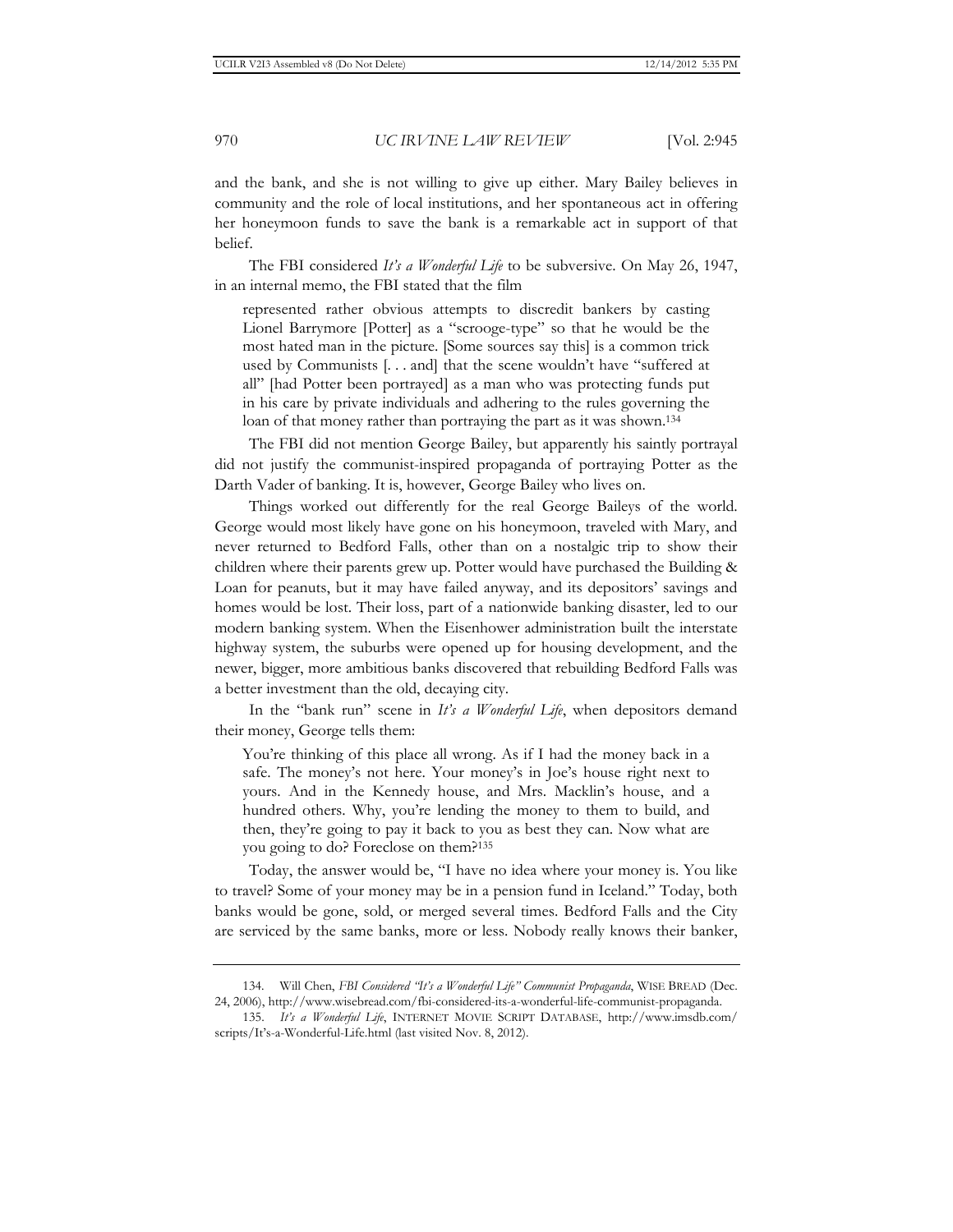people bank online and, thanks to market forces, everybody has access to whatever banking services they need. So, why is it that 49.8% of low-income families are unbanked, without a checking or savings account, or underbanked?<sup>136</sup>

As banks got larger, marginal business fell to the side. George Bailey's desire to provide banking services to as many of his neighbors as possible was not unusual. It was the norm. Banks recruited small depositors, not for altruistic reasons, but because it was good business. Because banks depended on local customers, it was the only way to stay in business.

With deregulation, all of that changed. Banks pick and choose, they expand and contract, and they look for their niche in the market. When they talk about survival, they do not ask how to compete for new customers, but rather how to compete for profitable customers. This creates an anomaly—after deregulation, low-income borrowers have more access to credit, even as they remain unbanked and underbanked. For subprime lenders, low-income borrowers were quite profitable, but for retail banking they remained unprofitable and, as a result, expendable. Let them use check cashing services, borrow against their paychecks, and rent their appliances at exorbitant rates. In other words, let those who can least afford it pay the highest possible rates, both for banking and access to capital.

The repercussions are enormous. Not only do low-income people pay more, but they also lose access to capital. They do not save. They do not buy houses through regularized banking services. When they finally enter the market, it is through the world of mortgage brokers, teaser rates, and subprime lenders. They stay poor. For them, the market has failed, not because George Bailey is fictional, but because in too many communities the phrase "local banker" has become an oxymoron. Some of this may change with the cost savings and innovations of electronic banking, but the real question is whether communities can create and maintain institutions that see the marginal banking customer as an asset, not a liability.

#### VI. THE FANTASY IN THE REAL WORLD—THE SENECA FALLS EXPERIENCE

Seneca Falls, New York claims to be the model for Bedford Falls.137 Seneca Falls is best known for the 1848 Seneca Falls Convention, organized by Lucretia Mott and Elizabeth Cady Stanton,138 and by 1848, banking was well established there. Seneca County Bank was established in 1833, but Erastus Partridge opened the first bank within Seneca Falls itself, and Partridge quickly became the most

<sup>136.</sup> *See* FED. DEPOSIT INS. CORP., *supra* note 25, at 5.

<sup>137.</sup> Seneca Falls has its own The Real Bedford Falls website, which provides the history and events (every December). *See* REAL BEDFORD FALLS, http://therealbedfordfalls.com (last visited Nov. 8, 2012).

<sup>138.</sup> The Seneca Falls Convention, an early women's rights convention, was held in Seneca Falls from July 19–20, 1848. *See The Seneca Falls Convention*, LIBR. CONG. (July 27, 2010), http:// www.loc.gov/exhibits/treasures/trr040.html.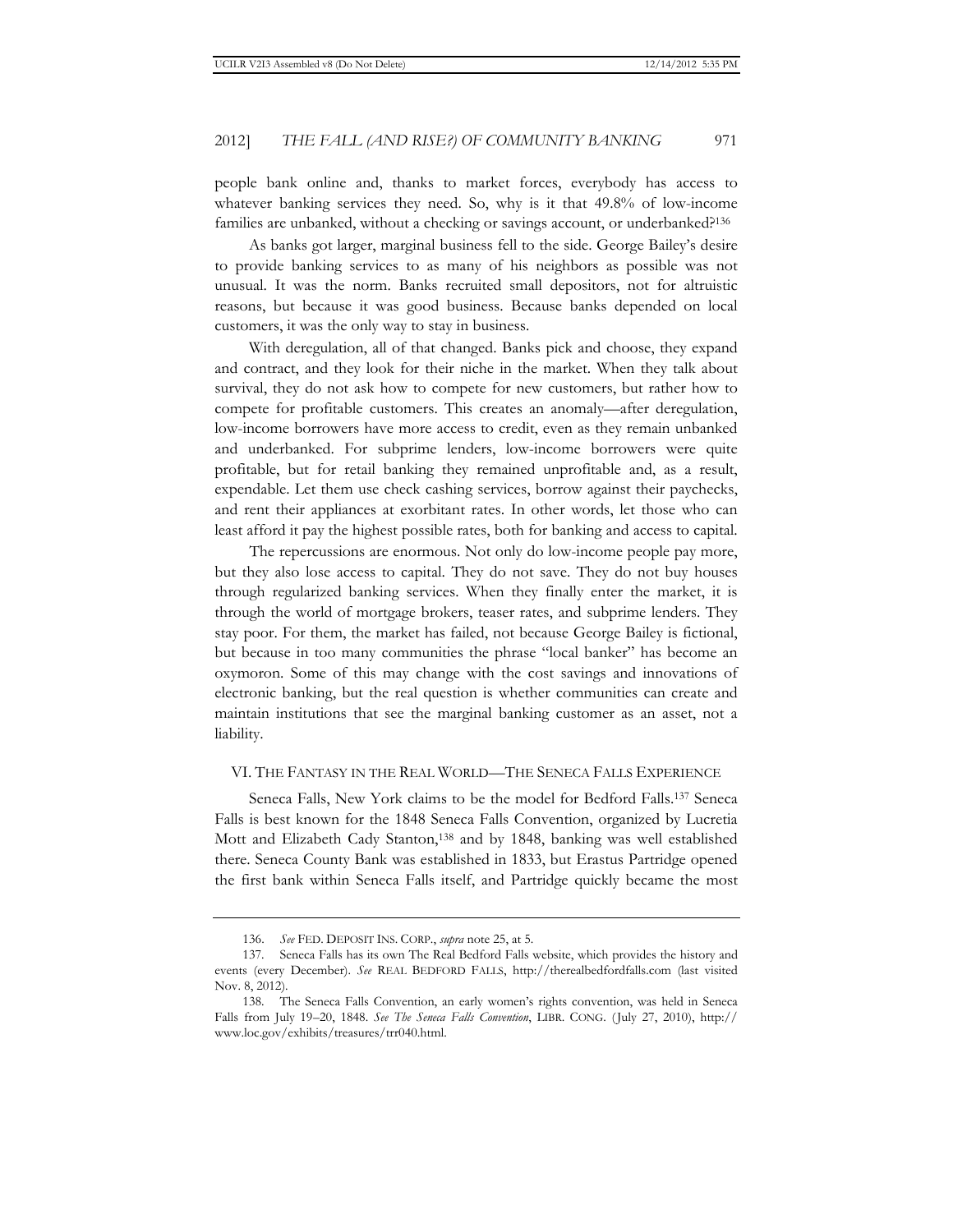prominent banker in Seneca Falls, not to mention the most prominent citizen.139 As noted in *Brigham's Geneva, Seneca Falls and Waterloo Directory and Business Advertiser for 1862 and 1863*, on October 5, 1837, Partridge began advertising his mercantile business, and in 1848, "Mr. Partridge commenced private banking, and in 1854, he organized, with a capital of \$50,000, the Bank of Seneca Falls, with Erastus Partridge as President and Leroy C. Partridge as Cashier."140

Partridge may have done some "banking and exchange" out of his store as early as 1837—the FDIC reports that the Bank of Seneca Falls, also known as the National Bank of Seneca Falls and Partridge Banking House, was originated on January 1, 1837, and operated continuously in that form until 1984.141 *America's Successful Men of Affairs*, published by *The New York Tribune* in 1896, includes a profile of Erastus Partridge and reports that "[w]hile exact, firm and selfrespecting, Mr. Partridge never oppressed a creditor and never wronged any man."142

When Partridge died in 1873, he was succeeded by his son, and two years later, by his son-in-law, Albert Cook, who served until his death in 1883, when he was succeeded by his widow, Partridge's daughter, who served until 1892.143 The bank survived the "great financial revulsion of 1857" along with later financial crises, including the depression, obtaining FDIC insurance on January 1, 1934. As H. Chamberlain noted in 1906,

The soundness of the Partridge bank was never questioned by our people. It stood above all doubt during every sharp experience through which it passed. The panic of '57 was severe, the money stringency so great, the values of everything so uncertain, that everywhere there was a feeling of distress and paralysis of business. The wave swept over us, curtailing our operations, but fortunately the faith of our people was safely anchored in our bank, whose ability was undoubted, and more, whose willingness was shown in aiding our people to weather the storm.

<sup>139. 2</sup> HENRY HALL, AMERICA'S SUCCESSFUL MEN OF AFFAIRS: AN ENCYCLOPEDIA OF CONTEMPORANEOUS BIOGRAPHY 611 (1896).

<sup>140.</sup> A.D. BRIGHAM, BRIGHAM'S GENEVA, SENECA FALLS AND WATERLOO DIRECTORY AND BUSINESS ADVERTISER FOR 1862 AND 1863: INCLUDING THE TOWNS OF PHELPS, FLINT CREEK, SENECA CASTLE AND STANLEY CORNERS, WITH HISTORIES OF THE TOWNS FROM THEIR EARLIEST SETTLEMENT (1862); HISTORY OF SENECA COUNTY, NEW YORK: WITH ILLUSTRATIONS DESCRIPTIVE OF ITS SCENERY, PALATIAL RESIDENCES, PUBLIC BUILDINGS, FINE BLOCKS, AND IMPORTANT MANUFACTORIES, FROM ORIGINAL SKETCHES BY ARTISTS OF THE HIGHEST ABILITY 19 (1876), *available at* http://tcpl.org/local-history/books-counties-cny-SenecaCo\_1876.php.

<sup>141.</sup> *See The State Bank of Seneca Falls*, FDIC, http://www2.fdic.gov/idasp/confirmation \_outside.asp?inCert1=11496 (last visited Nov. 8, 2012) (click "More Demographic Information").

<sup>142.</sup> HENRY HALL, *supra* note 139.

<sup>143.</sup> H. Chamberlain, *Banking Houses of Seneca Falls*, *in* PAPERS READ BEFORE THE SENECA FALLS HISTORICAL SOCIETY FOR THE YEAR 1906, at 43–47 (1906); HISTORY OF SENECA CO., *supra* note 140.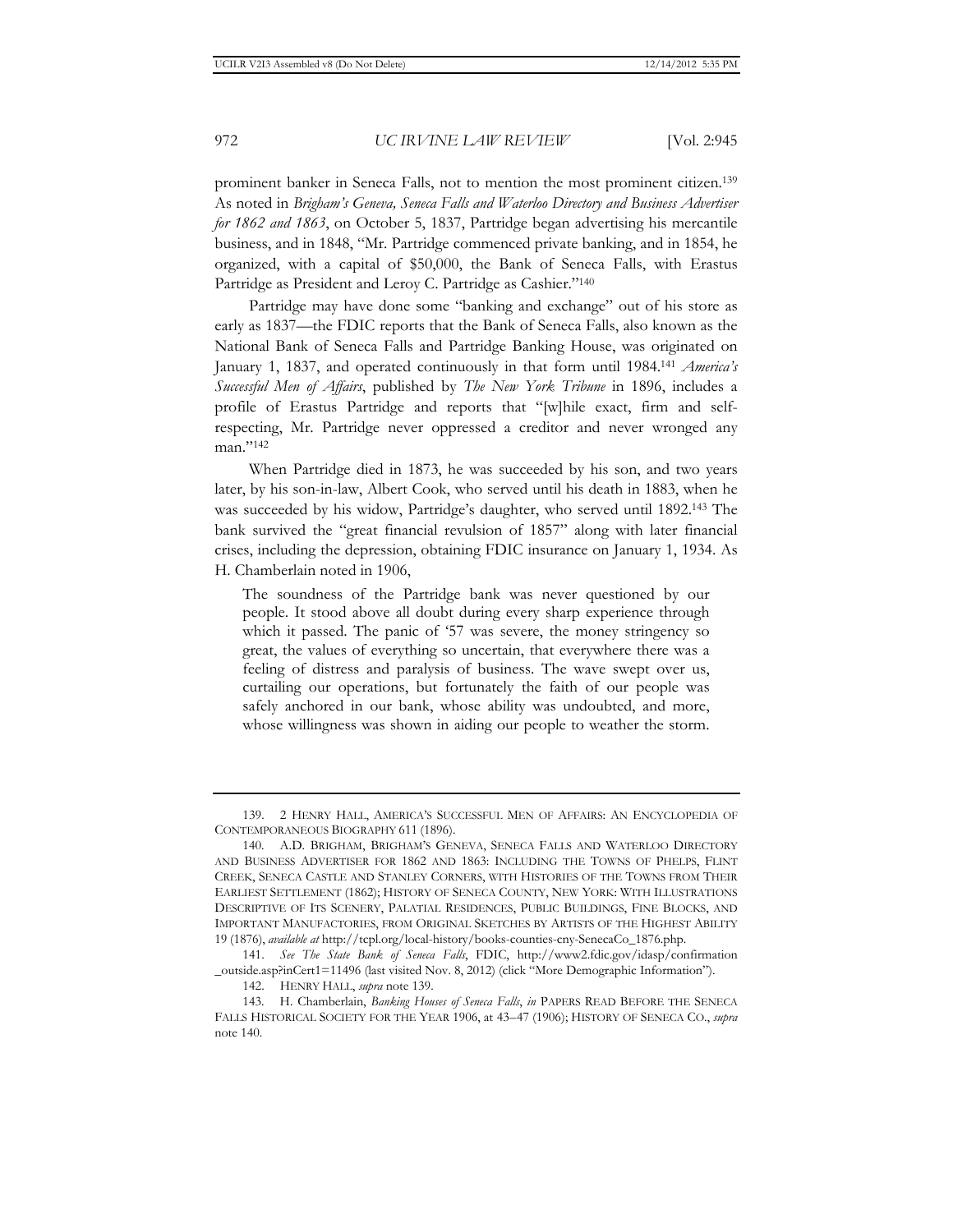The crisis passed with little suffering, comparatively, because, sustaining us, stood our bank, firm and with unimpaired credit.144

The bank underwent many changes: In 1984, it merged with Security Trust Company in Rochester, New York. In 1985, it changed its name to Security Norstar Bank. In 1987, it merged with Norstar Bank. In 1992, it merged into Fleet Bank of New York. In 1993, it acquired Jefferson Bank. In 1994, it acquired Fleet Bank of Melville, New York. In 1996, it acquired Shawmut Trust. In 1997, it merged into Fleet Bank of Providence. The bank acquired or merged with eleven smaller banks between 2000 and 2005, until it finally merged into Bank of America.145 The Partridge family had long since left the building.

However, Seneca Falls had other models, including Seneca Falls Savings Bank (SFSB), which was established in 1870 as a New York chartered mutual savings bank.146 While SFSB restructured by forming Seneca-Cayuga Bancorp, Inc., which holds all the bank stock but is itself publicly traded and has rebranded itself as Generations Bank, the bank's activities remain local.147 The 2011 annual report values the bank's assets at \$244 million.148 The report also includes a statement from its President and CEO, Menzo D. Case, which offers an interesting combination of frustration with government and private industry, individualism and compassion, conservative economics and populism, all with a sense of community and a willingness to innovate. Mr. Case manages to be both cantankerous and inspirational at the same time:

Regardless of political leanings, it's hard to deny that the present economic climate produces less than an optimistic view of the future . . . . The U.S. dollar is worth less and less as the Federal Reserve continues to pump liquidity into an already highly liquid worldwide economy . . . . Politics are funded by unlimited contributions from private concerns with an emphasis on elevating individuals rather than ideals. Private industry is just as troubling. We see behemoths that control vast amounts of capital making decisions that ensure their continuance at the cost of competition, fair play and sound economic theory .... However, this prevailing attitude smacks in the face of that which made our country great—individualism, entrepreneurship and freedom.

We haven't lost sight of our purpose. We serve our communities by providing access to loans that finance homes, cars and dreams—but only to those who show a commitment to financial integrity . . . . We support local organizations that reflect the values of our communities .... We believe that compassion is needed in this world .... We are

<sup>144.</sup> Chamberlain, *supra* note 143.

<sup>145.</sup> *The State Bank of Seneca Falls*, *supra* note 141 (click "Generate History").

<sup>146.</sup> *Here's the Thing About Us…*, GENERATIONS BANK, https://www.mygenbank.com/ pages/about (last visited Nov. 8, 2012) (click "Corporate Profile").

<sup>147.</sup> *Id.*

<sup>148.</sup> SENECA-CAYUGA BANCORP, 2011 ANNUAL REPORT 18 (2011)*.*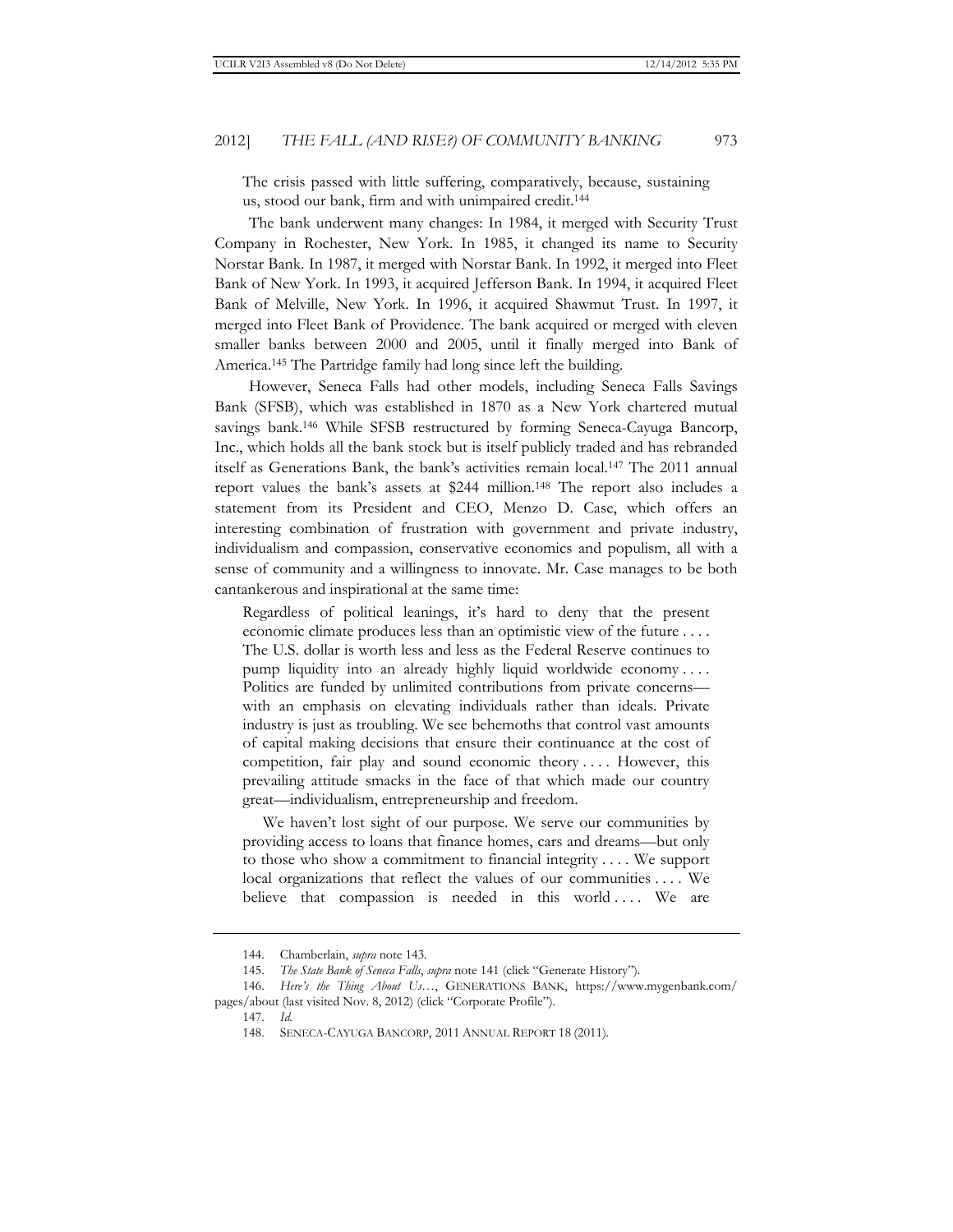partnering . . . to finance the renovation of a former convent to provide five additional units designated as transitional housing for homeless women. Unfortunately, many continue to carry with them the stereotypical view of the homeless—people who have no desire to succeed, living off the system, looking for the next handout. Nothing could be further from the truth! . . . I am, by nature, a staunch capitalist and humanitarian and believe that private entities should provide for the support of those who are unable to care for themselves. Our compassion compels us to take this action.149

Even before he became CEO, Mr. Case expressed strong views about the role of community banks. In an August 30, 2006 letter to the Office of Thrift Supervision, commenting on two proposed regulations concerning stock benefit plans, Mr. Case wrote that

[t]he disappearance of community banks, with their roots in the communities served, has a terrible impact on the community. Community banks serve as a uniting force in their markets and often bank management plays a vital role in local economic efforts. When the community bank disappears, the community is stripped of that vital resource.

 The approval process for MHC stock benefit plans should not ignore the rights of depositors . . . . I understand that there would be additional costs involved for the Bank, but the recognition of the depositors' ownership rights under the mutual form should not be ignored.150

In late 2009, an article in *USA Today* on Seneca Falls compared Mr. Case to George Bailey. Joyce Sinicropi, a local florist, is quoted as saying, "We were proud that *our* banks did it by the rules." Case said that "[w]hen I make a loan I sit across the desk, look them in the eye and ask, 'if you're gonna borrow money from us, are you gonna pay it back?'" Case predicts,

This will be a brutal recession, but we'll get through it . . . . Upstate New York has been economically depressed for the last 20 years, so there's no huge adjustment here. I don't live in a mansion on the lake. I drive a 2000 Honda. I don't need to downscale much further .... Helping the community is part of our charter.151

The question remains, as it has with so many other local banks, including NHSB, whether Mr. Case represents a structural commitment by Seneca-Cayuga Bancorp to remaining a small community-oriented bank and whether market forces will allow it to survive in the same community as Bank of America, as other

<sup>149.</sup> *Id.* at 9–15*.*

<sup>150.</sup> Letter from Menzo D. Case, President of Seneca Falls Savings Bank, to Chief Counsel's Office, Office of Thrift Supervision (Aug. 30, 2006), *available at* http://www.ots.treas.gov/\_files/ comments/b8896672-e32e-4cd1-a7f8-9f9b3c875aba.pdf.

<sup>151.</sup> Rick Hampson, *Seneca Falls, NY., Looks to 'Wonderful Life' Movie for Hope*, USA TODAY (Nov. 26, 2008), http://www.usatoday.com/news/nation/2008-11-25-seneca-falls\_N.htm.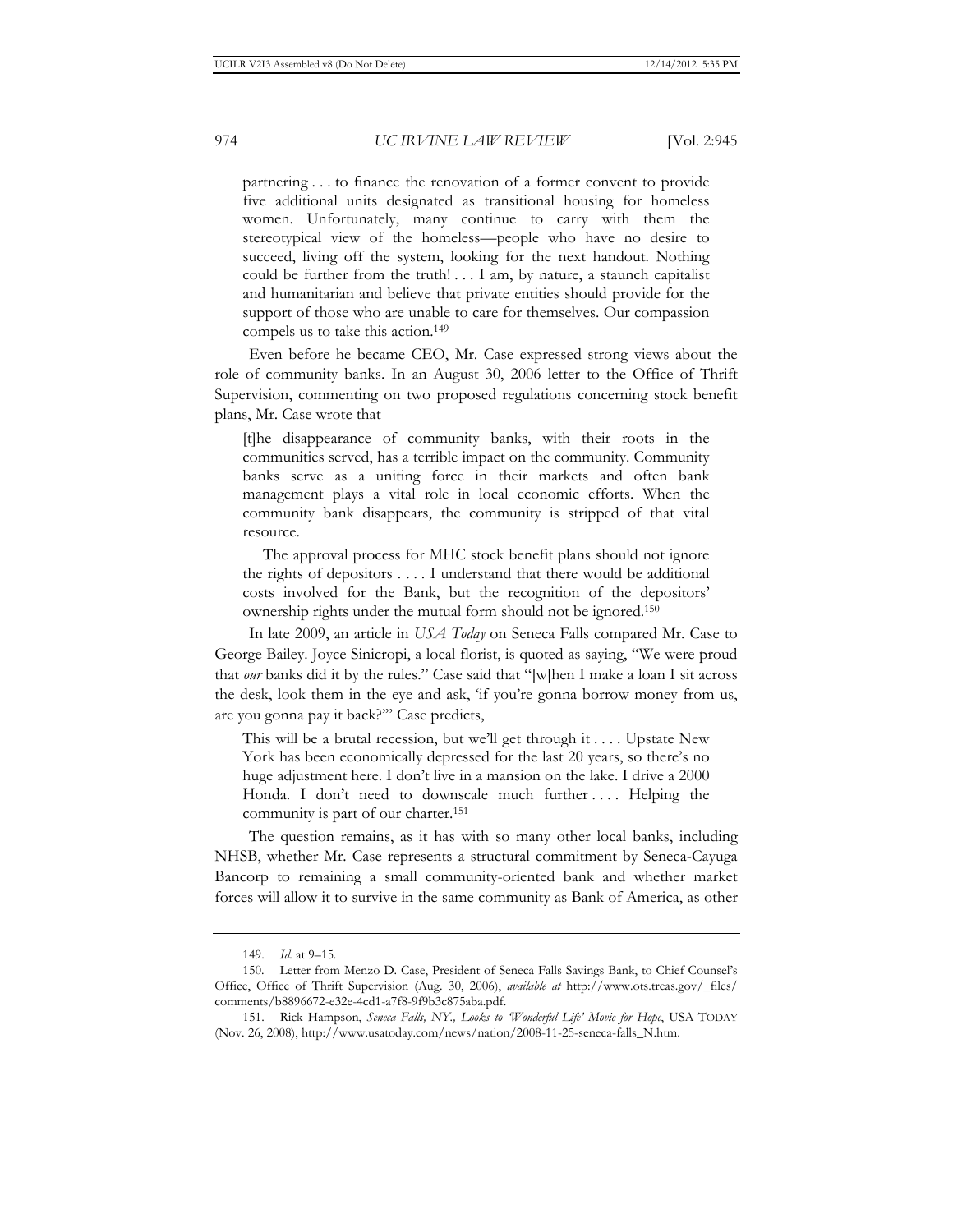small banks continue to merge. The establishment of Seneca-Cayuga Bancorp as a bank holding company is an effort to institutionalize the community banking effort, but, as we have seen so many times in the recent past, community banking depends too often on the commitment and efforts of a few individuals.

When I was involved with selecting a CEO for a community bank, I was struck by the fact that each candidate seemed to fit into one of two pools. One pool consisted of younger bankers who had risen through the ranks of a community bank and were committed to the community banking enterprise but had never held a senior banking position. The second pool consisted of senior bankers who had run traditional banks and were enthused about using their skills to benefit the community. Strong leaders can come from either pool, but the conservative nature of banking, with the sense of regulators ready to intervene at the slightest financial problem, biased the process toward experienced bankers. Community banks are swimming against the tide, and their success may depend on an ability to cultivate new leadership from within.

#### VII. TRANSITIONS

If you have any doubt that we are in a transitional period in the U.S. banking world, just check your favorite news source, and you will find that there are signs of change on a daily basis. Consider just a few:

1. Small banks are opting out of the federal regulatory scheme. On April 2, 2012, *The New York Times* reported that thirty-five of the country's 600 savings and loan associations applied over the previous nine months to switch from national to state charters.152 Dodd-Frank closed the Office of Thrift Supervision, the savings and loan association regulator, and many small banks are objecting to the more rigorous oversight of the Office of the Comptroller of the Currency. Some small banks are reforming as credit unions.<sup>153</sup>

2. Credit unions are expanding their activities to include commercial lending.154 Between March 2009 and March 2011, credit union loans increased by 5% while commercial bank loans decreased by 3%.155 While credit union loans are miniscule in proportion to the commercial bank numbers (credit unions represent about 8% of the loan pool),<sup>156</sup> the trend of credit unions being more robust in the lending arena is likely to increase as credit unions loosen their membership requirements and more people learn about credit unions as a viable alternative for limited banking services. Small businesses are starting to discover credit unions,

<sup>152.</sup> Jessica Silver-Greenberg*, Small Banks Shift Charters to Avoid U.S. as Regulator*, N.Y. TIMES, Apr. 2, 2012, at B1.

<sup>153.</sup> *Id.*

<sup>154.</sup> Adam Belz, *Credit Unions Growing Commercial Lending Practice*, USA TODAY (July 10, 2011), http://www.usatoday.com/money/industries/banking/2011-07-11-credit-unions-small-business\_n.htm.

<sup>155.</sup> *Id.*

<sup>156.</sup> *Id.*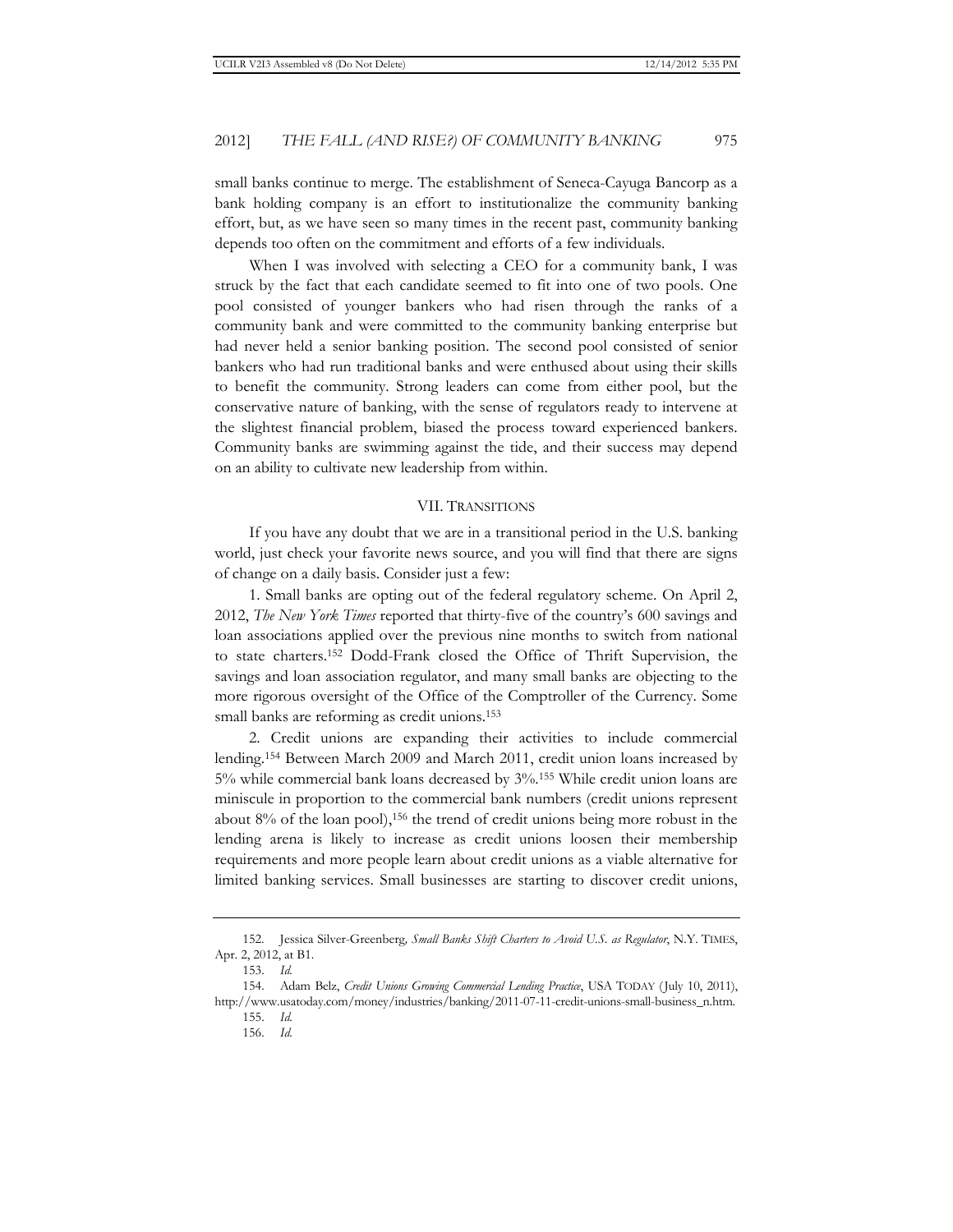often after being denied credit by commercial banks.157 In 2011, credit unions added 1.3 million new members, reaching a new record of 91.8 million members by the end of the year.158

3. Credit unions are lobbying to liberalize their lending rules by raising the regulatory cap on business lending from 12.25% of total assets to 27.5%.159 Senate Bill 2231,<sup>160</sup> which would ease the lending rules, has been voted out of committee.161 Not surprisingly, banks are lobbying in opposition. Stephen Wilson, Chair of the American Bankers Association, testified at a Senate hearing that the proposed legislation was "nothing less than legislation that would allow a credit union to look and act just like a bank, without the obligation to pay taxes or have bank-like regulatory requirements applied to them."162 Banks usually win these fights, but the sands are shifting, and there is more pressure this year. Small business interests are lobbying in favor of the bill, seeing passage as a way of increasing access to capital.163 The credit union bill has the support of many conservatives in Congress, breaking from their usual alliance with the bank lobby.164 Openmarkets.org, the blog of the Competitive Enterprise Institute, reported that: "Center-Right Coalition Calls for Credit Union Deregulation to Lift Lending."<sup>165</sup>

4. The Presidents of the Federal Reserve Banks in Dallas and Kansas City, former FDIC Chair Sheila Bair, MIT Professor Simon Johnson, UCLA Professor Lynn Stout, former Merrill Lynch and TIAA-CREF President Herb Allison, the Center for Corporate Policy Director Charlie Cray, Jesse Eisinger from ProPublica, Gerald O'Driscoll in Cato@Liberty, and U.S. Senator Bernie Sanders (D-Vt.) probably could not agree on where to go to lunch, but they have all called for breaking up the megabanks.166

164. Berlau, *supra* note 163.

165. *Id.*

166. Sheila Bair, *Why It's Time to Break Up the 'Too Big to Fail' Banks*, FORTUNE, Feb. 6, 2012, at 56; Thomas M. Hoenig, *Too Big to Succeed*, N.Y. TIMES, Dec. 1, 2010, at A37; Simon Johnson et al., *Should Megabanks Be Broken Apart?*, N.Y. TIMES (Dec. 7, 2010), http://www.nytimes.com/roomfordebate/

<sup>157.</sup> *Id.*

<sup>158.</sup> Blake Ellis, *Credit Unions Hit a Record Number of Members*, CNN MONEY (Mar. 1, 2012), http://money.cnn.com/2012/02/29/pf/credit\_unions\_members/index.htm.

<sup>159.</sup> There is a great deal of press around S. 2231, 112th Cong. (2012). *See* Gary Haber, *Credit Unions Face Senate Vote on Commercial Lending*, BALTIMORE BUS. J. (Apr. 20, 2012), http://www.biz journals.com/baltimore/print-edition/2012/04/20/credit-unions-face-senate-vote-on.html.

<sup>160.</sup> S. 2231, 112th Cong. (2012).

<sup>161.</sup> *See Bill Summary & Status*, LIBR. CONGRESS, http://thomas.loc.gov/cgi-bin/bdquery/ z?d112:SN02231:@@@D&summ2=m& (last visited Nov. 8, 2012).

<sup>162.</sup> Belz, *supra* note 154.

<sup>163.</sup> *See* John Berlau, *Center-Right Coalition Calls for Credit Union Deregulation to Lift Lending*, OPENMARKETS.ORG (May 3, 2012), http://www.openmarket.org/2012/05/03/center-right-coalitioncalls-for-credit-union-deregulation-to-lift-lending (supporting the bill based on deregulation considerations); *Mayors Join Broad Coalition of MBL Support*, CREDIT UNION NAT'L ASS'N (July 24, 2012), http:// www.cuna.org/newsnow/12/wash061812-3.html (reporting that the U.S. Conference of Mayors encouraged support of the legislation).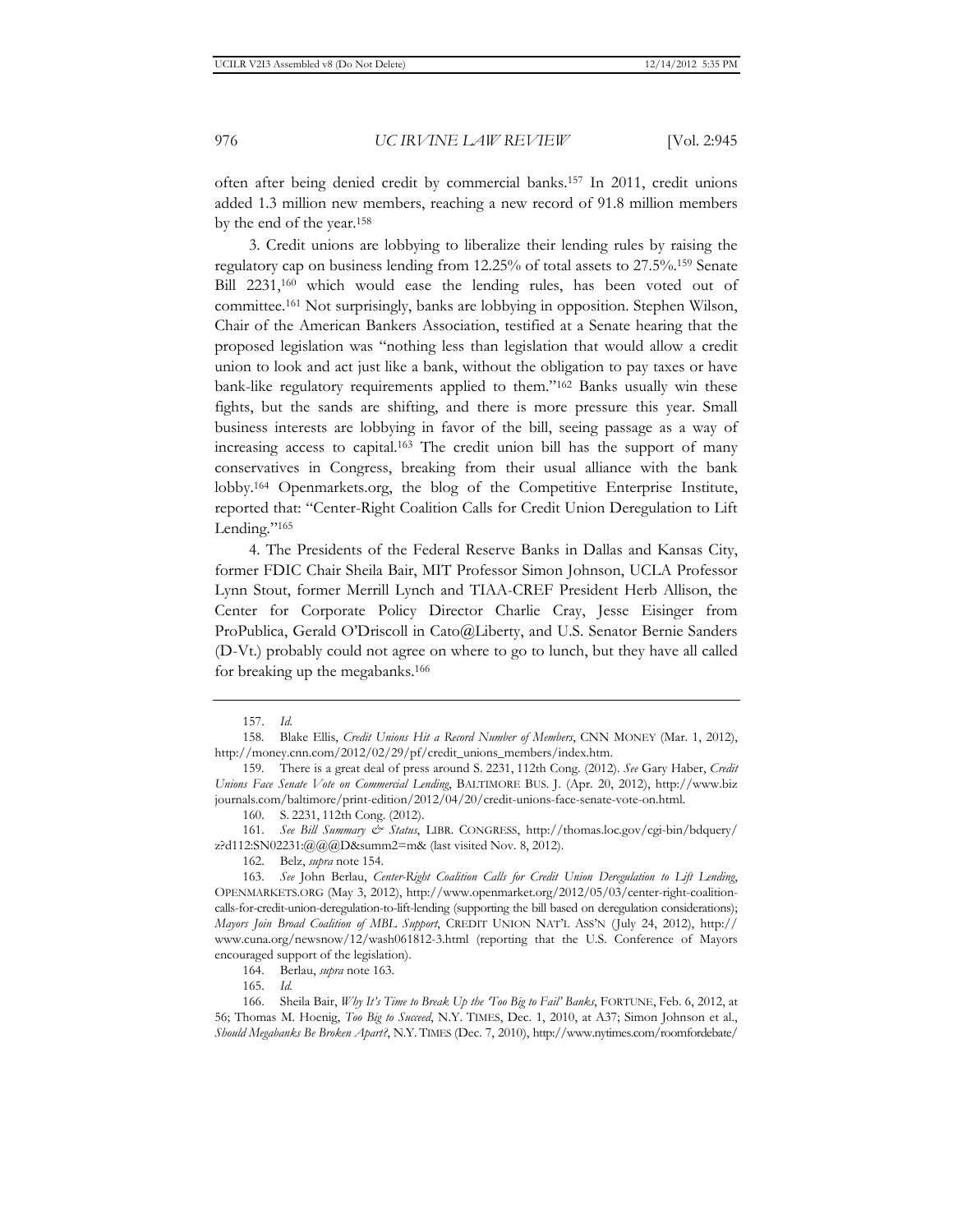5. On July 25, 2012, Sanford Weill, who lobbied for the repeal of the Glass-Steagall Act that separated commercial banks from investment banks, shocked the financial world by advocating for rebuilding the wall separating investment banking from retail banking.167 Since Weill was the architect of Citicorp as a megabank and considered by many to be the father of big-banking, his comments were considered to be a major conversion.168 *The New York Times* compared this to Nixon going to China and Obama supporting same-sex marriage.169 The *Wall Street Journal* article started with, "In a few seconds, Sanford Weill disavowed the work of a lifetime."170 In an editorial, the *Times* noted that it too had supported the repeal of Glass-Steagall, but that "[h]aving seen the results of this sweeping deregulation, we now think that we were wrong to have supported it."171

6. Occupy Wall Street has an Alternative Banking Group.172 Some proposals start with disclaimers like, "[w]hile there are many who would suggest all Bankers should be lined up against a wall and shot in the face  $\dots$  I am not one of them,"<sup>173</sup> (which is an interesting way to assert one's credibility), but the movement as a whole is growing and is organized by serious people looking toward both reform and building new systems. Think *Revenge of the Quants*, with Carne Ross and Cathy O'Neil as Yoda and Obi-Wan, explaining how the Force is really about math skills and quantitative analysis. Carne Ross, a former British diplomat, founded the Alt Banking Group, which subsequently divided into structural change and reform subgroups.174 The reform effort is facilitated by Cathy O'Neil, an MIT postdoctorial scholar in mathematics, who came to doubt the value of using her quantitative skills to outsmart the market and is applying her substantial skills to look at ways to reform the financial markets. Ross is working toward constructing a new system, including a national bank that would, in his words,

168. *See, e.g.*, Heidi N. Moore, *Father of Big Banking Sandy Weill Changes Tune*, MARKETPLACE (July 26, 2012), http://www.marketplace.org/topics/business/father-big-banking-sandy-weill-changes-tune.

169. Editorial, *The Big Banker's Change of Heart*, N.Y. TIMES, July 26, 2012, at A22.

170. Browning & Benoit, *supra* note 167.

171. *The Big Banker's Change of Heart*, *supra* note 169.

172. Josh Harkinson, *Meet the Financial Wizards Working with Occupy Wall Street*, MOTHER JONES (Dec. 13, 2011), http://www.motherjones.com/politics/2011/12/ows-alternative-banking.

<sup>2010/12/07/</sup>should-megabanks-be-broken-apart; Gerald P. O'Driscoll, *Too Big to Fail*, CATO@LIBERTY (July 2, 2009, 11:57 AM), http://www.cato-at-liberty.org/too-big-to-fail; Christopher Whalen, *More Evidence TAG Helps Only the Big Banks*, AM. BANKER (June 19, 2012), http://www.americanbanker.com/ bankthink/Transaction-Account-Guarantee-program-hurts-small-banks-1050230-1.html; BERNIE SANDERS, http://www.sanders.senate.gov/newsroom/news/?id=0e2d9300-75f4-4171-b6d8-82b56c 8efce5 (last visited Nov. 8, 2012) (quoting Jim Puzzanghera, *Cutting 'Too Big To Fail' Down to Size*, L.A. TIMES, Nov. 24, 2009, at B1).

<sup>167.</sup> This was a widely reported event. *See, e.g.*, E.S. Browning & David Benoit, *Big-Bank Pioneer Now Seeks Breakup*, WALL ST. J., July 26, 2012, at A1, *available at* http://online.wsj.com/article/ SB10000872396390444840104577549441815973130.html.

<sup>173.</sup> Mosheh Thezion, *A Serious Plan to Fix Banking!!!!!!!.*, N.Y.C. GEN. ASSEMBLY, http:// www.nycga.net/groups/alternative-banking/forum/topic/a-serious-plan-to-fix-banking (last visited Nov. 8, 2012).

<sup>174.</sup> Harkinson, *supra* note 172.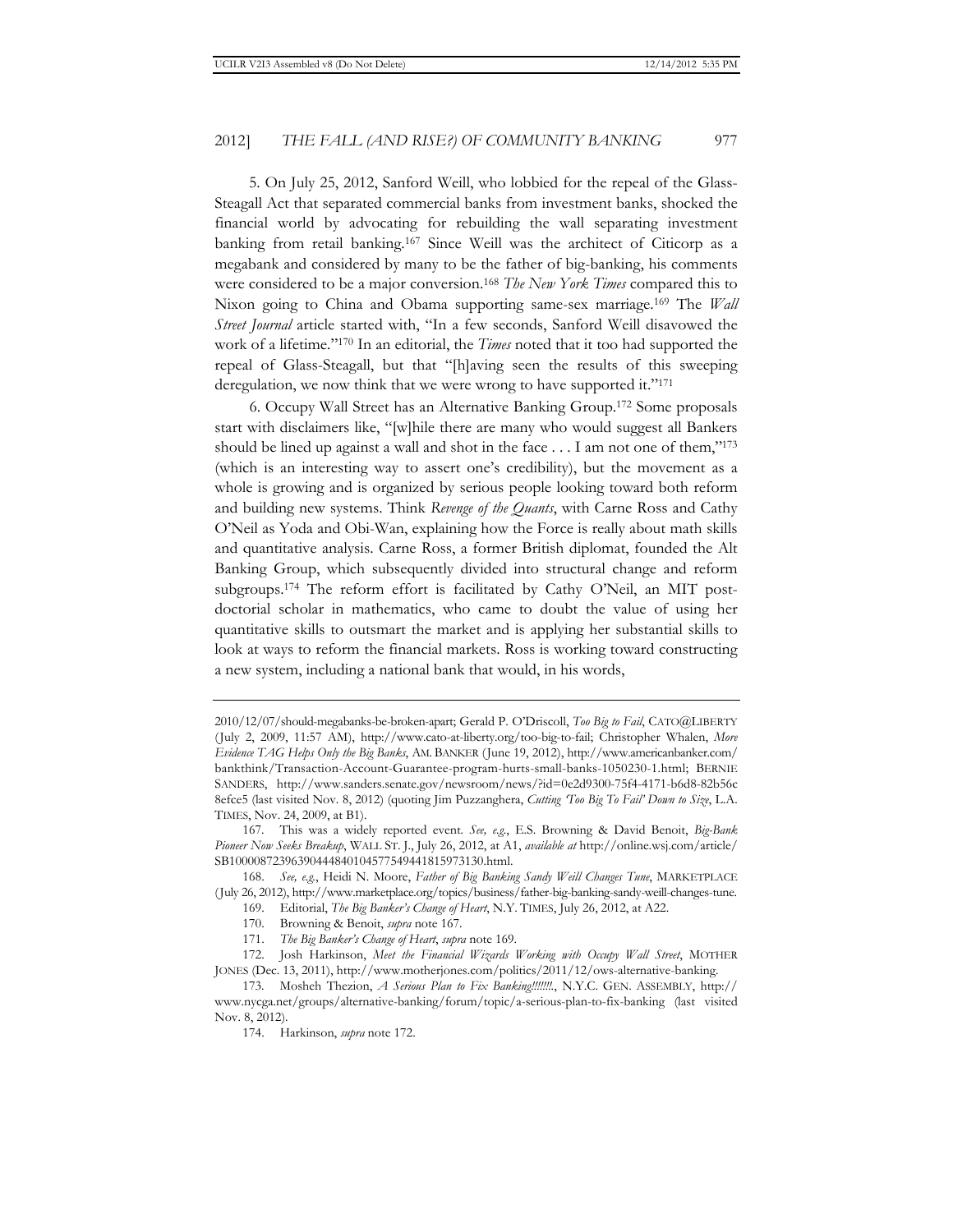be accessible to all equally, ... be democratic ... [and] ... run by its customers, perhaps as a cooperative . . . [to] promote . . . environmental sustainability, social justice and transparency ... [I]t should be competitive with the services offered by the mainstream "mega" banks.175

Ross notes that "credit unions embody many of these characteristics, but they have yet to go 'mainstream.' Perhaps we can make that happen."176 Perhaps. Perhaps nothing will come of any of this and banking consolidation will continue, until regional banks absorb the local banks and the megabanks absorb the regional banks, and 2007 through 2012 is viewed as an odd blip in the history of banking.

It is always difficult to legislate in the banking arena, and the difficulty in the wake of the 2008 collapse proves the point. The market may be a more fruitful arena for change. Depositors have tended to be loyal to their banks, in part because of the inconvenience of changing accounts, but I suspect that we will see a greater willingness on the part of consumers to switch financial institutions. The larger question may be whether their options will increase or decrease. Without viable options, consumers will continue to bank at familiar institutions.

In a May 2012 article on bank losses and dramatic reductions in return on equity, *The Economist* asked "whether banks can attract investors with a combination of utility-like returns and bank-like volatility."177 In June 2012, in a report that will surprise no one, Pew Charitable Reports updated its 2011 study, "Hidden Risks: The Case for Safe and Transparent Checking Accounts," and found that even with recent improvements, checking accounts are confusing and overdraft fees are too high.178 In a response that is unlikely to generate much consumer support, Nessa Feddis, vice president and senior counsel at the American Bankers Association, stated that many banks were "going the extra mile" to explain the fees and disclosures to their customers, and that "we all want everything to be free."179 At least for the moment, banks are subject to internal and external pressures. Something has to give.

#### VIII. SOME MODEST AND IMMODEST PROPOSALS

Sarah Lawsky, in an article titled *Money for Nothing: Charitable Deductions for Microfinance Lenders*, advocates for amending the Internal Revenue Code to permit

<sup>175.</sup> Carne Ross, *Alternative Banking—Some Suggestions*, CARNE ROSS (Oct. 23, 2011), http:// www.carneross.com/blog/2011/10/23/alternative-banking-some-suggestions?page=2.

<sup>176.</sup> *Id.*

<sup>177.</sup> *Investing in Banks: The Not-for-Profit Sector*, ECONOMIST, May 5, 2012, at 69.

<sup>178.</sup> *Still Risky: An Update on the Safety and Transparency of Checking Accounts*, PEW CHARITABLE TRUSTS (June 12, 2012), http://www.pewtrusts.org/uploadedFiles/wwwpewtrustsorg/Reports/Safe \_Checking\_in\_the\_Electronic\_Age/Pew\_Safe\_Checking\_Still\_Risky.pdf; *Hidden Risks: The Case for Safe and Transparent Checking Accounts*, PEW CHARITABLE TRUSTS (Apr. 2011), http://www.pewtrusts.org/uploaded Files/wwwpewtrustsorg/Reports/Safe\_Checking\_in\_the\_Electronic\_Age/Pew\_Report\_HiddenRisks.pdf.

<sup>179.</sup> The comment was widely reported. *See, e.g.*, Jim Puzzanghera, *Banking Fees Still Too High, Study Says*, L.A. TIMES, June 9, 2012, at B1.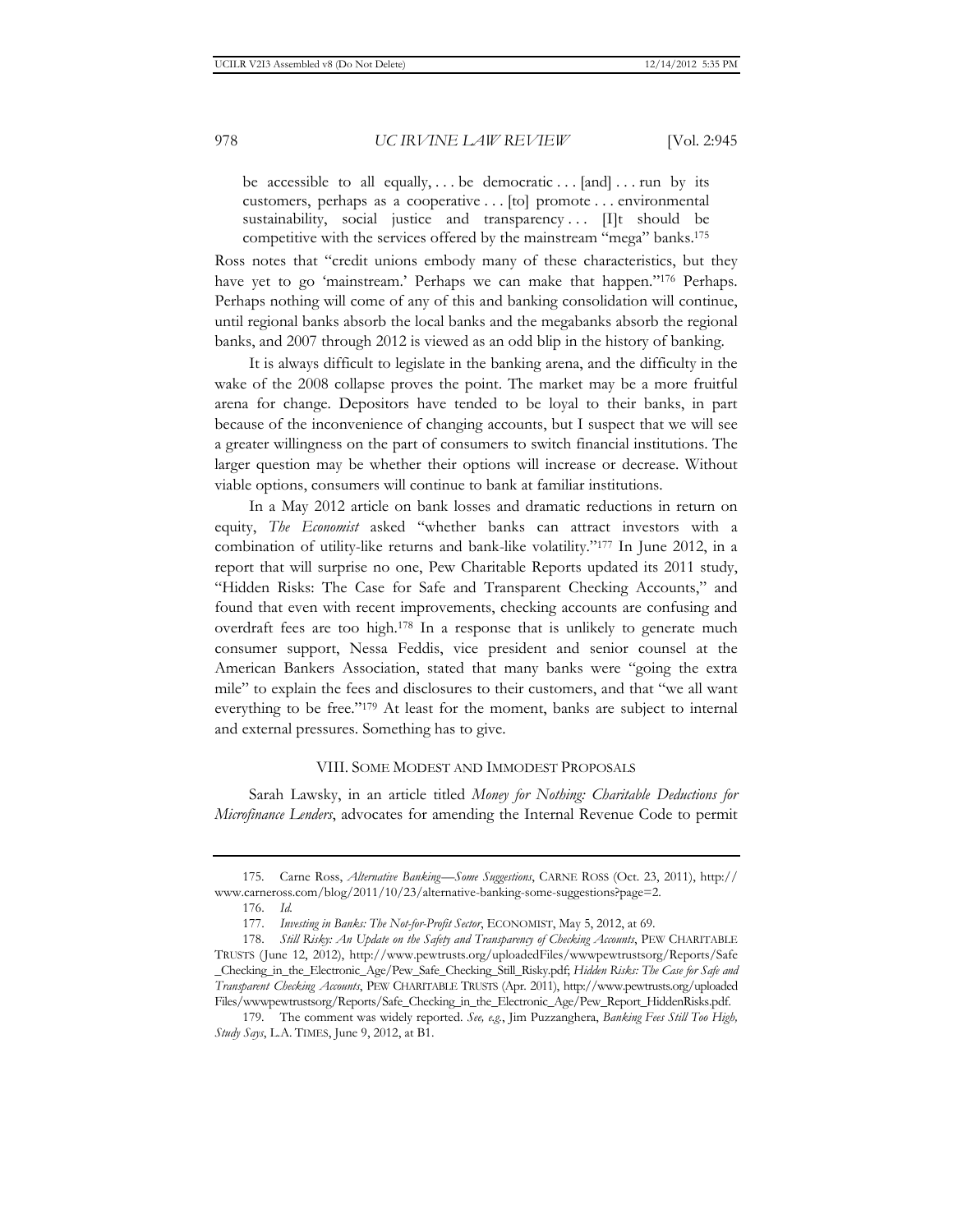loans to microcredit websites, like Kiva, to be tax deductible.180 Currently, the loans pay no interest, and the lenders lose the time-value of their money, even if they are ultimately repaid. Professor Lawsky argues that taxpayers who lend to a tax-exempt microfinance organization and receive no or below-market interest should have the option of claiming a tax deduction for the lost interest. Professor Lawsky suggests that the easiest way to accomplish this would be to allow the lender to take a charitable deduction in the amount of the loan for the year in which the loan is made, then claim it as income when and if it is repaid.<sup>181</sup>

Professor Lawsky's basic point could also apply to nonperforming investments in CDFIs. This would not be permitted under current law, and, as Professor Lawsky points out, her proposal is limited to loans to institutions that are already tax-exempt. While extending the "charitable contribution investment" idea to for-profit CDFIs would be a bigger leap, there are sound policy reasons for considering certain investments, even in a for-profit institution, to be charitable and taxed as such.

As an example, earlier in this paper I discussed the ShoreBank reorganization and the need to raise private capital. A private donor who believed in ShoreBank's mission might be willing to invest a substantial sum with the understanding that the investment would be nonperforming for several years, with the expectation, but not assurance, that the investor would have an exit strategy. In other words, the funds would be at risk, but the investor would know in advance that there would be no return. The difference from Kiva, as described by Professor Lawsky, is that the funds would be in the form of equity, not a loan, and the recipient would be a taxable entity. While it would require legislation to recognize this particular form of investment as a non-taxable transaction and effectively change the investment to a contribution for tax purposes, there is no intrinsic reason that this investment should not be as privileged as other tax expenditures or investment tax credits.

Under current law, CDFIs are eligible to receive federal grants.<sup>182</sup> Those grants are considered income and are taxable. As Cantwell F. Muckenfuss III a former deputy comptroller of the currency, a prominent banking lawyer, and a major force behind two community development banks—CityFirst in Washington, D.C. and Start Bank in New Haven—points out, this makes no sense. Grants, like contributions, should not be considered taxable income.<sup>183</sup> Muckenfuss goes on to pose a broader question:

<sup>180.</sup> Sarah B. Lawsky, *Money for Nothing: Charitable Deductions for Microfinance Lenders*, 61 SMU L. REV. 1525, 1542 (2008).

<sup>181.</sup> *Id.* at 1546.

<sup>182.</sup> For details of CDFI funding, see CMTY. DEV. FIN. INST. FUND, http://www.cdfifund. gov (last visited Nov. 8, 2012).

<sup>183.</sup> Interview with Cantwell F. Muckenfuss III, former deputy Comptroller of the Currency (Feb. 6, 2012) (on file with author).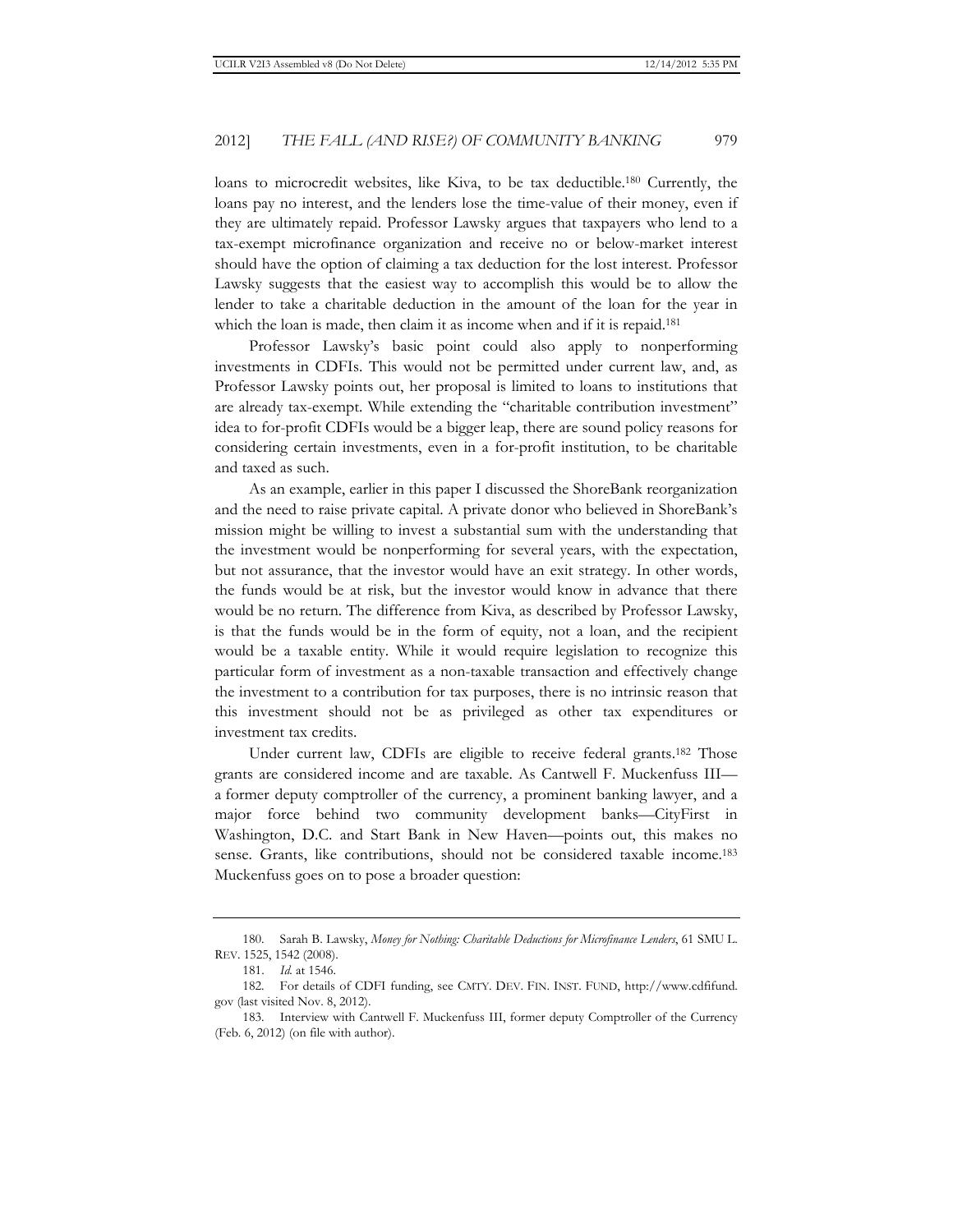Why would you be a community development bank? You think the financial system may not be serving individuals or enterprises in those areas. Why not? Because of discrimination, because of market failure. Loans are harder to make. They are riskier. Regulators don't like risk. Regulators don't understand what community development banks do.

 If you are lending to a harder population, you have to work harder. There's more overhead. From a safety and soundness/supervision point of view, you have to understand that the ratios and risk analysis are different. Republicans say there is overregulation, banks say they are overregulated. If a big bank thinks they are overregulated to begin with, a community development bank might think they ought not to be subject to it either. Are there government regulations that the government doesn't need to do, that are over-burdensome? They need to make allowance for the fact that because of a community development bank's mission/charter, they should recognize they are dealing with more risk.184

On the political stump, everyone supports small business, but this rarely translates to legislation. However, at this particular historical moment, the stars may be aligned so as to permit legislation that favors small banks as a way to support local businesses by making credit more accessible. Tim Kaine, former Virginia governor and current Democratic U.S. Senate candidate, has made community bank deregulation a campaign issue. At a campaign stop in Hopewell, Virginia, with a population of twenty-five thousand, Kaine said, "You have to get regulatory balances right . . . . Access to capital is important for economical growth."185 Kaine said that community banks were not part of the financial collapse, but that federal regulations made it harder for them to lend to small businesses, and he stated, "[W]e need to ease up a little bit on community home town bank strategy to enable them to be a little more aggressive in loans that they make."186 The Republicans did not challenge Kaine's conclusion, but countered that he was not really pro-business, small or otherwise.187

Of course, in politics and legislation, not everything is what it seems. In April, the House of Representatives passed the Small Business Credit Availability Act (SBCAA),188 which would ease some of Dodd-Frank's restrictions on new swaps for community lenders and small businesses.189 William Grant, testifying

<sup>184.</sup> *Id.*

<sup>185.</sup> Markus Schmidt, *Kaine Wants to Ease Regulations on Community Banks*, PROGRESS-INDEX (May 15, 2012), http://progress-index.com/news/kaine-wants-to-ease-regulations-on-communitybanks-1.1315313; *see also* Caitlin Davis, *Candidate Discusses Economy, Downtown*, HOPEWELL NEWS & PATRIOT (May 16, 2012), http://www.hopewellnews.com/article\_4503.shtml#.UBYyOWGe7Gk.

<sup>186.</sup> Schmidt, *supra* note 185.

<sup>187.</sup> *Id.*

<sup>188.</sup> H.R. 3336, 112th Cong. (2012).

<sup>189.</sup> *See HR 3336 Small Business Credit Availability Act (112th)*, DODD FRANK UPDATE (Apr. 26, 2012), http://www.doddfrankupdate.com/DFU/DFULibrary/HR-3336-Small-Business-Credit-Availability-Act-112-1499.aspx.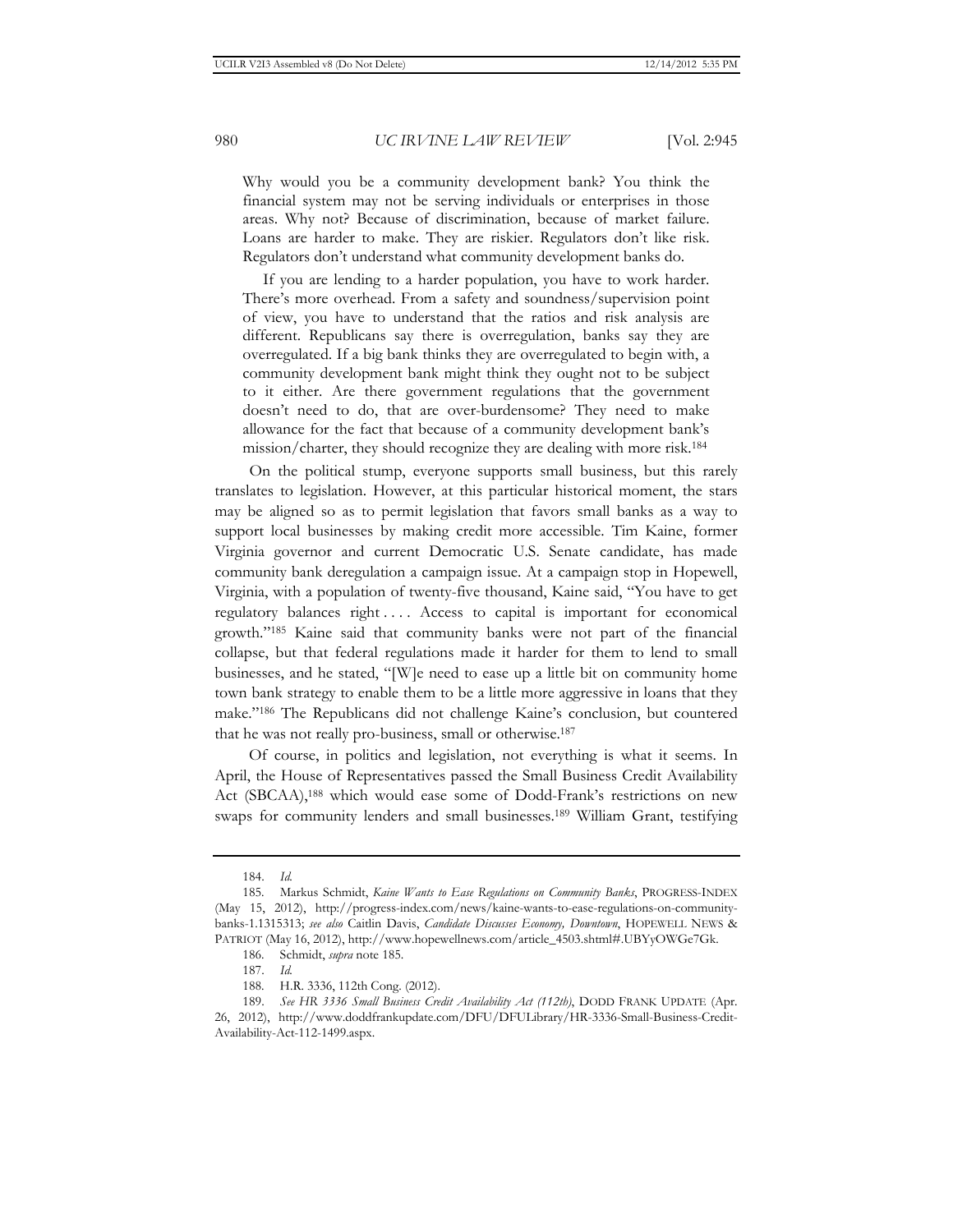before the House Financial Services Committee, on behalf of the American Bankers Association's Community Bankers Council, stated that the regulatory environment was stifling community banks, drawing attention to Dodd-Frank provisions that limited community banks' ability to make affordable loans to consumers and small businesses.190

Grant predicted "an appalling contraction of the banking industry, at a pace much faster than we've witnessed over the last decade."191 He noted that moneys that should be used for small business products are instead used to pay for attorneys, compliance officers, and regulatory professionals, and that

[b]anks appreciate the importance of regulation that protects the safety and soundness of the bank and protects the interests of our customers. We know that there will always be regulations that control our business but the reaction to the financial crisis has layered on regulation after regulation that does nothing to improve safety or soundness and only raises the cost of providing credit to our customers.192

Not everyone agreed. William Cohan, writing on *Bloomberg View*, wrote that the SBCAA was an example of how "Wall Street's well-paid army of lawyers and lobbyists continues to make a mockery of the whole re-regulation process" and that SBCAA, "[u]nder the guise of helping community lenders," will allow "more and more swaps to be written with less and less oversight."193

The disagreement was played out in *American Banker*. Jim Wells, who had worked for Citibank and Hongkong Bank USA, started with the comment that

[a]s a former banker, I watched in amazement and disgust as the country's largest banks morphed from trusted fiduciaries of consumer financial assets to unrepentant predators of consumer financial assets in just a few decades . . . [and] as federal regulatory agencies morphed from policing the condition and conduct of the nation's financial institutions to defending abusive bank practices from state consumer protection laws.194

Wells considered Grant's testimony to be part of a tactic by the American Bankers Association, "the traditional trade group of the largest banks," to reframe arguments in terms of the effect of reforms on small banks. Wells' basic position, however, was that community banks need to separate themselves from larger

<sup>190.</sup> *Rising Regulatory Compliance Costs and Their Impact on the Health of Small Financial Institutions: Hearing Before the Subcomm. on Fin. Inst. & Consumer Credit of the Comm. on Fin. Serv.*, 112th Cong. (May 9, 2012) (statement of William B. Grant, Chairman and CEO of First United Bank and Trust), *available at* http://financialservices.house.gov/UploadedFiles/HHRG-112-BA15-WState-WGrant-20120509.pdf.

<sup>191.</sup> *Id.* at 3.

<sup>192.</sup> *Id*.

<sup>193.</sup> William Cohan, *Does Congress Want Another Economic Meltdown?*, BLOOMBERG (June 10, 2012), http://www.bloomberg.com/news/2012-06-10/does-congress-want-another-economic-meltdown- .html.

<sup>194.</sup> Jim Wells, *Are Small Banks Big Banks' Pawns in Assault on Dodd-Frank?*, AM. BANKER (May 11, 2012), http://www.americanbanker.com/bankthink/small-banks-are-big-banks-pawns-in-assaulton-dodd-frank-1049260-1.html.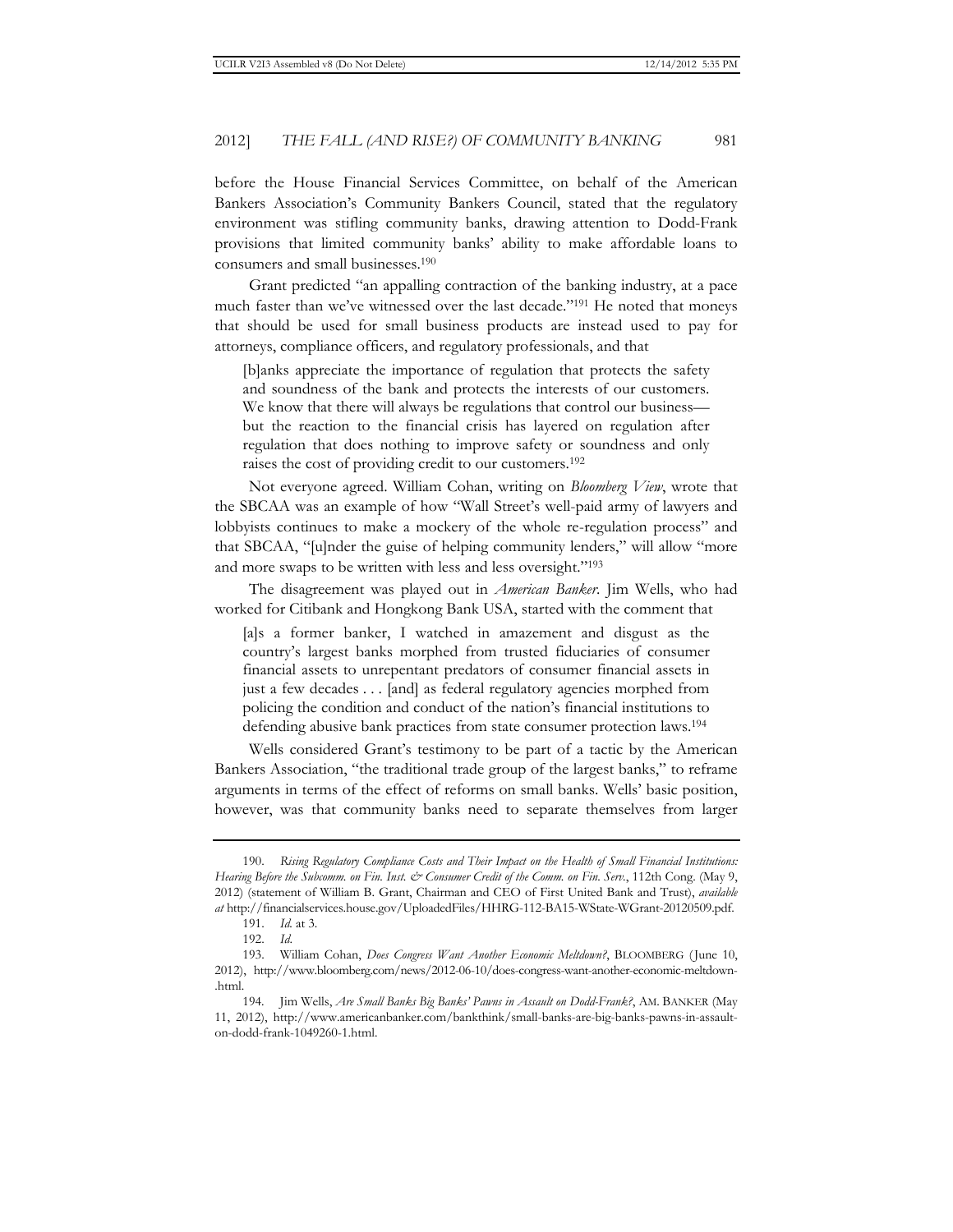banking institutions and "denounce the unfair, deceptive, abusive acts and practices of larger banks . . . and seek to have reforms more specifically applied to the big banks that employed these practices, rather than small banks that did not." If community banks fail to do so, Wells stated, "they risk appearing to be agents or dupes—of the bigger banks."195

Cam Fine, the president and CEO of the Independent Community Bankers of America (ICBA) ("the nation's voice for more than 7,000 community banks of all sizes and charter types," according to the ICBA website),196 agreed in a comment to Wells' article, stating that "I continue to be appalled at the tactics that these same large banks and their trade groups are using to manipulate the views of unsuspecting community bankers."197 Fine agreed that community banks needed to separate themselves from big banks and added that the only way for community banks "to avoid further regulatory burden and to achieve tiered regulation is by differentiating their business model from that of Wall Street."198 The House passed the SBCAA by a vote of 312 to 111.199 Most of those in opposition were liberal Democrats.200

Ultimately, if we truly believe in community banking as more than something to talk about at campaign events, we need to think on a larger scale. Expanding the role of credit unions, encouraging investment in community banks, and selectively exempting small banks from reregulation are all good ideas, but they are all about the margins when we need fundamental change. Our cookie-cutter model forces small community banks to fit into the big bank framework. Unless we break up the megabanks (an unlikely scenario), our regulatory response to "too big . . ." is likely to make banking more uniform, not less. Adjusting the margins may help existing institutions survive, but it will do little in the way of structural change.

In an October 3, 2001, memorandum to prospective community development bank organizing groups, the comptroller of the currency outlined the criteria used by the OCC in granting a community development bank (CDB) charter.201 OCC defined a CDB as "a depository institution with a stated mission primarily to benefit the underserved communities in which it is chartered to

<sup>195.</sup> *Id.*

<sup>196.</sup> *About ICBA*, INDEP. CMTY. BANKERS AM., http://www.icba.org/aboutICBA/index .cfm?itemnumber=527&pf=1 (last visited Nov. 8, 2012).

<sup>197.</sup> Wells, *supra* note 194.

<sup>198.</sup> *Id.*

<sup>199. 158</sup> CONG. REC. H2107 (daily ed. Apr. 25, 2012).

<sup>200.</sup> *Id.* For the full vote, see *H.R. 3336: Small Business Credit Availability Act (On Motion to Suspend the Rules and Pass, as Amended)*, GOVTRACK, http://www.govtrack.us/congress/votes/112- 2012/h180 (last visited Nov. 8, 2012).

<sup>201.</sup> Memorandum from Julie L. Williams, First Senior Deputy Comptroller & Chief Counsel, Comptroller of the Currency, to Prospective Cmty. Dev. Bank Org. Grps. (Oct. 3, 2001), *available at* http:// www.occ.gov/topics/community-affairs/resource-directories/native-american/tribalp.pdf (Appendix D).